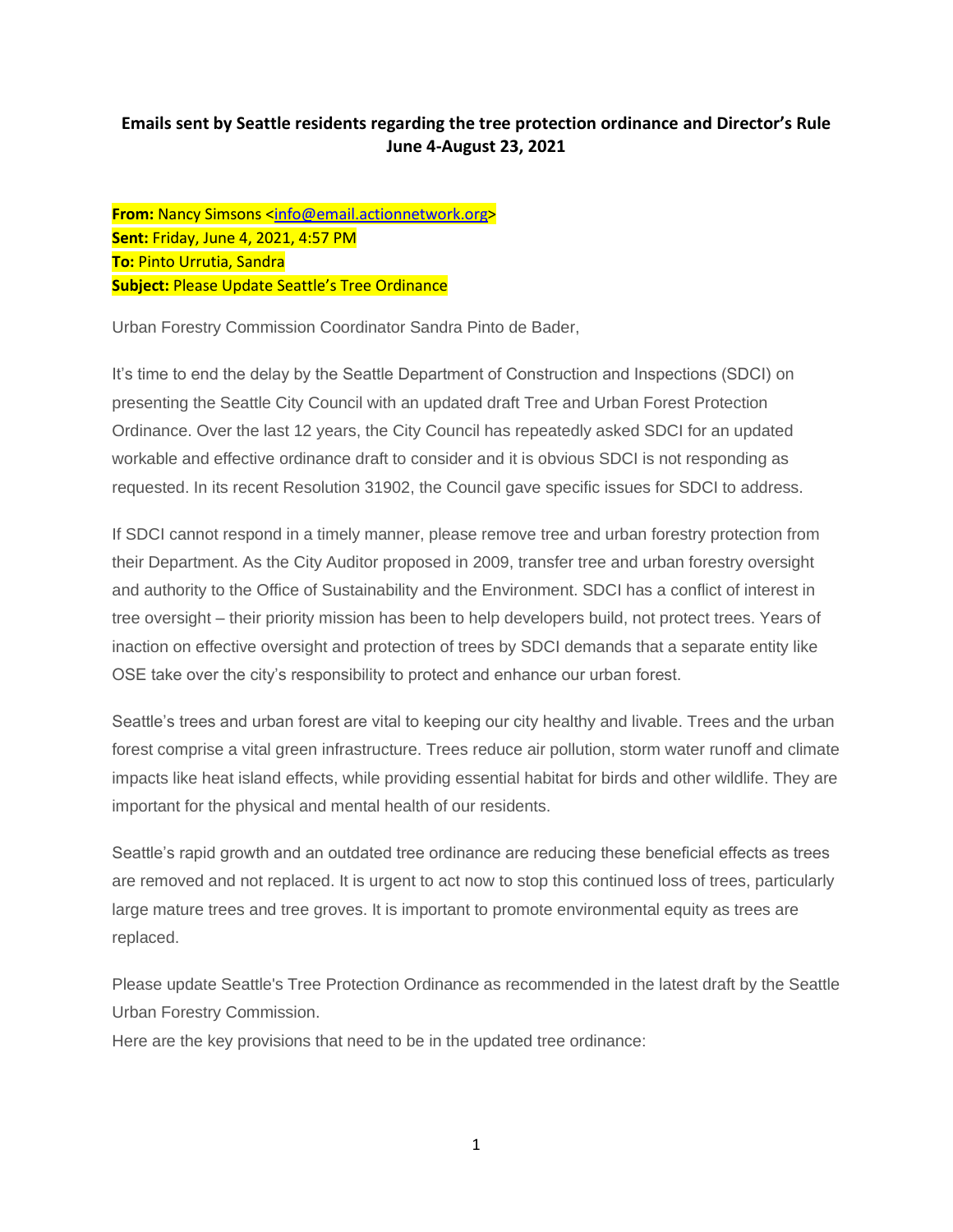1. Expand the existing Tree Removal and Replacement Permit Program, including 2-week public notice and posting on-site, as used by the Seattle Department of Transportation (SDOT) – to cover all Significant Trees (6" and larger diameter at breast height (DBH)) on private property in all land use zones, both during development and outside development.

2. Require the replacement of all Significant Trees removed with trees that in 25 years will reach equivalent canopy volume – either on site or pay a replacement fee into a City Tree Replacement and Preservation Fund. Allow the Fund to also accept fines, donations, grants and set up easements.

3. Retain current protections for Exceptional Trees and reduce the upper threshold for Exceptional Trees to 24" DBH, protect tree groves and prohibit Significant Trees being removed on undeveloped lots.

4. Allow removal of no more than 2 Significant non-Exceptional Trees in 3 years per lot outside development

5. Establish one citywide database for applying for Tree Removal and Replacement Permits and to track changes in the tree canopy.

6. Post online all permit requests and permit approvals for public viewing.

7. Expand SDOT's existing tree service provider's registration and certification to register all Tree Service Providers (arborists) working on trees in Seattle.

8. Provide adequate funding in the budget to implement and enforce the updated ordinance.

Nancy Simsons [njsimsons@gmail.com](mailto:njsimsons@gmail.com) 1709 North 82nd St. Seattle, Washington 98103

**From:** Sarah McCoy [<info@email.actionnetwork.org>](mailto:info@email.actionnetwork.org) **Sent:** Tuesday, June 15, 2021 11:47:13 AM **To:** Pinto Urrutia, Sandra [<Sandra.PintoUrrutia@seattle.gov>](mailto:Sandra.PintoUrrutia@seattle.gov) **Subject:** Please Protect Seattle's Trees

Urban Forestry Commission Coordinator Sandra Pinto de Bader,

It's time to end the delay by the Seattle Department of Construction and Inspections (SDCI) on presenting the Seattle City Council with an updated draft Tree and Urban Forest Protection Ordinance. Over the last 12 years, the City Council has repeatedly asked SDCI for an updated workable and effective ordinance draft to consider and it is obvious SDCI is not responding as requested. In its recent Resolution 31902, the Council gave specific issues for SDCI to address.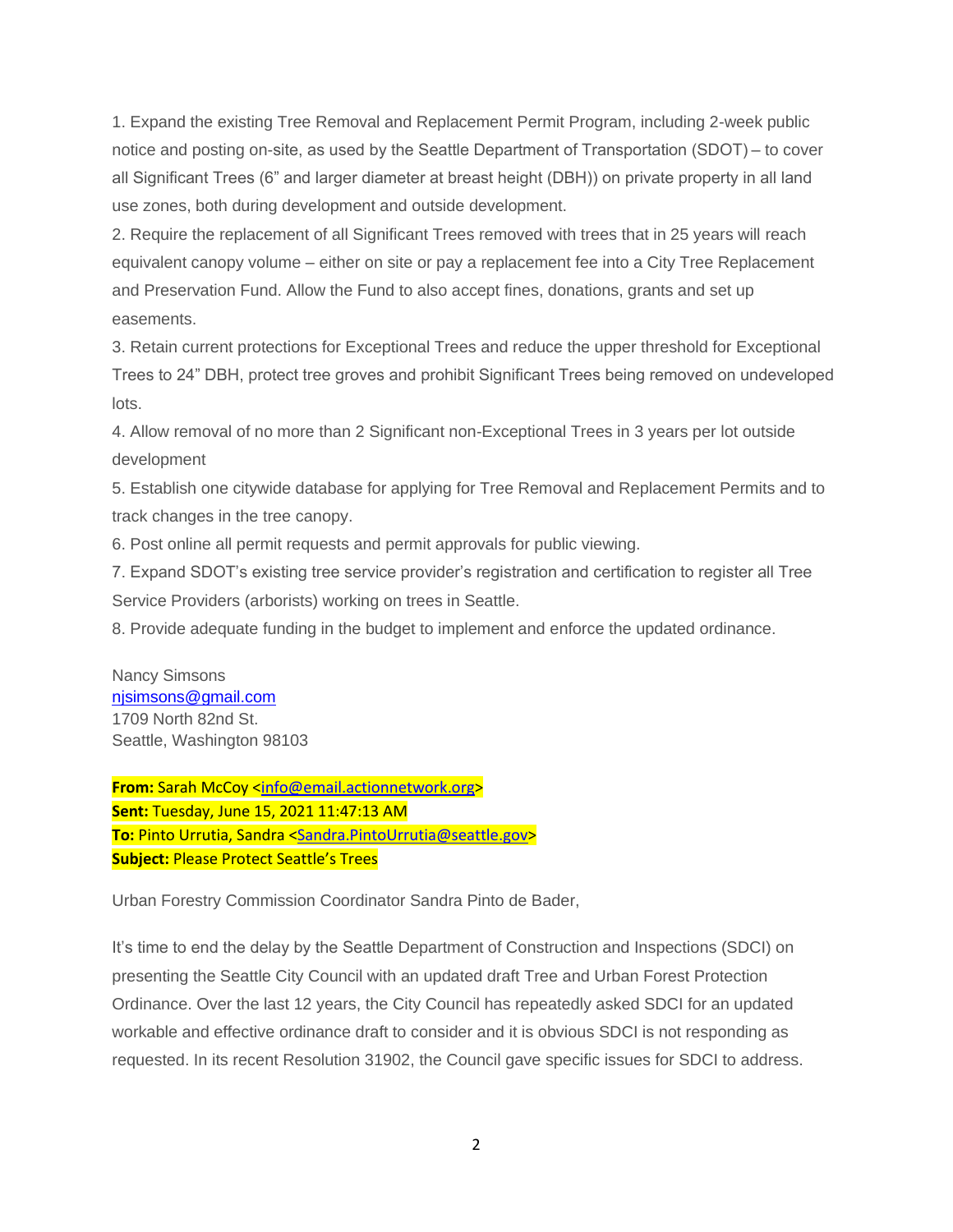If SDCI cannot respond in a timely manner, please remove tree and urban forestry protection from their Department. As the City Auditor proposed in 2009, transfer tree and urban forestry oversight and authority to the Office of Sustainability and the Environment. SDCI has a conflict of interest in tree oversight – their priority mission has been to help developers build, not protect trees. Years of inaction on effective oversight and protection of trees by SDCI demands that a separate entity like OSE take over the city's responsibility to protect and enhance our urban forest.

Seattle's trees and urban forest are vital to keeping our city healthy and livable. Trees and the urban forest comprise a vital green infrastructure. Trees reduce air pollution, storm water runoff and climate impacts like heat island effects, while providing essential habitat for birds and other wildlife. They are important for the physical and mental health of our residents.

Seattle's rapid growth and an outdated tree ordinance are reducing these beneficial effects as trees are removed and not replaced. It is urgent to act now to stop this continued loss of trees, particularly large mature trees and tree groves. It is important to promote environmental equity as trees are replaced.

Please update Seattle's Tree Protection Ordinance as recommended in the latest draft by the Seattle Urban Forestry Commission.

Here are the key provisions that need to be in the updated tree ordinance:

1. Expand the existing Tree Removal and Replacement Permit Program, including 2-week public notice and posting on-site, as used by the Seattle Department of Transportation (SDOT) – to cover all Significant Trees (6" and larger diameter at breast height (DBH)) on private property in all land use zones, both during development and outside development.

2. Require the replacement of all Significant Trees removed with trees that in 25 years will reach equivalent canopy volume – either on site or pay a replacement fee into a City Tree Replacement and Preservation Fund. Allow the Fund to also accept fines, donations, grants and set up easements.

3. Retain current protections for Exceptional Trees and reduce the upper threshold for Exceptional Trees to 24" DBH, protect tree groves and prohibit Significant Trees being removed on undeveloped lots.

4. Allow removal of no more than 2 Significant non-Exceptional Trees in 3 years per lot outside development

5. Establish one citywide database for applying for Tree Removal and Replacement Permits and to track changes in the tree canopy.

6. Post online all permit requests and permit approvals for public viewing.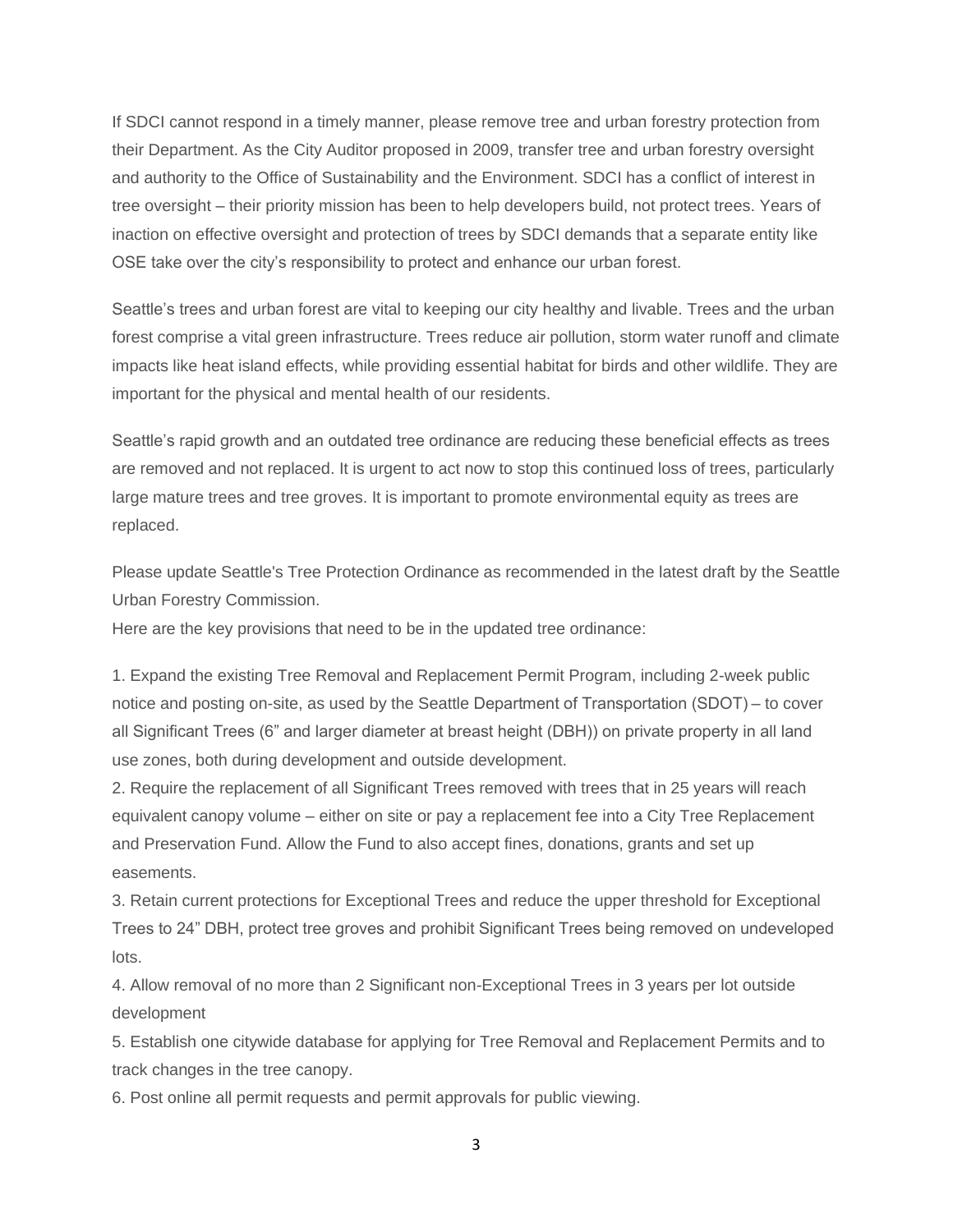7. Expand SDOT's existing tree service provider's registration and certification to register all Tree Service Providers (arborists) working on trees in Seattle.

8. Provide adequate funding in the budget to implement and enforce the updated ordinance.

Sarah McCoy [sassafrasm@gmail.com](mailto:sassafrasm@gmail.com) 8331 32nd Avenue NW Seattle, Washington 98117-3922

**From:** Jon Jaffe [<jonjaffe@msn.com>](mailto:jonjaffe@msn.com) **Sent:** Thursday, June 24, 2021 3:15 PM **To:** Pinto Urrutia, Sandra [<Sandra.PintoUrrutia@seattle.gov>](mailto:Sandra.PintoUrrutia@seattle.gov) **Subject:** Please Protect Seattle's Trees before it is too late to save our canopy

Urban Forestry Commission Coordinator Sandra Pinto de Bader,

This letter is written several weeks after a historic cedar was illegally cuts down on 32nd by a developer. It's time to end the delay by the Seattle Department of Construction and Inspections (SDCI) on presenting the Seattle City Council with an updated draft Tree and Urban Forest Protection Ordinance. Over the last 12 years, the City Council has repeatedly asked SDCI for an updated workable and effective ordinance draft to consider and it is obvious SDCI is not responding as requested. In its recent Resolution 31902, the Council gave specific issues for SDCI to address.

If SDCI cannot respond in a timely manner, please remove tree and urban forestry protection from their Department. As the City Auditor proposed in 2009, transfer tree and urban forestry oversight and authority to the Office of Sustainability and the Environment. SDCI has a conflict of interest in tree oversight – their priority mission has been to help developers build, not protect trees. Years of inaction on effective oversight and protection of trees by SDCI demands that a separate entity like OSE take over the city's responsibility to protect and enhance our urban forest.

Seattle's trees and urban forest are vital to keeping our city healthy and livable. Trees and the urban forest comprise a vital green infrastructure. Trees reduce air pollution, storm water runoff and climate impacts like heat island effects, while providing essential habitat for birds and other wildlife. They are important for the physical and mental health of our residents.

Seattle's rapid growth and an outdated tree ordinance are reducing these beneficial effects as trees are removed and not replaced. It is urgent to act now to stop this continued loss of trees, particularly large mature trees and tree groves. It is important to promote environmental equity as trees are replaced.

4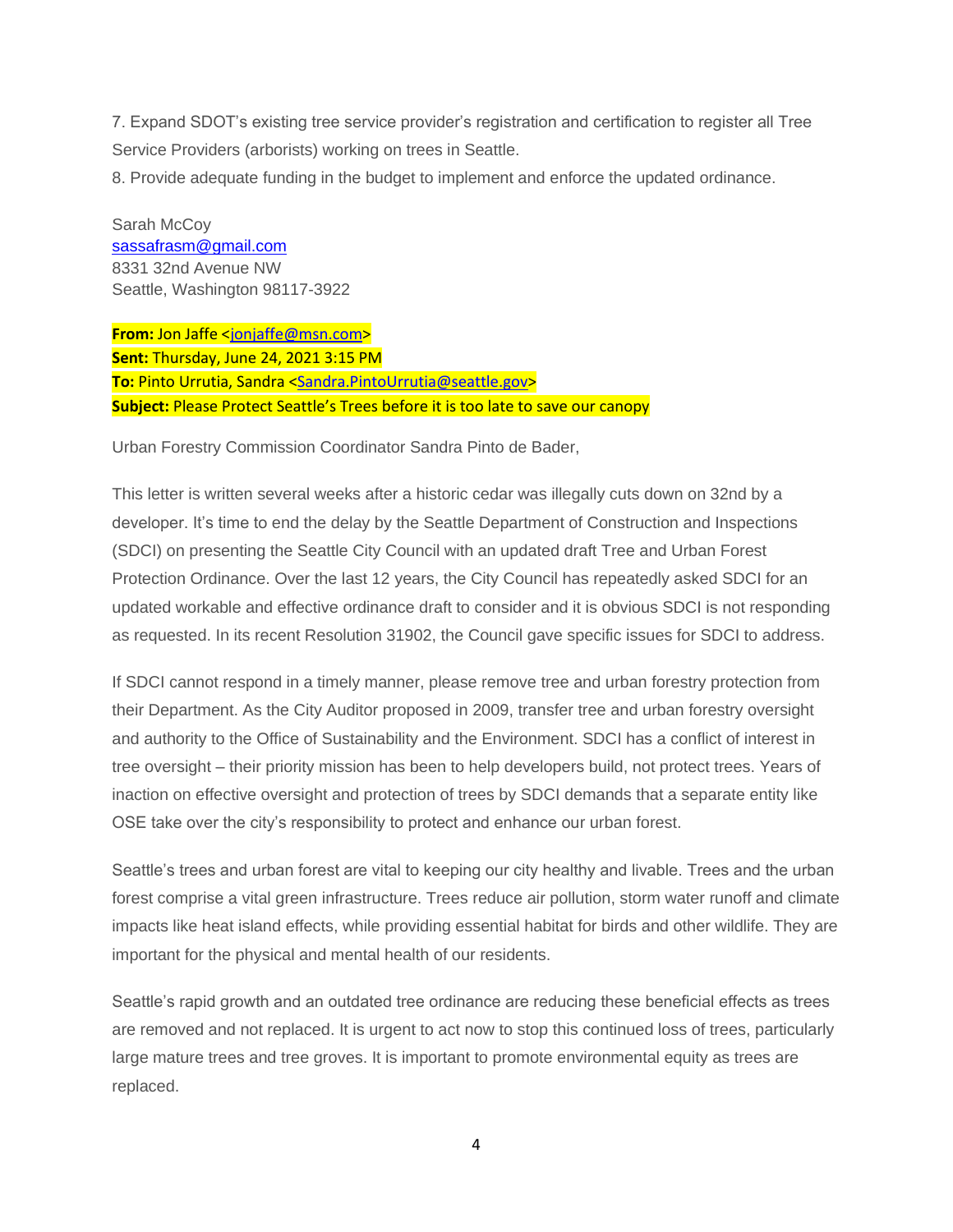Please update Seattle's Tree Protection Ordinance as recommended in the latest draft by the Seattle Urban Forestry Commission.

Here are the key provisions that need to be in the updated tree ordinance:

1. Expand the existing Tree Removal and Replacement Permit Program, including 2-week public notice and posting on-site, as used by the Seattle Department of Transportation (SDOT) – to cover all Significant Trees (6" and larger diameter at breast height (DBH)) on private property in all land use zones, both during development and outside development.

2. Require the replacement of all Significant Trees removed with trees that in 25 years will reach equivalent canopy volume – either on site or pay a replacement fee into a City Tree Replacement and Preservation Fund. Allow the Fund to also accept fines, donations, grants and set up easements.

3. Retain current protections for Exceptional Trees and reduce the upper threshold for Exceptional Trees to 24" DBH, protect tree groves and prohibit Significant Trees being removed on undeveloped lots.

4. Allow removal of no more than 2 Significant non-Exceptional Trees in 3 years per lot outside development

5. Establish one citywide database for applying for Tree Removal and Replacement Permits and to track changes in the tree canopy.

6. Post online all permit requests and permit approvals for public viewing.

7. Expand SDOT's existing tree service provider's registration and certification to register all Tree Service Providers (arborists) working on trees in Seattle.

8. Provide adequate funding in the budget to implement and enforce the updated ordinance.

Jon Jaffe

[jonjaffe@msn.com](mailto:jonjaffe@msn.com)

911 Yakima Ave S Seattle, Washington 98144

**From:** Rivka Burstein-Stern [<info@email.actionnetwork.org>](mailto:info@email.actionnetwork.org) **Sent:** Friday, June 25, 2021 6:40:35 AM **To:** Pinto Urrutia, Sandra [<Sandra.PintoUrrutia@seattle.gov>](mailto:Sandra.PintoUrrutia@seattle.gov) **Subject:** Keep Seattle Livable!

Urban Forestry Commission Coordinator Sandra Pinto de Bader,

It's time to end the delay by the Seattle Department of Construction and Inspections (SDCI) on presenting the Seattle City Council with an updated draft Tree and Urban Forest Protection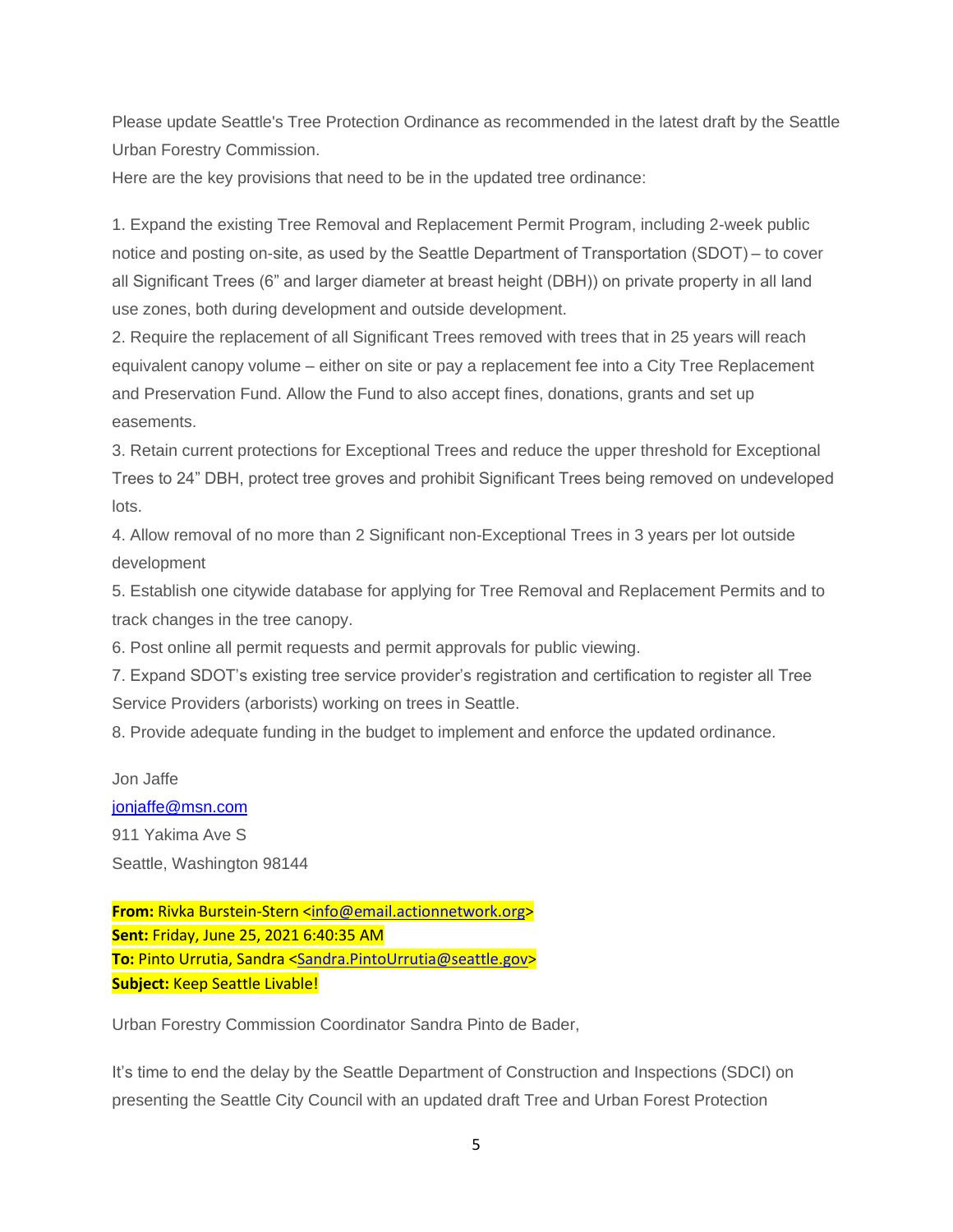Ordinance. Over the last 12 years, the City Council has repeatedly asked SDCI for an updated workable and effective ordinance draft to consider and it is obvious SDCI is not responding as requested. In its recent Resolution 31902, the Council gave specific issues for SDCI to address.

If SDCI cannot respond in a timely manner, please remove tree and urban forestry protection from their Department. As the City Auditor proposed in 2009, transfer tree and urban forestry oversight and authority to the Office of Sustainability and the Environment. SDCI has a conflict of interest in tree oversight – their priority mission has been to help developers build, not protect trees. Years of inaction on effective oversight and protection of trees by SDCI demands that a separate entity like OSE take over the city's responsibility to protect and enhance our urban forest.

Seattle's trees and urban forest are vital to keeping our city healthy and livable. Trees and the urban forest comprise a vital green infrastructure. Trees reduce air pollution, storm water runoff and climate impacts like heat island effects, while providing essential habitat for birds and other wildlife. They are important for the physical and mental health of our residents.

Seattle's rapid growth and an outdated tree ordinance are reducing these beneficial effects as trees are removed and not replaced. It is urgent to act now to stop this continued loss of trees, particularly large mature trees and tree groves. It is important to promote environmental equity as trees are replaced.

Please update Seattle's Tree Protection Ordinance as recommended in the latest draft by the Seattle Urban Forestry Commission.

Here are the key provisions that need to be in the updated tree ordinance:

1. Expand the existing Tree Removal and Replacement Permit Program, including 2-week public notice and posting on-site, as used by the Seattle Department of Transportation (SDOT) – to cover all Significant Trees (6" and larger diameter at breast height (DBH)) on private property in all land use zones, both during development and outside development.

2. Require the replacement of all Significant Trees removed with trees that in 25 years will reach equivalent canopy volume – either on site or pay a replacement fee into a City Tree Replacement and Preservation Fund. Allow the Fund to also accept fines, donations, grants and set up easements.

3. Retain current protections for Exceptional Trees and reduce the upper threshold for Exceptional Trees to 24" DBH, protect tree groves and prohibit Significant Trees being removed on undeveloped lots.

4. Allow removal of no more than 2 Significant non-Exceptional Trees in 3 years per lot outside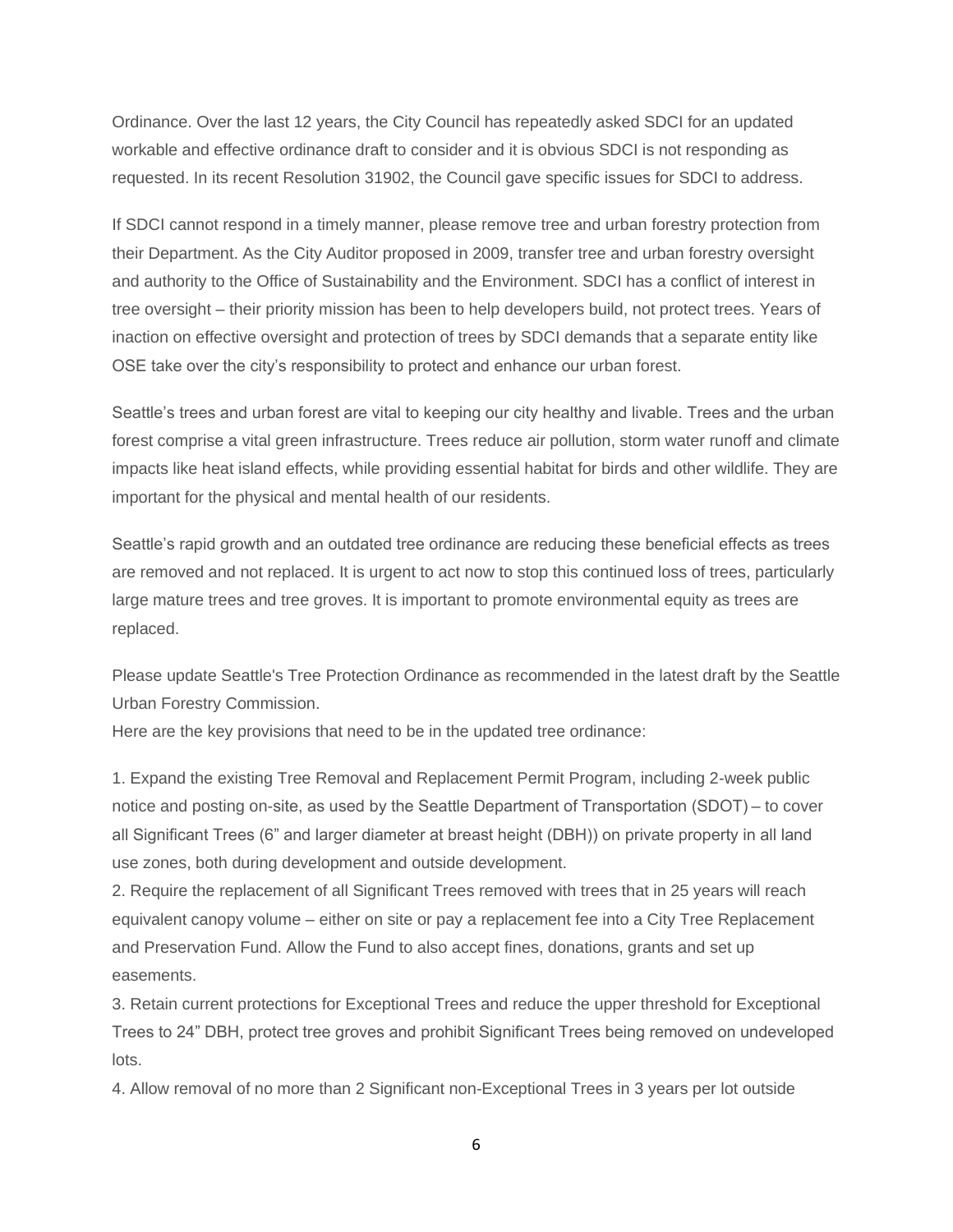#### development

5. Establish one citywide database for applying for Tree Removal and Replacement Permits and to track changes in the tree canopy.

6. Post online all permit requests and permit approvals for public viewing.

7. Expand SDOT's existing tree service provider's registration and certification to register all Tree Service Providers (arborists) working on trees in Seattle.

8. Provide adequate funding in the budget to implement and enforce the updated ordinance.

Rivka Burstein-Stern [bursteir@gmail.com](mailto:bursteir@gmail.com) 4914 47th Ave S Seattle, Washington 98118

From: Ashley Woods [<info@email.actionnetwork.org>](mailto:info@email.actionnetwork.org) **Sent:** Friday, June 25, 2021 7:06:57 AM **To:** Pinto Urrutia, Sandra [<Sandra.PintoUrrutia@seattle.gov>](mailto:Sandra.PintoUrrutia@seattle.gov) **Subject:** Save our Trees!

Urban Forestry Commission Coordinator Sandra Pinto de Bader,

It's time to end the delay by the Seattle Department of Construction and Inspections (SDCI) on presenting the Seattle City Council with an updated draft Tree and Urban Forest Protection Ordinance. Over the last 12 years, the City Council has repeatedly asked SDCI for an updated workable and effective ordinance draft to consider and it is obvious SDCI is not responding as requested. In its recent Resolution 31902, the Council gave specific issues for SDCI to address.

If SDCI cannot respond in a timely manner, please remove tree and urban forestry protection from their Department. As the City Auditor proposed in 2009, transfer tree and urban forestry oversight and authority to the Office of Sustainability and the Environment. SDCI has a conflict of interest in tree oversight – their priority mission has been to help developers build, not protect trees. Years of inaction on effective oversight and protection of trees by SDCI demands that a separate entity like OSE take over the city's responsibility to protect and enhance our urban forest.

Seattle's trees and urban forest are vital to keeping our city healthy and livable. Trees and the urban forest comprise a vital green infrastructure. Trees reduce air pollution, storm water runoff and climate impacts like heat island effects, while providing essential habitat for birds and other wildlife. They are important for the physical and mental health of our residents.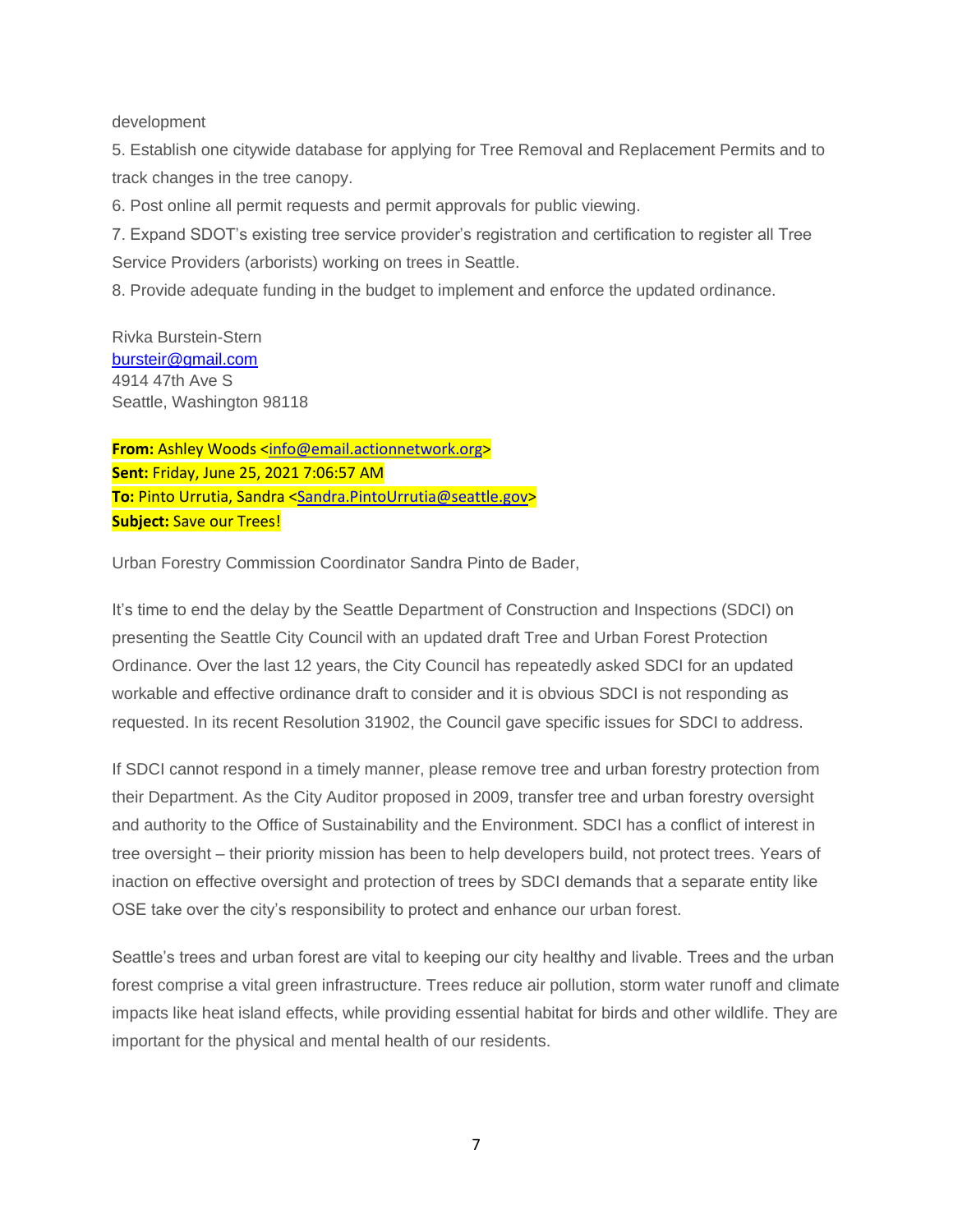Seattle's rapid growth and an outdated tree ordinance are reducing these beneficial effects as trees are removed and not replaced. It is urgent to act now to stop this continued loss of trees, particularly large mature trees and tree groves. It is important to promote environmental equity as trees are replaced.

Please update Seattle's Tree Protection Ordinance as recommended in the latest draft by the Seattle Urban Forestry Commission.

Here are the key provisions that need to be in the updated tree ordinance:

- 1. Expand the existing Tree Removal and Replacement Permit Program, including 2-week public notice and posting on-site, as used by the Seattle Department of Transportation (SDOT) – to cover all Significant Trees (6" and larger diameter at breast height (DBH)) on private property in all land use zones, both during development and outside development.
- 2. Require the replacement of all Significant Trees removed with trees that in 25 years will reach equivalent canopy volume – either on site or pay a replacement fee into a City Tree Replacement and Preservation Fund. Allow the Fund to also accept fines, donations, grants and set up easements.

3. Retain current protections for Exceptional Trees and reduce the upper threshold for Exceptional Trees to 24" DBH, protect tree groves and prohibit Significant Trees being removed on undeveloped lots.

4. Allow removal of no more than 2 Significant non-Exceptional Trees in 3 years per lot outside development

5. Establish one citywide database for applying for Tree Removal and Replacement Permits and to track changes in the tree canopy.

6. Post online all permit requests and permit approvals for public viewing.

7. Expand SDOT's existing tree service provider's registration and certification to register all Tree Service Providers (arborists) working on trees in Seattle.

8. Provide adequate funding in the budget to implement and enforce the updated ordinance.

Ashley Woods [Thirtysevenart@hotmail.com](mailto:Thirtysevenart@hotmail.com) 12002 16th Ave S Seattle, Washington 98168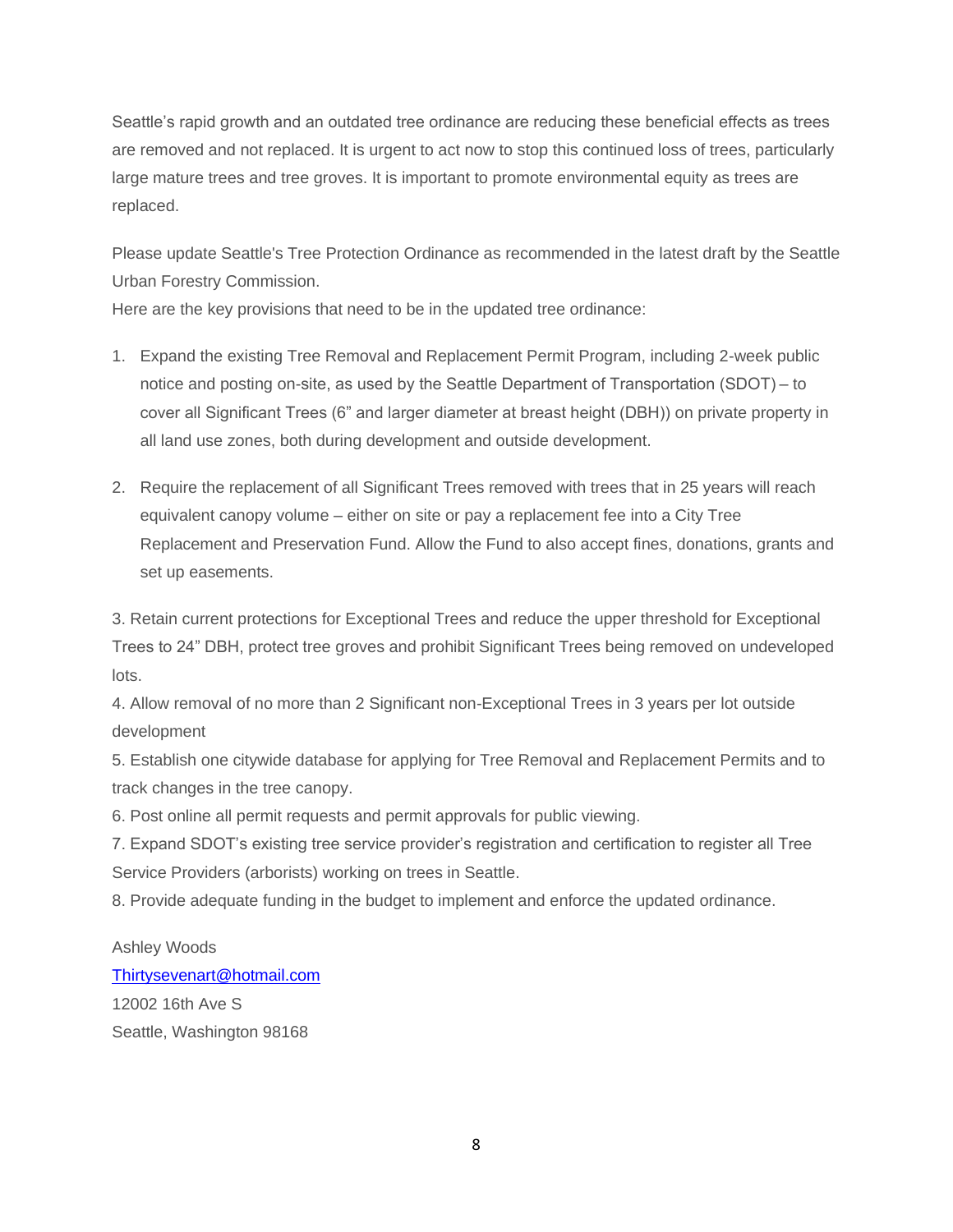## **From:** PATRICIA JONES <HORNORJONES@COMCAST.NET> **Sent:** Monday, June 28, 2021 1:03 PM **To:** Bakker, Patricia <Patricia.Bakker@seattle.gov> **Subject:** Please Update Seattle's Tree Ordinance

Urban Forestry Commission Coordinator Patti Bakker,

I just read about developers tearing down a protected red cedar in Leschi. Apparently, the city had placed a stop-work order on the tree, but the developers tore it down anyway in a flagrant, nosethumbing to the city and the Leschi community. For this, the developers received a fine of \$90,000 - which is obviously not enough to deter them from doing it again.

Please work to change this situation by updating Seattle's Tree Protection Ordinance as recommended in the latest draft by the Seattle Urban Forestry Commission. The key provisions needing an update:

- 1. Expand the existing Tree Removal and Replacement Permit Program, including 2-week public notice and posting on-site, as used by the Seattle Department of Transportation (SDOT) – to cover all Significant Trees (6" and larger diameter at breast height (DBH)) on private property in all land use zones, both during development and outside development. 2. Require the replacement of all Significant Trees removed with trees that in 25 years will reach equivalent canopy volume – either on site or pay a replacement fee into a City Tree Replacement and Preservation Fund. Allow the Fund to also accept fines, donations, grants and set up easements.
- 2. 3. Retain current protections for Exceptional Trees and reduce the upper threshold for Exceptional Trees to 24" DBH, protect tree groves and prohibit Significant Trees being removed on undeveloped lots.

4. Allow removal of no more than 2 Significant non-Exceptional Trees in 3 years per lot outside development

5. Establish one citywide database for applying for Tree Removal and Replacement Permits and to track changes in the tree canopy.

6. Post online all permit requests and permit approvals for public viewing.

7. Expand SDOT's existing tree service provider's registration and certification to register all Tree Service Providers (arborists) working on trees in Seattle.

8. Provide adequate funding in the budget to implement and enforce the updated ordinance.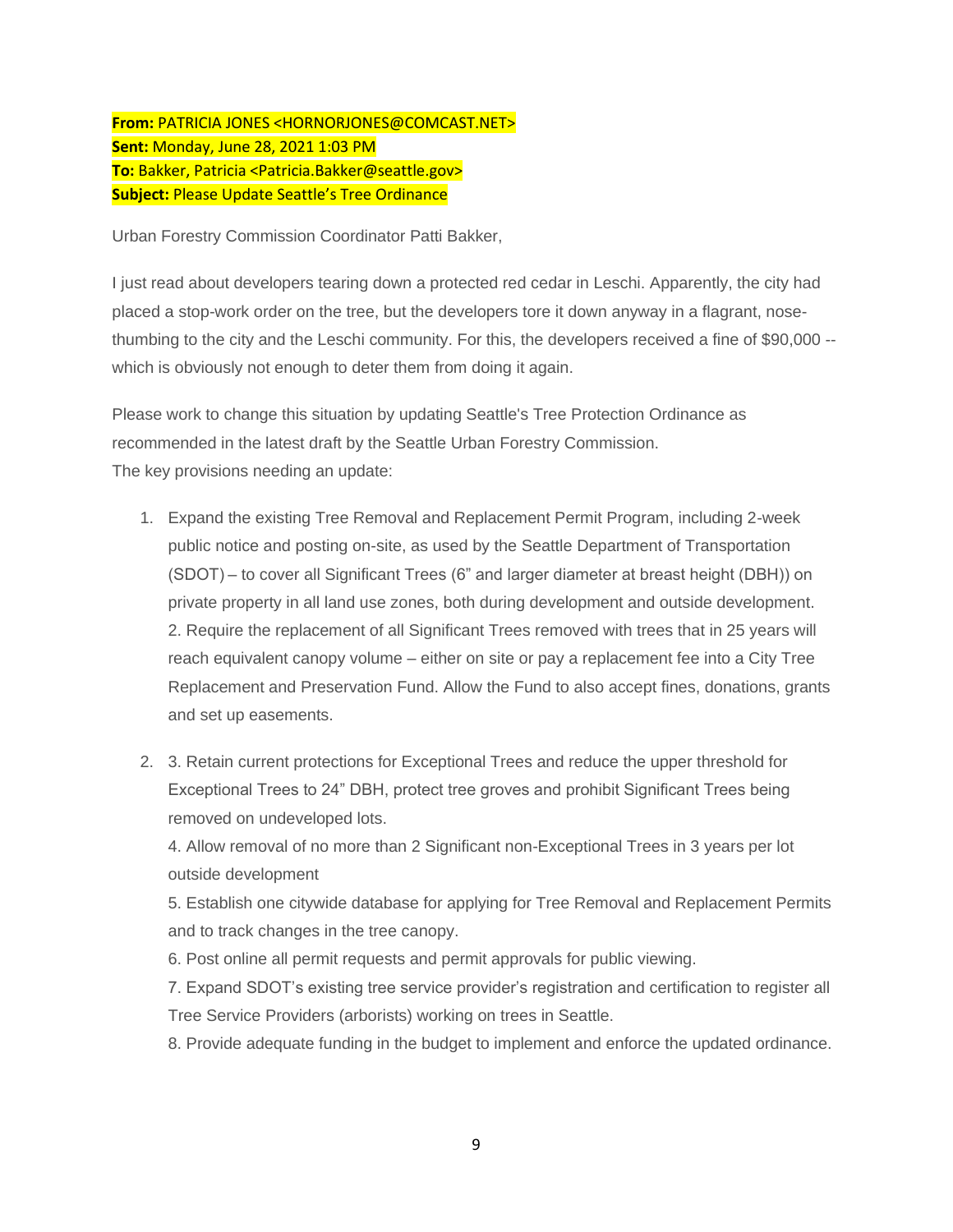PATRICIA JONES [HORNORJONES@COMCAST.NET](mailto:HORNORJONES@COMCAST.NET) 7707 Greenwood Ave N, Apt 205 SEATTLE, Washington 98103-4653

From: Lyria Shaffer-Bauck [<info@email.actionnetwork.org>](mailto:info@email.actionnetwork.org) **Sent:** Monday, June 28, 2021 2:05 PM **To:** Bakker, Patricia [<Patricia.Bakker@seattle.gov>](mailto:Patricia.Bakker@seattle.gov) **Subject:** Please adopt, with amendments, SDCI's Director's Rule 13-2020

Urban Forestry Commission Coordinator Patti Bakker,

Please adopt, with the amendments recommended by the Seattle Urban Forestry Commission, SDCI's Director's Rule 13-2020 (Designation of Exceptional and Significant Trees, Tree Protection, Retention, and Tree Removal during land division, including tree service provider requirements). Seattle must move forward now, without the delay urged by some, in adopting this updated Director's Rule with the amendments proposed below. This process of increasing protection for our urban forest was first proposed by the Seattle City Council 12 years ago and is long overdue. The following updates as proposed in the draft Director's Rule are great steps forward:

- Reducing the upper threshold on exceptional trees to 24 inches in diameter at standard height (DSH) from 30 inches
- Designating trees 6 inches DSH and larger as protected trees, starting in the platting and short platting process

• Requiring Tree Care Providers to register with the City as the Seattle Dept. of Transportation already requires

- Continuing protection of tree groves as exceptional trees, even if a tree is removed from the grove
- Making clear that all exceptional trees removed during development must be replaced per SMC 25.11.090

• Tightening tree removal requirements for exceptional trees as hazard trees The following changes to the draft Director's Rule are needed:

• Change Subject Title to remove words "land division" and replace with "Development"

• PURPOSE AND BACKGROUND. add "SMC 23 requires that all trees 6 inches DSH and larger must be indicated on all site plans throughout the platting and sub-platting process, and that projects must be designed to maximize the retention of existing trees. This requirement continues throughout any subsequent development on all lots in all zones in the city."

• SECTION 1. Reduce the number of trees and sizes required to be a tree grove. Kirkland, Woodinville, and Duvall all define a tree grove as "a group of 3 or more significant trees with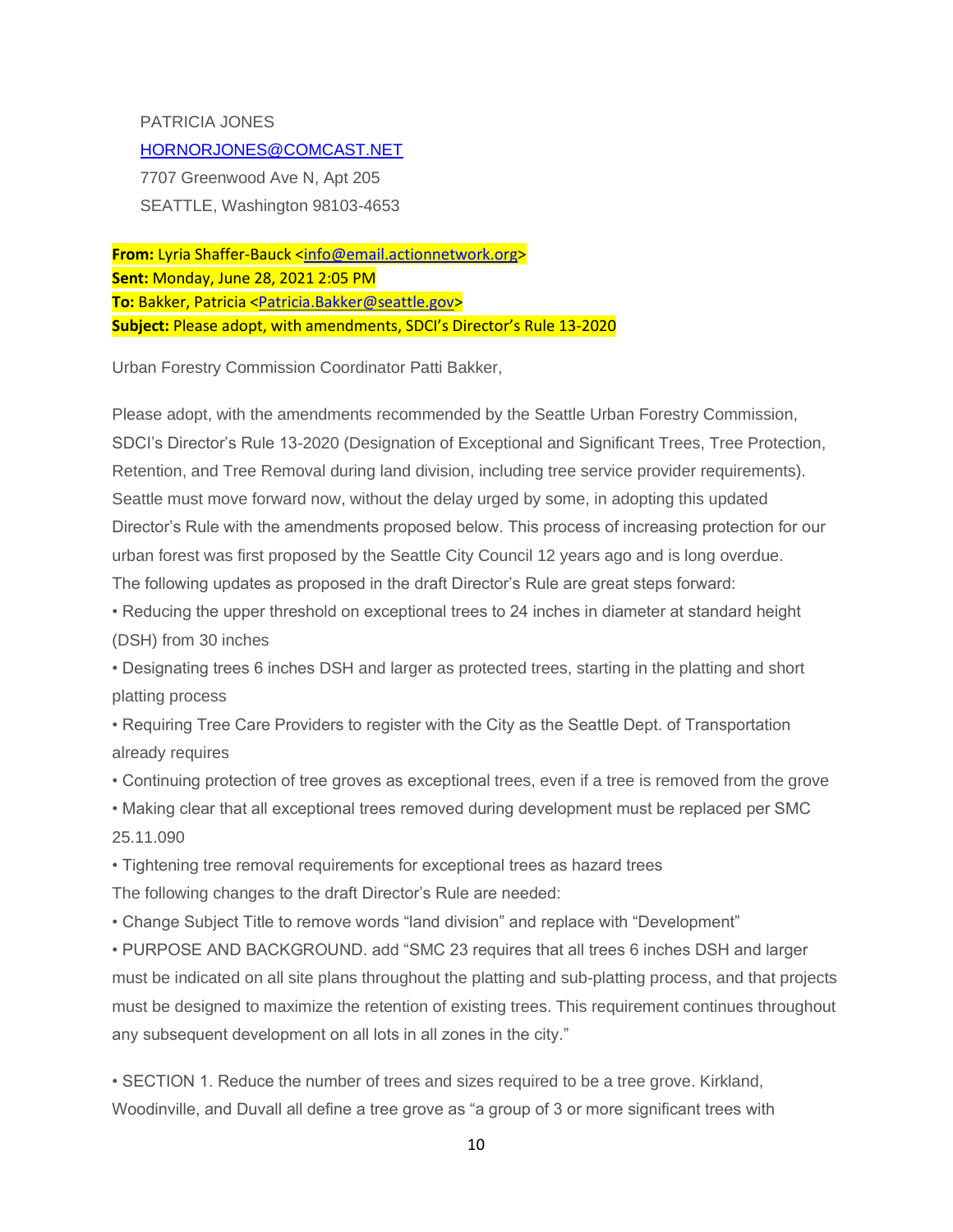overlapping or touching crowns." Include street trees in groves.

• Add "Significant trees may become exceptional as they grow in size. They are future replacements in the urban forest for exceptional trees when they die. Development projects must be designed to maximize the retention of both exceptional and significant trees to maintain a diversity of tree species and ages."

• Add "All replacement trees regardless of size are protected trees and can't be removed."

• SECTION 2. Change the heading to "TREE PROTECTION". Remove references to "Exceptional Trees" only and change to "Trees". e.g., change "Exceptional Tree Protection Areas" to "Tree Protection Areas".

• SECTION 4. Add "The Director shall have the authority to allow replacement trees on both public and private property to meet the goals and objectives of race and social justice under Seattle's Equity and Environment Initiative."

• Under SMC 25.11.090 the Director has the authority to require "one or more trees" to be planted as replacement trees for removed exceptional trees during development. The number of trees required should increase with the size of the tree removed, with a goal to achieve equivalent canopy area and volume in 25 years. Any in-lieu fee must also rise as the size of the removed tree increases. The city can not wait 80 years to replace an 80-year-old western red cedar tree and expect to maintain its canopy goals as large exceptional trees are removed during development.

• SECTION 5. SEPA requirements under SMC 25.05.675 N are for protecting special habitats and need to be considered at the beginning of the development process. The language of this SEPA code section should be included in the Director's Rule to be certain that the code is complied with. • SECTION 6. SDCI should adopt SDOT's registration process and requirements to assist Tree Care Providers in complying with city code and regulations. Reduce the number of citations that will remove a Tree Care Provider from being registered with the city to no more than 2 per year. Require annual registration same as Seattle business licenses require. Require that Tree Care Provider companies have a WA State contractor's license to ensure they have workers' compensation. Require they have a certificate of insurance that lists the city as an additional insured so the city cannot be sued. Require that all jobs either have a certified arborist on the work site or that they have visited the site and officially sign off on the specific work being done.

Thank you for protecting our urban forest. Lyria Shaffer-Bauck [lyriashafferbauck@gmail.com](mailto:lyriashafferbauck@gmail.com)

1210 15th Avenue E, Unit 226 Seattle, Washington 98112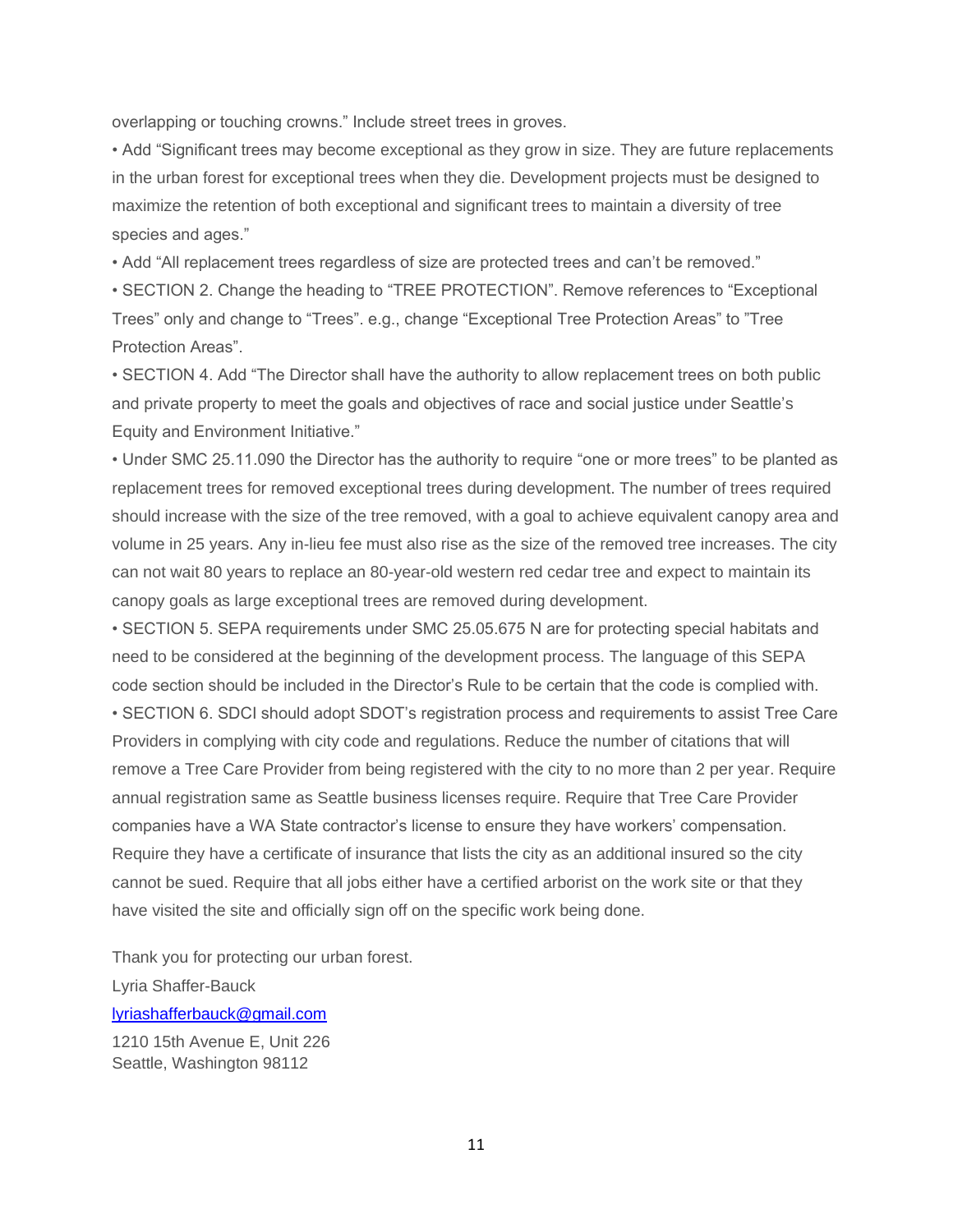From: Lyria Shaffer-Bauck [<info@email.actionnetwork.org>](mailto:info@email.actionnetwork.org) **Sent:** Monday, June 28, 2021 2:06 PM **To:** Bakker, Patricia [<Patricia.Bakker@seattle.gov>](mailto:Patricia.Bakker@seattle.gov) **Subject:** Keep Seattle Livable!

Urban Forestry Commission Coordinator Patti Bakker,

It's time to end the delay by the Seattle Department of Construction and Inspections (SDCI) on presenting the Seattle City Council with an updated draft Tree and Urban Forest Protection Ordinance. Over the last 12 years, the City Council has repeatedly asked SDCI for an updated workable and effective ordinance draft to consider and it is obvious SDCI is not responding as requested. In its recent Resolution 31902, the Council gave specific issues for SDCI to address.

If SDCI cannot respond in a timely manner, please remove tree and urban forestry protection from their Department. As the City Auditor proposed in 2009, transfer tree and urban forestry oversight and authority to the Office of Sustainability and the Environment. SDCI has a conflict of interest in tree oversight – their priority mission has been to help developers build, not protect trees. Years of inaction on effective oversight and protection of trees by SDCI demands that a separate entity like OSE take over the city's responsibility to protect and enhance our urban forest.

Seattle's trees and urban forest are vital to keeping our city healthy and livable. Trees and the urban forest comprise a vital green infrastructure. Trees reduce air pollution, storm water runoff and climate impacts like heat island effects, while providing essential habitat for birds and other wildlife. They are important for the physical and mental health of our residents.

Seattle's rapid growth and an outdated tree ordinance are reducing these beneficial effects as trees are removed and not replaced. It is urgent to act now to stop this continued loss of trees, particularly large mature trees and tree groves. It is important to promote environmental equity as trees are replaced.

Please update Seattle's Tree Protection Ordinance as recommended in the latest draft by the Seattle Urban Forestry Commission.

Here are the key provisions that need to be in the updated tree ordinance:

1. Expand the existing Tree Removal and Replacement Permit Program, including 2-week public notice and posting on-site, as used by the Seattle Department of Transportation (SDOT) – to cover all Significant Trees (6" and larger diameter at breast height (DBH)) on private property in all land use zones, both during development and outside development.

2. Require the replacement of all Significant Trees removed with trees that in 25 years will reach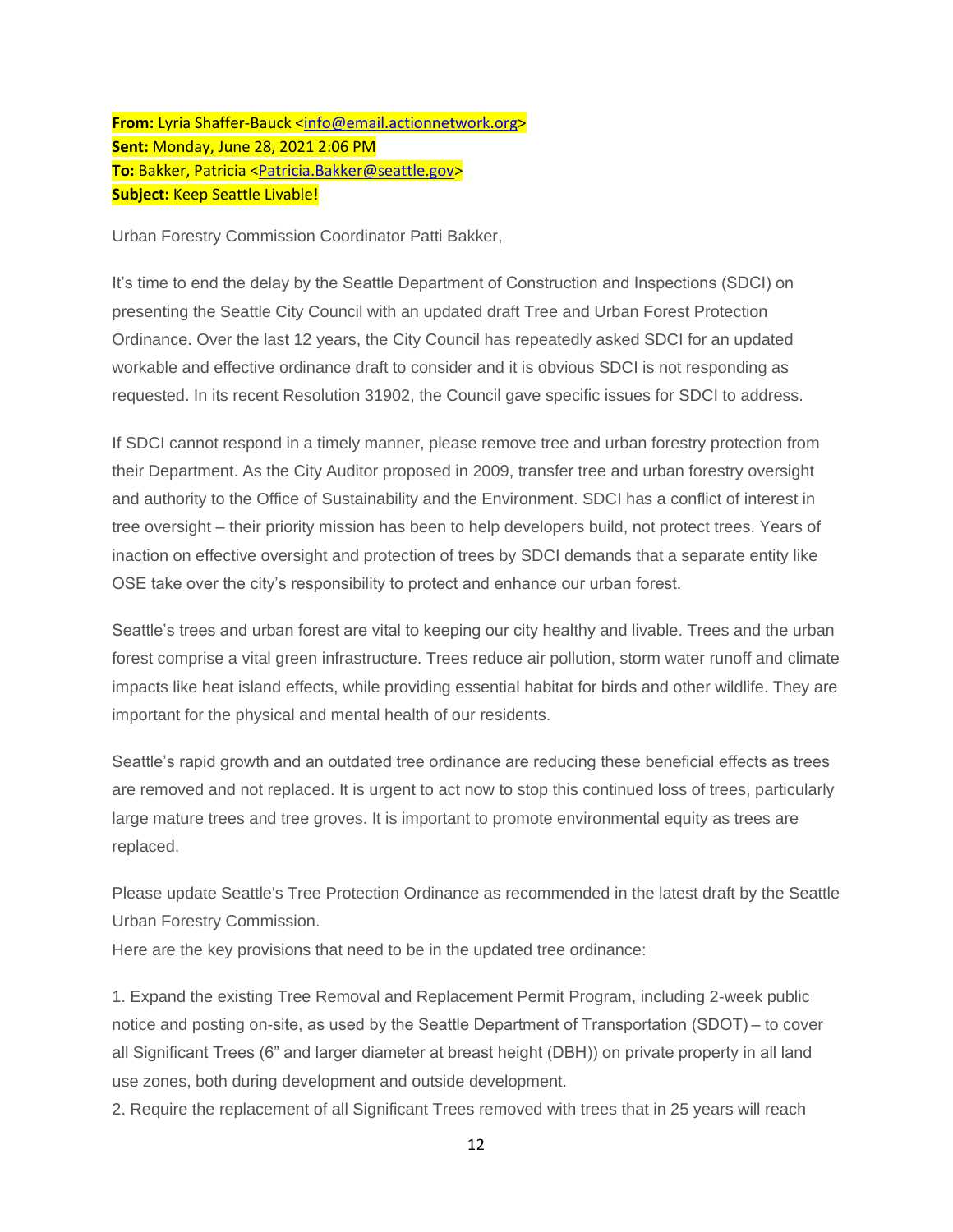equivalent canopy volume – either on site or pay a replacement fee into a City Tree Replacement and Preservation Fund. Allow the Fund to also accept fines, donations, grants and set up easements.

3. Retain current protections for Exceptional Trees and reduce the upper threshold for Exceptional Trees to 24" DBH, protect tree groves and prohibit Significant Trees being removed on undeveloped lots.

4. Allow removal of no more than 2 Significant non-Exceptional Trees in 3 years per lot outside development

5. Establish one citywide database for applying for Tree Removal and Replacement Permits and to track changes in the tree canopy.

6. Post online all permit requests and permit approvals for public viewing.

7. Expand SDOT's existing tree service provider's registration and certification to register all Tree Service Providers (arborists) working on trees in Seattle.

8. Provide adequate funding in the budget to implement and enforce the updated ordinance.

Lyria Shaffer-Bauck

[lyriashafferbauck@gmail.com](mailto:lyriashafferbauck@gmail.com)

1210 15th Avenue E, Unit 226 Seattle, Washington 98112

From: Yii-Hao Chen [<info@email.actionnetwork.org>](mailto:info@email.actionnetwork.org) **Sent:** Sunday, July 4, 2021 5:57 PM **To:** Bakker, Patricia [<Patricia.Bakker@seattle.gov>](mailto:Patricia.Bakker@seattle.gov) **Subject:** End the delay! Adopt, with amendments, SDCI's Director's Rule 13-2020

Urban Forestry Commission Coordinator Patti Bakker,

As recent record temperatures have demonstrated, the climate crisis is real. Trees are a buffer to help reduce extreme temperature impacts in urban areas.

Please adopt, with the amendments recommended by the Seattle Urban Forestry Commission, SDCI's Director's Rule 13-2020 (Designation of Exceptional and Significant Trees, Tree Protection, Retention, and Tree Removal during land division, including tree service provider requirements). Seattle must move forward now, without the delay urged by some, in adopting this updated Director's Rule with the amendments proposed below. This process of increasing protection for our urban forest was first proposed by the Seattle City Council 12 years ago and is long overdue. The following updates as proposed in the draft Director's Rule are great steps forward:

• Reducing the upper threshold on exceptional trees to 24 inches in diameter at standard height (DSH) from 30 inches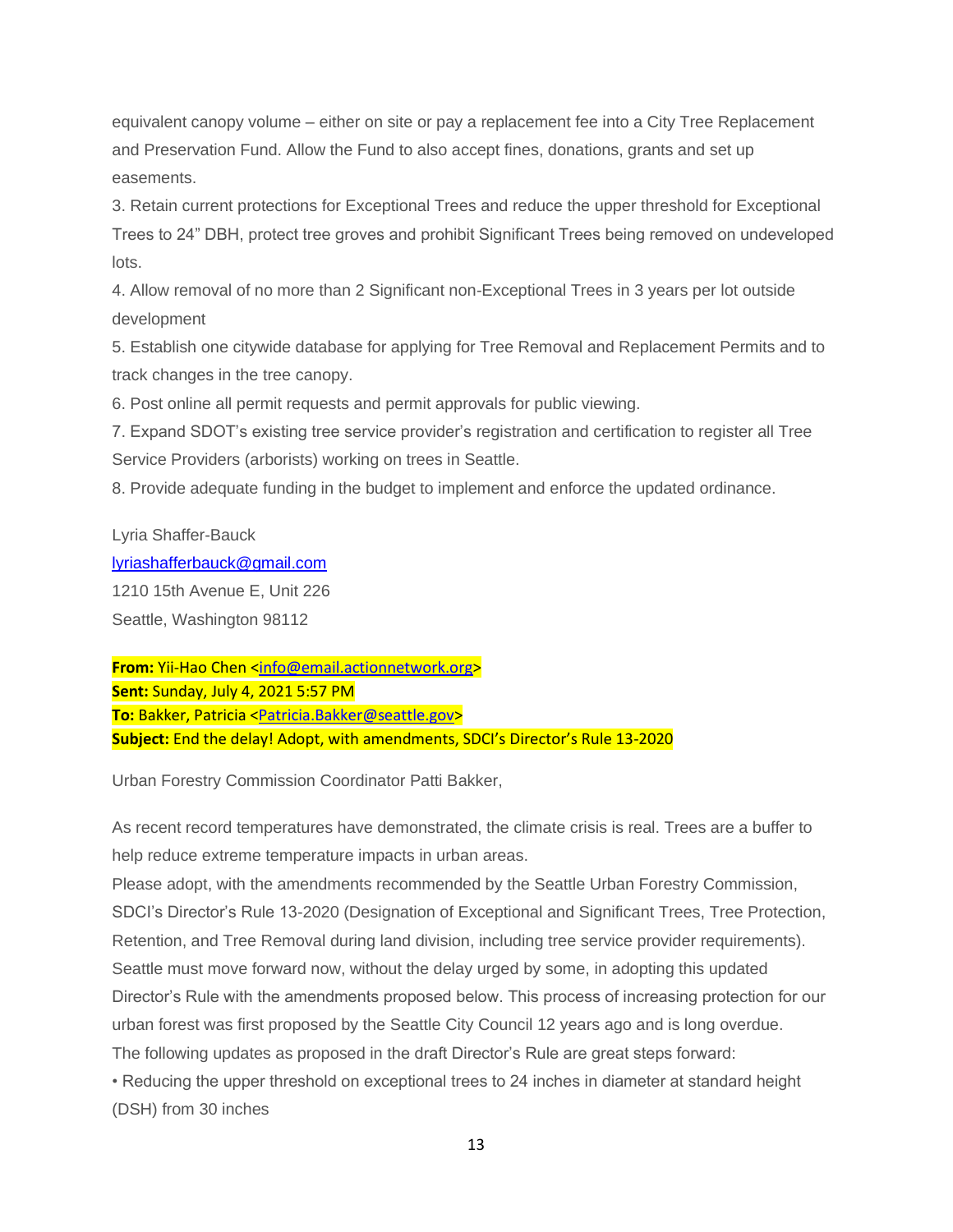• Designating trees 6 inches DSH and larger as protected trees, starting in the platting and short platting process

• Requiring Tree Care Providers to register with the City as the Seattle Dept. of Transportation already requires

• Continuing protection of tree groves as exceptional trees, even if a tree is removed from the grove

• Making clear that all exceptional trees removed during development must be replaced per SMC 25.11.090

• Tightening tree removal requirements for exceptional trees as hazard trees

The following changes to the draft Director's Rule are needed:

• Change Subject Title to remove words "land division" and replace with "Development"

• PURPOSE AND BACKGROUND. add "SMC 23 requires that all trees 6 inches DSH and larger must be indicated on all site plans throughout the platting and sub-platting process, and that projects must be designed to maximize the retention of existing trees. This requirement continues throughout any subsequent development on all lots in all zones in the city."

• SECTION 1. Reduce the number of trees and sizes required to be a tree grove. Kirkland, Woodinville, and Duvall all define a tree grove as "a group of 3 or more significant trees with overlapping or touching crowns." Include street trees in groves.

• Add "Significant trees may become exceptional as they grow in size. They are future replacements in the urban forest for exceptional trees when they die. Development projects must be designed to maximize the retention of both exceptional and significant trees to maintain a diversity of tree species and ages."

• Add "All replacement trees regardless of size are protected trees and can't be removed."

• SECTION 2. Change the heading to "TREE PROTECTION". Remove references to "Exceptional Trees" only and change to "Trees". e.g., change "Exceptional Tree Protection Areas" to "Tree Protection Areas".

• SECTION 4. Add "The Director shall have the authority to allow replacement trees on both public and private property to meet the goals and objectives of race and social justice under Seattle's Equity and Environment Initiative."

• Under SMC 25.11.090 the Director has the authority to require "one or more trees" to be planted as replacement trees for removed exceptional trees during development. The number of trees required should increase with the size of the tree removed, with a goal to achieve equivalent canopy area and volume in 25 years. Any in-lieu fee must also rise as the size of the removed tree increases. The city can not wait 80 years to replace an 80-year-old western red cedar tree and expect to maintain its canopy goals as large exceptional trees are removed during development.

• SECTION 5. SEPA requirements under SMC 25.05.675 N are for protecting special habitats and need to be considered at the beginning of the development process. The language of this SEPA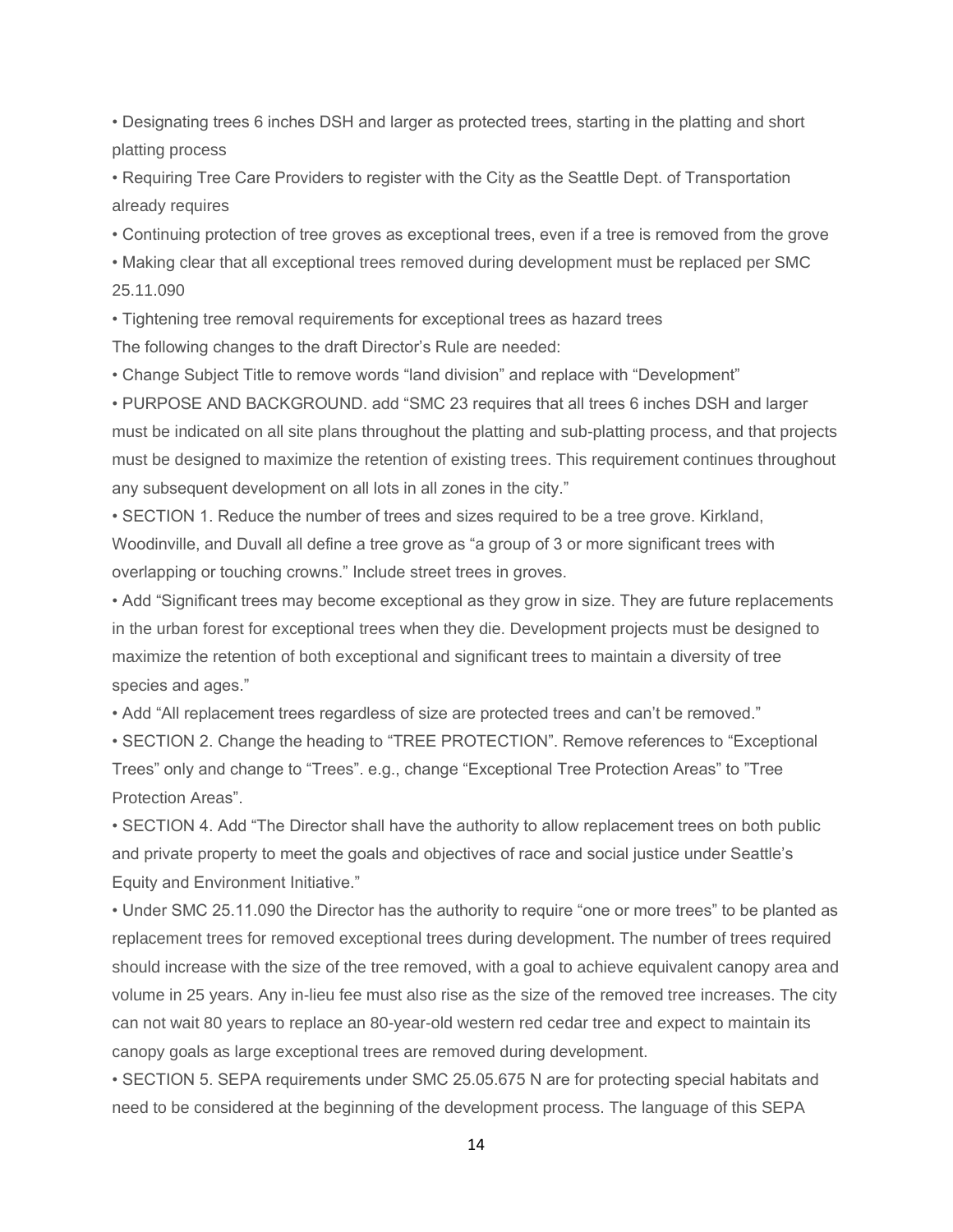code section should be included in the Director's Rule to be certain that the code is complied with. • SECTION 6. SDCI should adopt SDOT's registration process and requirements to assist Tree Care Providers in complying with city code and regulations. Reduce the number of citations that will remove a Tree Care Provider from being registered with the city to no more than 2 per year. Require annual registration same as Seattle business licenses require. Require that Tree Care Provider companies have a WA State contractor's license to ensure they have workers' compensation. Require they have a certificate of insurance that lists the city as an additional insured so the city cannot be sued. Require that all jobs either have a certified arborist on the work site or that they have visited the site and officially sign off on the specific work being done.

Thank you for protecting our urban forest.

Yii-Hao Chen [yiihaojoshuachen@gmail.com](mailto:yiihaojoshuachen@gmail.com) 4518B Delridge Way SW Seattle, Washington 98106

**From:** Lynda Emel <info@email.actionnetwork.org> **Sent:** Friday, July 9, 2021 3:51 PM **To:** Bakker, Patricia <Patricia.Bakker@seattle.gov> **Subject:** End the delay! Adopt, with amendments, SDCI's Director's Rule 13-2020

Urban Forestry Commission Coordinator Patti Bakker,

As recent record temperatures have demonstrated, the climate crisis is real and arriving sooner than we thought. Trees are a valuable buffer to help reduce extreme temperature impacts in urban areas. In addition to public health benefits, it is known that trees provide mental health benefits to city dwellers.

Please adopt, with the amendments recommended by the Seattle Urban Forestry Commission, SDCI's Director's Rule 13-2020 (Designation of Exceptional and Significant Trees, Tree Protection, Retention, and Tree Removal during land division, including tree service provider requirements). Seattle must move forward now, without the delay, by adopting this updated Director's Rule with the amendments proposed below. This process of increasing protection for our urban forest was first proposed by the Seattle City Council 12 years ago and is very much overdue.

The following updates as proposed in the draft Director's Rule are great steps forward:

• Reducing the upper threshold on exceptional trees to 24 inches in diameter at standard height (DSH) from 30 inches

• Designating trees 6 inches DSH and larger as protected trees, starting in the platting and short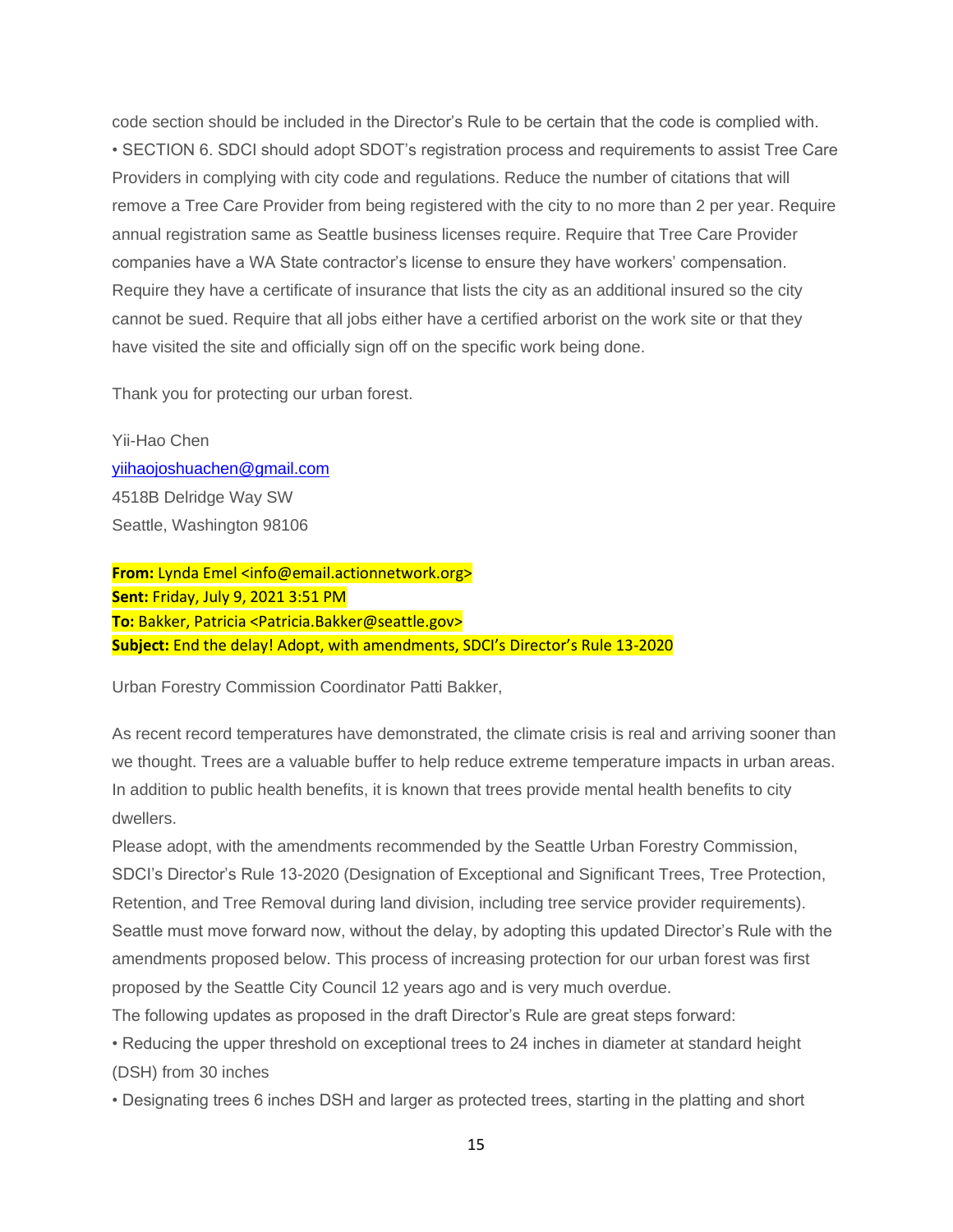platting process

• Requiring Tree Care Providers to register with the City as the Seattle Dept. of Transportation already requires

• Continuing protection of tree groves as exceptional trees, even if a tree is removed from the grove

• Making clear that all exceptional trees removed during development must be replaced per SMC 25.11.090

• Tightening tree removal requirements for exceptional trees as hazard trees The following changes to the draft Director's Rule are needed:

• Change Subject Title to remove words "land division" and replace with "Development"

• PURPOSE AND BACKGROUND. add "SMC 23 requires that all trees 6 inches DSH and larger must be indicated on all site plans throughout the platting and sub-platting process, and that projects must be designed to maximize the retention of existing trees. This requirement continues throughout any subsequent development on all lots in all zones in the city."

• SECTION 1. Reduce the number of trees and sizes required to be considered a tree grove. Kirkland, Woodinville, and Duvall all define a tree grove as "a group of 3 or more significant trees with overlapping or touching crowns." Street trees should also be considered in the definitions of groves.

• Add "Significant trees may become exceptional as they grow in size. They are future replacements in the urban forest for exceptional trees when they die. Development projects must be designed to maximize the retention of both exceptional and significant trees to maintain a diversity of tree species and ages."

• Add "All replacement trees regardless of size are protected trees and can't be removed."

• SECTION 2. Change the heading to "TREE PROTECTION". Remove references to "Exceptional Trees" only and change to "Trees". e.g., change "Exceptional Tree Protection Areas" to "Tree Protection Areas".

• SECTION 4. Add "The Director shall have the authority to allow replacement trees on both public and private property to meet the goals and objectives of race and social justice under Seattle's Equity and Environment Initiative."

• Under SMC 25.11.090 the Director has the authority to require "one or more trees" to be planted as replacement trees for removed exceptional trees during development. The number of trees required should increase with the size of the tree removed, with a goal to achieve equivalent canopy area and volume in 25 years. Any in-lieu fee must also rise as the size of the removed tree increases. The city can not wait 80 years to replace an 80-year-old western red cedar tree and expect to maintain its canopy goals as large exceptional trees are removed during development.

• SECTION 5. SEPA requirements under SMC 25.05.675 N are for protecting special habitats and need to be considered at the beginning of the development process. The language of this SEPA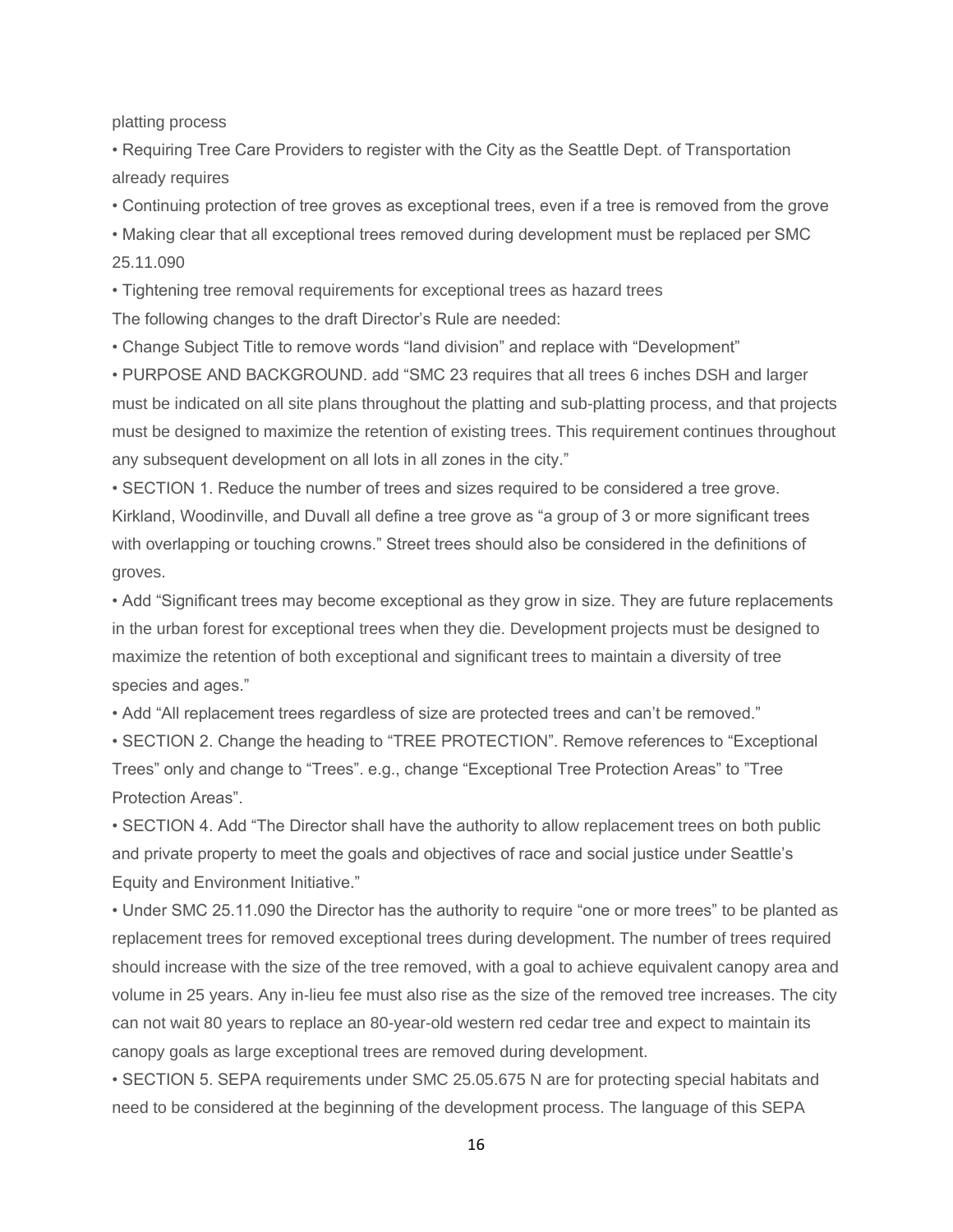code section should be included in the Director's Rule to be certain that the code is complied with. • SECTION 6. SDCI should adopt SDOT's registration process and requirements to assist Tree Care Providers in complying with city code and regulations. Reduce the number of citations that will remove a Tree Care Provider from being registered with the city to no more than 2 per year. Require annual registration same as Seattle business licenses require. Require that Tree Care Provider companies have a WA State contractor's license to ensure they have workers' compensation. Require they have a certificate of insurance that lists the city as an additional insured so the city cannot be sued. Require that all jobs either have a certified arborist on the work site or that they have visited the site and officially sign off on the specific work being done.

I would add that the city should also consider some kind incentives for developers to maintain existing trees as part of developments, such as tax breaks or relaxing some zoning or development requirements. Carrots may work better than sticks to get developers take a those few extra steps to maintain trees, rather than clear cut sites. Developers of single family homes or townhomes should also be required to inform the new owners that they are responsible for watering and maintaining newly planted street trees. Far too many of these new trees go unwatered during their first summer, causing tree mortality.

Thank you for protecting our urban forest.

Lynda Emel [lyndae2@yahoo.com](mailto:lyndae2@yahoo.com) 5702 26th Ave NW Seattle, Washington 98107

**From:** Amy Tracy <info@email.actionnetwork.org> **Sent:** Sunday, July 11, 2021 11:24 AM **To:** Bakker, Patricia <Patricia.Bakker@seattle.gov> **Subject:** End the delay! Adopt, with amendments, SDCI's Director's Rule 13-2020

Urban Forestry Commission Coordinator Patti Bakker,

As recent record temperatures have demonstrated, the climate crisis is real. Trees are a buffer to help reduce extreme temperature impacts in urban areas.

Please adopt, with the amendments recommended by the Seattle Urban Forestry Commission, SDCI's Director's Rule 13-2020 (Designation of Exceptional and Significant Trees, Tree Protection, Retention, and Tree Removal during land division, including tree service provider requirements). Seattle must move forward now, without the delay urged by some, in adopting this updated Director's Rule with the amendments proposed below. This process of increasing protection for our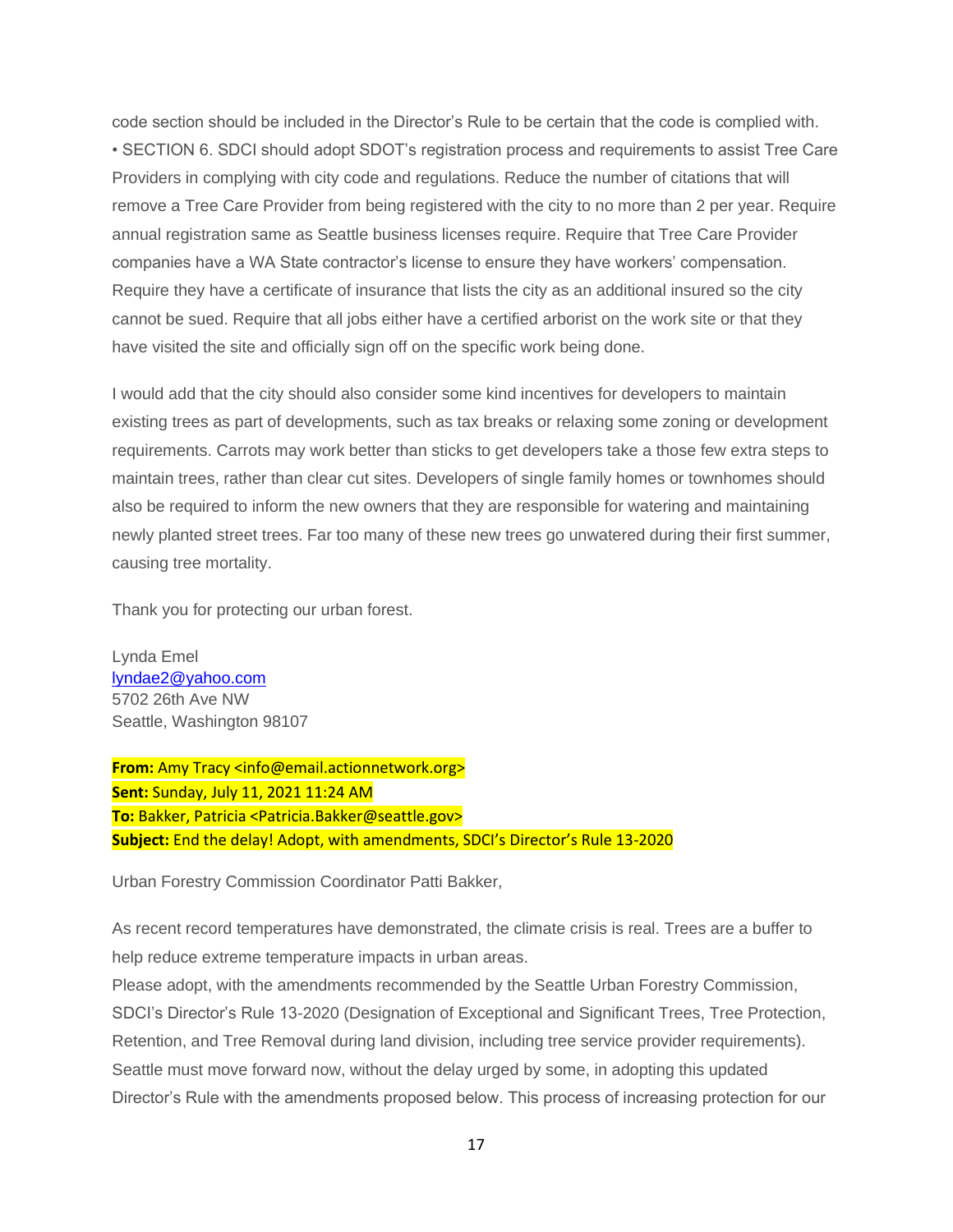urban forest was first proposed by the Seattle City Council 12 years ago and is long overdue. The following updates as proposed in the draft Director's Rule are great steps forward:

• Reducing the upper threshold on exceptional trees to 24 inches in diameter at standard height (DSH) from 30 inches

• Designating trees 6 inches DSH and larger as protected trees, starting in the platting and short platting process

• Requiring Tree Care Providers to register with the City as the Seattle Dept. of Transportation already requires

• Continuing protection of tree groves as exceptional trees, even if a tree is removed from the grove

• Making clear that all exceptional trees removed during development must be replaced per SMC 25.11.090

• Tightening tree removal requirements for exceptional trees as hazard trees

The following changes to the draft Director's Rule are needed:

• Change Subject Title to remove words "land division" and replace with "Development"

• PURPOSE AND BACKGROUND. add "SMC 23 requires that all trees 6 inches DSH and larger must be indicated on all site plans throughout the platting and sub-platting process, and that projects must be designed to maximize the retention of existing trees. This requirement continues throughout any subsequent development on all lots in all zones in the city."

• SECTION 1. Reduce the number of trees and sizes required to be a tree grove. Kirkland, Woodinville, and Duvall all define a tree grove as "a group of 3 or more significant trees with overlapping or touching crowns." Include street trees in groves.

• Add "Significant trees may become exceptional as they grow in size. They are future replacements in the urban forest for exceptional trees when they die. Development projects must be designed to maximize the retention of both exceptional and significant trees to maintain a diversity of tree species and ages."

• Add "All replacement trees regardless of size are protected trees and can't be removed."

• SECTION 2. Change the heading to "TREE PROTECTION". Remove references to "Exceptional Trees" only and change to "Trees". e.g., change "Exceptional Tree Protection Areas" to "Tree Protection Areas".

• SECTION 4. Add "The Director shall have the authority to allow replacement trees on both public and private property to meet the goals and objectives of race and social justice under Seattle's Equity and Environment Initiative."

• Under SMC 25.11.090 the Director has the authority to require "one or more trees" to be planted as replacement trees for removed exceptional trees during development. The number of trees required should increase with the size of the tree removed, with a goal to achieve equivalent canopy area and volume in 25 years. Any in-lieu fee must also rise as the size of the removed tree increases. The city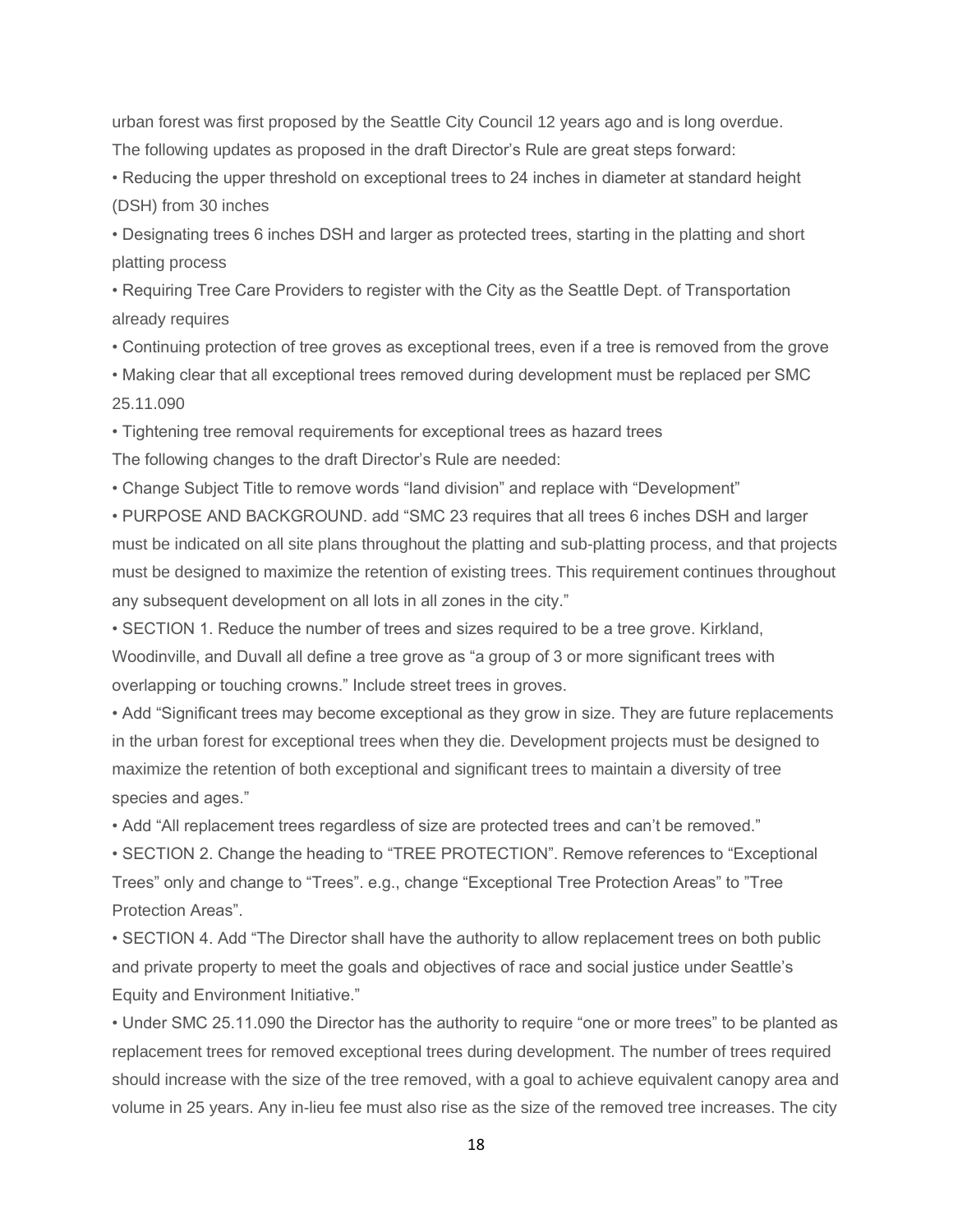can not wait 80 years to replace an 80-year-old western red cedar tree and expect to maintain its canopy goals as large exceptional trees are removed during development.

• SECTION 5. SEPA requirements under SMC 25.05.675 N are for protecting special habitats and need to be considered at the beginning of the development process. The language of this SEPA code section should be included in the Director's Rule to be certain that the code is complied with. • SECTION 6. SDCI should adopt SDOT's registration process and requirements to assist Tree Care Providers in complying with city code and regulations. Reduce the number of citations that will remove a Tree Care Provider from being registered with the city to no more than 2 per year. Require annual registration same as Seattle business licenses require. Require that Tree Care Provider companies have a WA State contractor's license to ensure they have workers' compensation. Require they have a certificate of insurance that lists the city as an additional insured so the city cannot be sued. Require that all jobs either have a certified arborist on the work site or that they have visited the site and officially sign off on the specific work being done.

Thank you for protecting our urban forest.

Amy Tracy [AmyTracy3@gmail.com](mailto:AmyTracy3@gmail.com) 781 East Creekwood Lane #12G Murray, Utah 84107

**From:** Barbara Bernard <info@email.actionnetwork.org> **Sent:** Sunday, July 11, 2021 8:09 PM **To:** Bakker, Patricia <Patricia.Bakker@seattle.gov> **Subject:** End the delay! Adopt, with amendments, SDCI's Director's Rule 13-2020

Urban Forestry Commission Coordinator Patti Bakker,

As recent record temperatures have demonstrated, the climate crisis is real. Trees are a buffer to help reduce extreme temperature impacts in urban areas.

Please adopt, with the amendments recommended by the Seattle Urban Forestry Commission, SDCI's Director's Rule 13-2020 (Designation of Exceptional and Significant Trees, Tree Protection, Retention, and Tree Removal during land division, including tree service provider requirements). Seattle must move forward now, without the delay urged by some, in adopting this updated Director's Rule with the amendments proposed below. This process of increasing protection for our urban forest was first proposed by the Seattle City Council 12 years ago and is long overdue. The following updates as proposed in the draft Director's Rule are great steps forward: • Reducing the upper threshold on exceptional trees to 24 inches in diameter at standard height (DSH) from 30 inches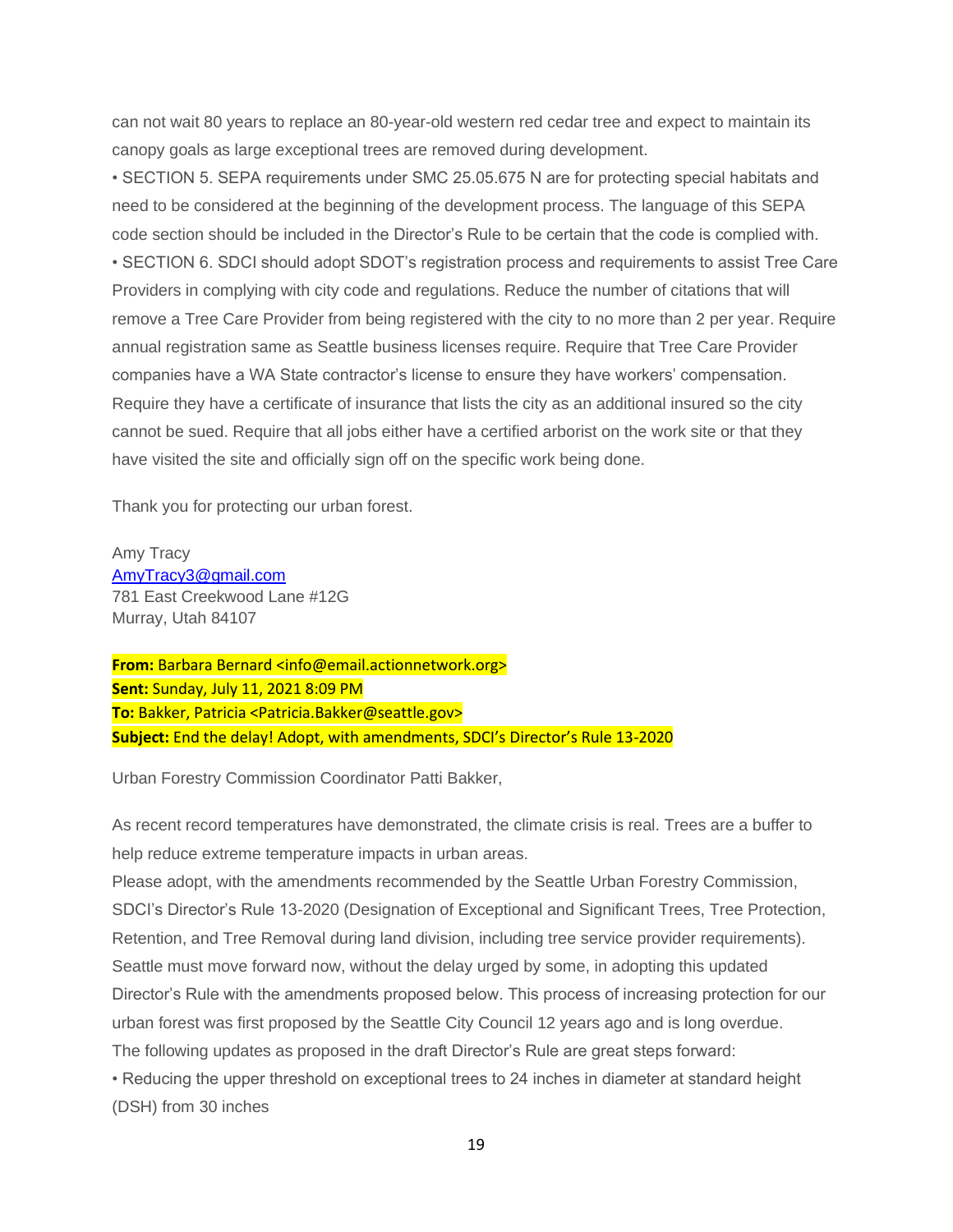• Designating trees 6 inches DSH and larger as protected trees, starting in the platting and short platting process

• Requiring Tree Care Providers to register with the City as the Seattle Dept. of Transportation already requires

• Continuing protection of tree groves as exceptional trees, even if a tree is removed from the grove

• Making clear that all exceptional trees removed during development must be replaced per SMC 25.11.090

• Tightening tree removal requirements for exceptional trees as hazard trees

The following changes to the draft Director's Rule are needed:

• Change Subject Title to remove words "land division" and replace with "Development"

• PURPOSE AND BACKGROUND. add "SMC 23 requires that all trees 6 inches DSH and larger must be indicated on all site plans throughout the platting and sub-platting process, and that projects must be designed to maximize the retention of existing trees. This requirement continues throughout any subsequent development on all lots in all zones in the city."

• SECTION 1. Reduce the number of trees and sizes required to be a tree grove. Kirkland, Woodinville, and Duvall all define a tree grove as "a group of 3 or more significant trees with overlapping or touching crowns." Include street trees in groves.

• Add "Significant trees may become exceptional as they grow in size. They are future replacements in the urban forest for exceptional trees when they die. Development projects must be designed to maximize the retention of both exceptional and significant trees to maintain a diversity of tree species and ages."

• Add "All replacement trees regardless of size are protected trees and can't be removed."

• SECTION 2. Change the heading to "TREE PROTECTION". Remove references to "Exceptional Trees" only and change to "Trees". e.g., change "Exceptional Tree Protection Areas" to "Tree Protection Areas".

• SECTION 4. Add "The Director shall have the authority to allow replacement trees on both public and private property to meet the goals and objectives of race and social justice under Seattle's Equity and Environment Initiative."

• Under SMC 25.11.090 the Director has the authority to require "one or more trees" to be planted as replacement trees for removed exceptional trees during development. The number of trees required should increase with the size of the tree removed, with a goal to achieve equivalent canopy area and volume in 25 years. Any in-lieu fee must also rise as the size of the removed tree increases. The city can not wait 80 years to replace an 80-year-old western red cedar tree and expect to maintain its canopy goals as large exceptional trees are removed during development.

• SECTION 5. SEPA requirements under SMC 25.05.675 N are for protecting special habitats and need to be considered at the beginning of the development process. The language of this SEPA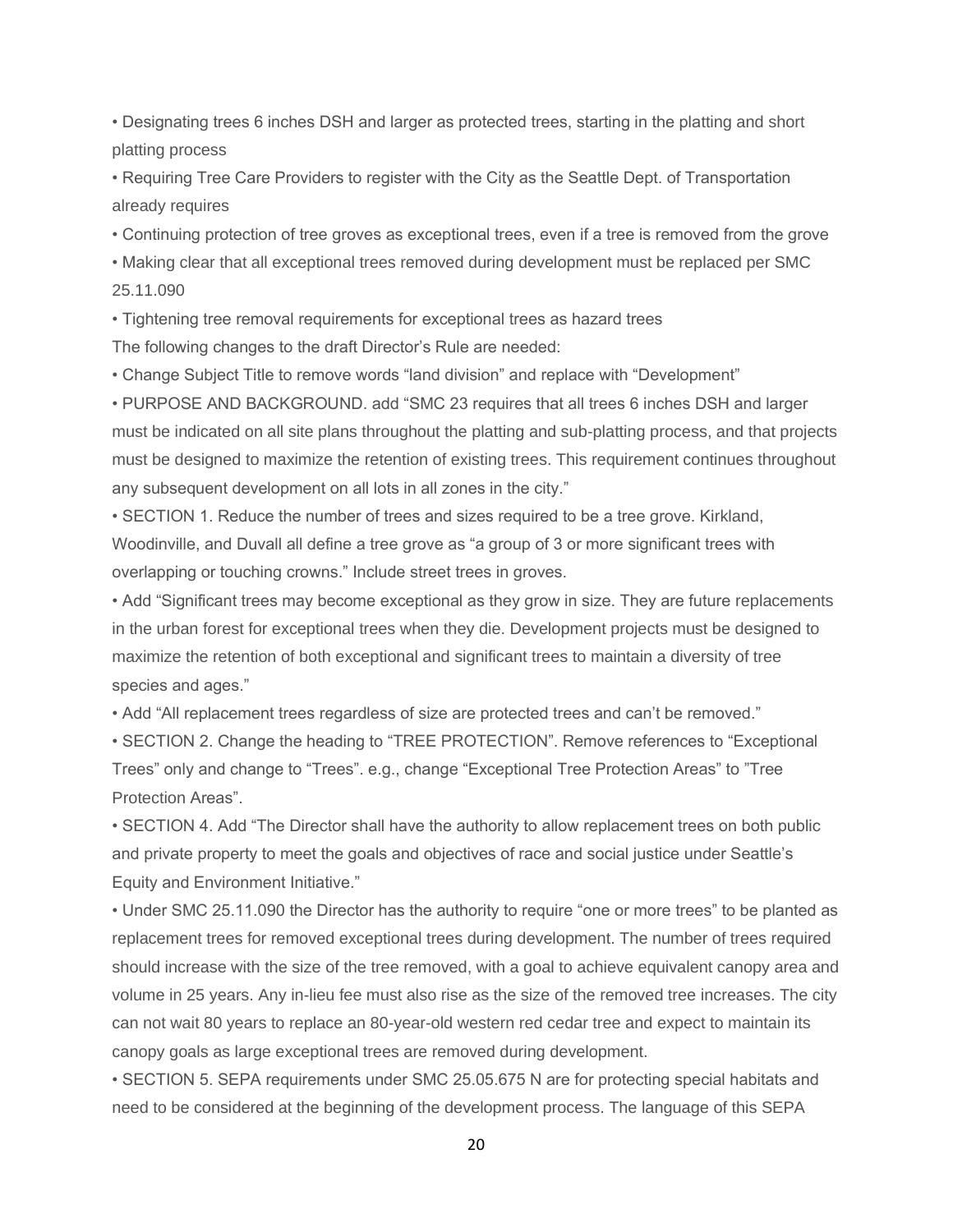code section should be included in the Director's Rule to be certain that the code is complied with. • SECTION 6. SDCI should adopt SDOT's registration process and requirements to assist Tree Care Providers in complying with city code and regulations. Reduce the number of citations that will remove a Tree Care Provider from being registered with the city to no more than 2 per year. Require annual registration same as Seattle business licenses require. Require that Tree Care Provider companies have a WA State contractor's license to ensure they have workers' compensation. Require they have a certificate of insurance that lists the city as an additional insured so the city cannot be sued. Require that all jobs either have a certified arborist on the work site or that they have visited the site and officially sign off on the specific work being done.

Thank you for protecting our urban forest.

Barbara Bernard [barbara\\_bernard@yahoo.com](mailto:barbara_bernard@yahoo.com) 3213 W. Wheeler St. #401 Seattle, Washington 98199

**From:** Linda Clifton <lclifton1@mindspring.com> **Sent:** Sunday, July 11, 2021 9:55 PM **To:** Bakker, Patricia <Patricia.Bakker@seattle.gov> **Subject:** End the delay! Adopt, with amendments, SDCI's Director's Rule 13-2020

Urban Forestry Commission Coordinator Patti Bakker,

Trees make a city more livable. Preserving trees and adding trees to every neighborhood are imperatives for health and for support of all residents of Seattle regardless of economic status, race or ethnicity. Meanwhile, development is threatening our tree canopy. And,as recent record temperatures have demonstrated, the climate crisis is real. Trees are a buffer to help reduce extreme temperature impacts in urban areas.

To address these issues, please adopt, with the amendments recommended by the Seattle Urban Forestry Commission, SDCI's Director's Rule 13-2020 (Designation of Exceptional and Significant Trees, Tree Protection, Retention, and Tree Removal during land division, including tree service provider requirements).

Seattle must move forward now, without the delay urged by some, in adopting this updated Director's Rule with the amendments proposed below. This process of increasing protection for our urban forest was first proposed by the Seattle City Council 12 years ago and is long overdue.

The following updates as proposed in the draft Director's Rule are great steps forward:

• Reducing the upper threshold on exceptional trees to 24 inches in diameter at standard height (DSH) from 30 inches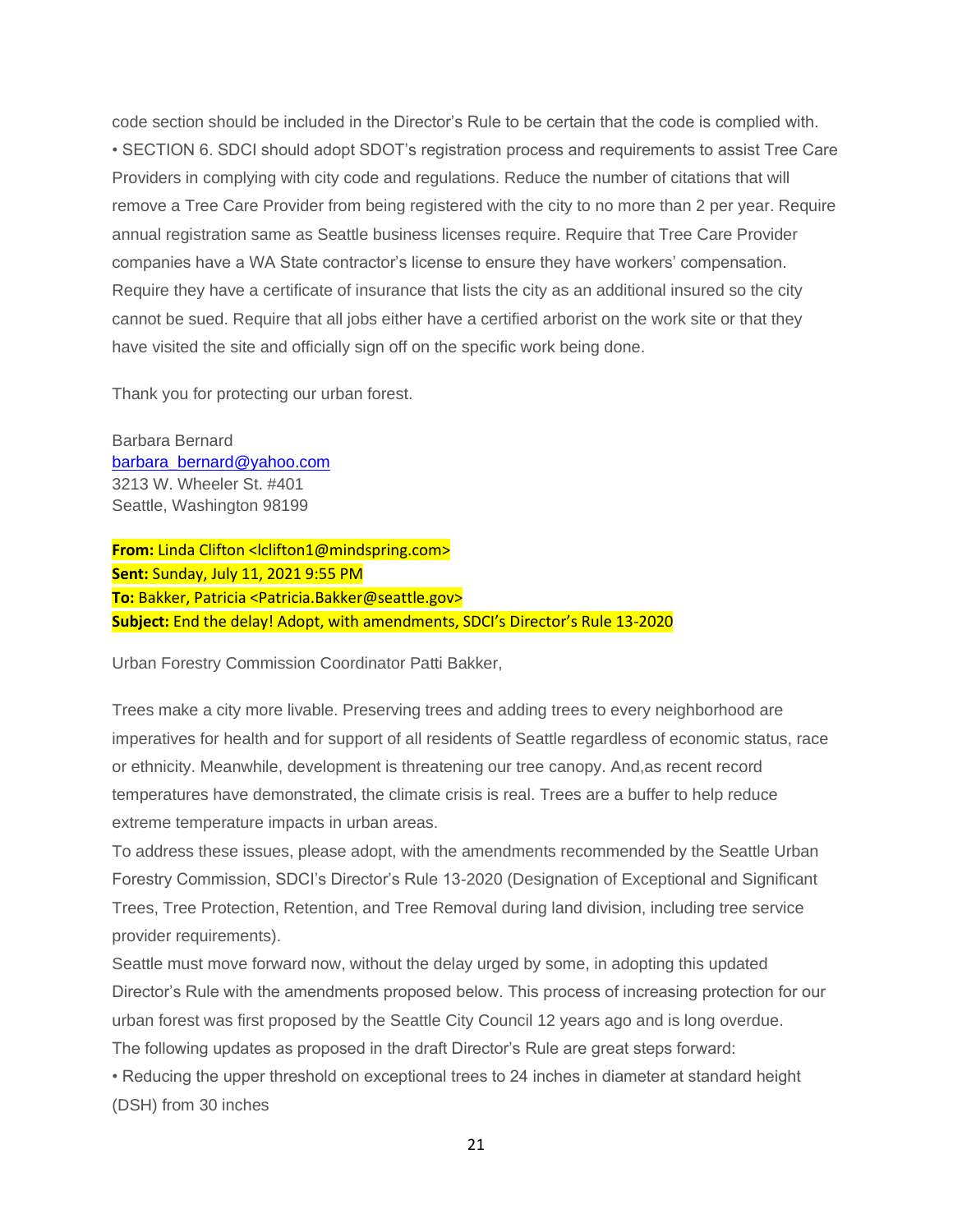• Designating trees 6 inches DSH and larger as protected trees, starting in the platting and short platting process

• Requiring Tree Care Providers to register with the City as the Seattle Dept. of Transportation already requires

• Continuing protection of tree groves as exceptional trees, even if a tree is removed from the grove

• Making clear that all exceptional trees removed during development must be replaced per SMC 25.11.090

• Tightening tree removal requirements for exceptional trees as hazard trees

The following changes to the draft Director's Rule are needed:

• Change Subject Title to remove words "land division" and replace with "Development"

• PURPOSE AND BACKGROUND. add "SMC 23 requires that all trees 6 inches DSH and larger must be indicated on all site plans throughout the platting and sub-platting process, and that projects must be designed to maximize the retention of existing trees. This requirement continues throughout any subsequent development on all lots in all zones in the city."

• SECTION 1. Reduce the number of trees and sizes required to be a tree grove. Kirkland, Woodinville, and Duvall all define a tree grove as "a group of 3 or more significant trees with overlapping or touching crowns." Include street trees in groves.

• Add "Significant trees may become exceptional as they grow in size. They are future replacements in the urban forest for exceptional trees when they die. Development projects must be designed to maximize the retention of both exceptional and significant trees to maintain a diversity of tree species and ages."

• Add "All replacement trees regardless of size are protected trees and can't be removed."

• SECTION 2. Change the heading to "TREE PROTECTION". Remove references to "Exceptional Trees" only and change to "Trees". e.g., change "Exceptional Tree Protection Areas" to "Tree Protection Areas".

• SECTION 4. Add "The Director shall have the authority to allow replacement trees on both public and private property to meet the goals and objectives of race and social justice under Seattle's Equity and Environment Initiative."

• Under SMC 25.11.090 the Director has the authority to require "one or more trees" to be planted as replacement trees for removed exceptional trees during development. The number of trees required should increase with the size of the tree removed, with a goal to achieve equivalent canopy area and volume in 25 years. Any in-lieu fee must also rise as the size of the removed tree increases. The city can not wait 80 years to replace an 80-year-old western red cedar tree and expect to maintain its canopy goals as large exceptional trees are removed during development.

• SECTION 5. SEPA requirements under SMC 25.05.675 N are for protecting special habitats and need to be considered at the beginning of the development process. The language of this SEPA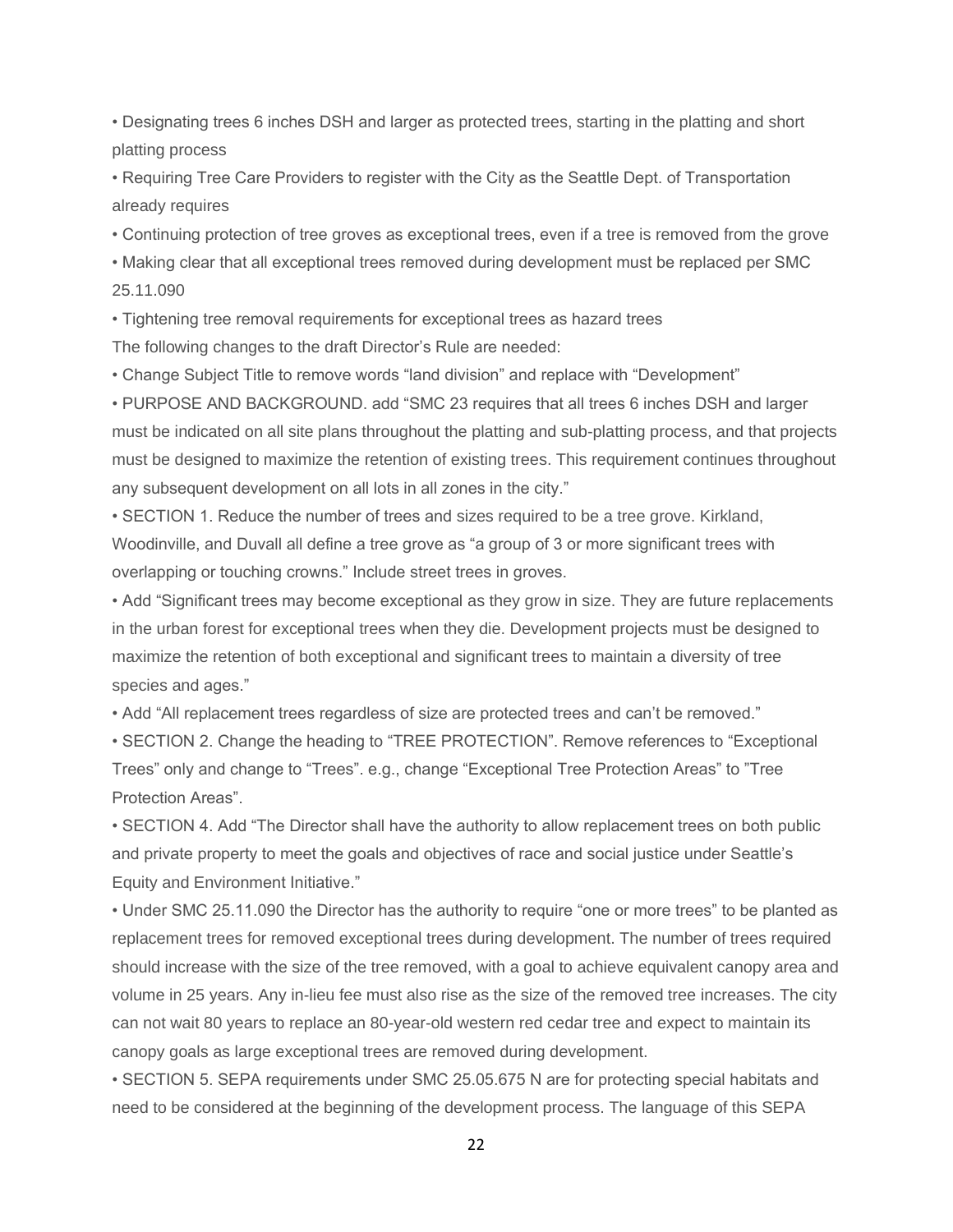code section should be included in the Director's Rule to be certain that the code is complied with. • SECTION 6. SDCI should adopt SDOT's registration process and requirements to assist Tree Care Providers in complying with city code and regulations. Reduce the number of citations that will remove a Tree Care Provider from being registered with the city to no more than 2 per year. Require annual registration same as Seattle business licenses require. Require that Tree Care Provider companies have a WA State contractor's license to ensure they have workers' compensation. Require they have a certificate of insurance that lists the city as an additional insured so the city cannot be sued. Require that all jobs either have a certified arborist on the work site or that they have visited the site and officially sign off on the specific work being done.

Thank you for protecting our urban forest, and our diverse communities.

Linda Clifton [lclifton1@mindspring.com](mailto:lclifton1@mindspring.com) 4462 Whitman Ave N- Upper Seattle , Washington 98103

**From:** Kathryn Gardow <kathryn@gardow.com> **Sent:** Tuesday, July 13, 2021 6:17 AM **To:** Bakker, Patricia <Patricia.Bakker@seattle.gov> **Subject:** End the delay! Adopt, with amendments, SDCI's Director's Rule 13-2020

Urban Forestry Commission Coordinator Patti Bakker,

It's time! Climate change is upon us. As recent record temperatures have demonstrated, the climate crisis is real. Trees are a buffer to help reduce extreme temperature impacts in urban areas. Please adopt, with the amendments recommended by the Seattle Urban Forestry Commission, SDCI's Director's Rule 13-2020 (Designation of Exceptional and Significant Trees, Tree Protection, Retention, and Tree Removal during land division, including tree service provider requirements). Seattle must move forward now, without the delay urged by some, in adopting this updated Director's Rule with the amendments proposed below. This process of increasing protection for our urban forest was first proposed by the Seattle City Council 12 years ago and is long overdue. The following updates as proposed in the draft Director's Rule are great steps forward:

• Reducing the upper threshold on exceptional trees to 24 inches in diameter at standard height (DSH) from 30 inches

• Designating trees 6 inches DSH and larger as protected trees, starting in the platting and short platting process

• Requiring Tree Care Providers to register with the City as the Seattle Dept. of Transportation already requires

23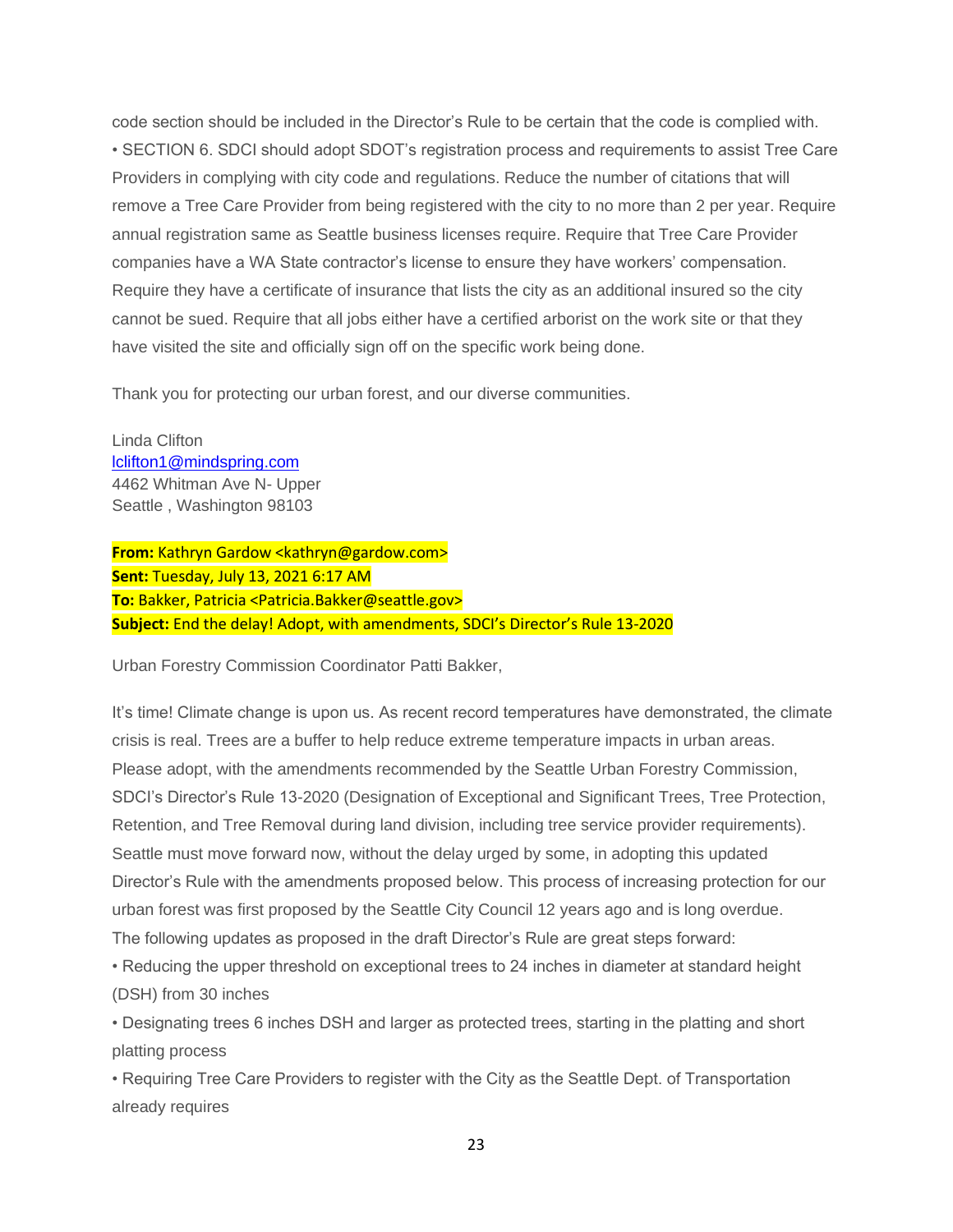• Continuing protection of tree groves as exceptional trees, even if a tree is removed from the grove

• Making clear that all exceptional trees removed during development must be replaced per SMC 25.11.090

• Tightening tree removal requirements for exceptional trees as hazard trees The following changes to the draft Director's Rule are needed:

• Change Subject Title to remove words "land division" and replace with "Development"

• PURPOSE AND BACKGROUND. add "SMC 23 requires that all trees 6 inches DSH and larger must be indicated on all site plans throughout the platting and sub-platting process, and that projects must be designed to maximize the retention of existing trees. This requirement continues throughout any subsequent development on all lots in all zones in the city."

• SECTION 1. Reduce the number of trees and sizes required to be a tree grove. Kirkland, Woodinville, and Duvall all define a tree grove as "a group of 3 or more significant trees with overlapping or touching crowns." Include street trees in groves.

• Add "Significant trees may become exceptional as they grow in size. They are future replacements in the urban forest for exceptional trees when they die. Development projects must be designed to maximize the retention of both exceptional and significant trees to maintain a diversity of tree species and ages."

• Add "All replacement trees regardless of size are protected trees and can't be removed."

• SECTION 2. Change the heading to "TREE PROTECTION". Remove references to "Exceptional Trees" only and change to "Trees". e.g., change "Exceptional Tree Protection Areas" to "Tree Protection Areas".

• SECTION 4. Add "The Director shall have the authority to allow replacement trees on both public and private property to meet the goals and objectives of race and social justice under Seattle's Equity and Environment Initiative."

• Under SMC 25.11.090 the Director has the authority to require "one or more trees" to be planted as replacement trees for removed exceptional trees during development. The number of trees required should increase with the size of the tree removed, with a goal to achieve equivalent canopy area and volume in 25 years. Any in-lieu fee must also rise as the size of the removed tree increases. The city can not wait 80 years to replace an 80-year-old western red cedar tree and expect to maintain its canopy goals as large exceptional trees are removed during development.

• SECTION 5. SEPA requirements under SMC 25.05.675 N are for protecting special habitats and need to be considered at the beginning of the development process. The language of this SEPA code section should be included in the Director's Rule to be certain that the code is complied with. • SECTION 6. SDCI should adopt SDOT's registration process and requirements to assist Tree Care Providers in complying with city code and regulations. Reduce the number of citations that will remove a Tree Care Provider from being registered with the city to no more than 2 per year. Require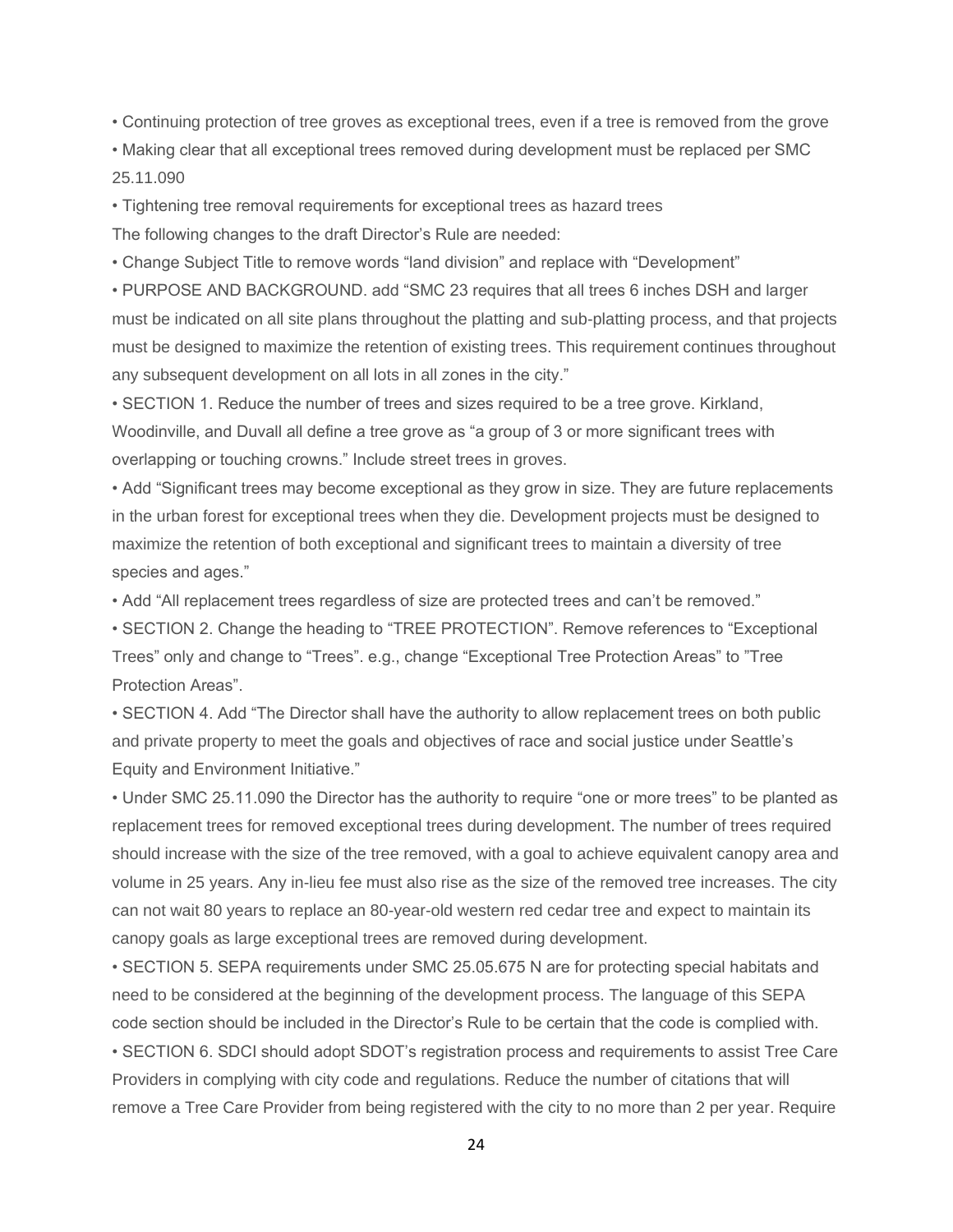annual registration same as Seattle business licenses require. Require that Tree Care Provider companies have a WA State contractor's license to ensure they have workers' compensation. Require they have a certificate of insurance that lists the city as an additional insured so the city cannot be sued. Require that all jobs either have a certified arborist on the work site or that they have visited the site and officially sign off on the specific work being done.

Thank you for protecting our urban forest.

Kathryn Gardow [kathryn@gardow.com](mailto:kathryn@gardow.com) 5063 Harold Pl NE Seattle, Washington 98105

**From:** heidi calyxsite.com [<heidi@calyxsite.com>](mailto:heidi@calyxsite.com) **Sent:** Tuesday, July 13, 2021 8:34 PM To: Torgelson, Nathan [<Nathan.Torgelson@seattle.gov>](mailto:Nathan.Torgelson@seattle.gov); City Council [<council@seattle.gov>](mailto:council@seattle.gov) Cc: heidi calyxsite.com [<heidi@calyxsite.com>](mailto:heidi@calyxsite.com); Nancy Rottle [\(nrottle@uw.edu\)](mailto:nrottle@uw.edu) [<nrottle@uw.edu>](mailto:nrottle@uw.edu); [kwolf@uw.edu](mailto:kwolf@uw.edu) **Subject:** Comments on updates to the City's Tree Ordinance

July 13, 2021

**Updates regarding the City of Seattle's Tree Ordinance Updates- Comments**

## **Read and use factual analysis in your work and ensure your staff understands these issues:**

| https://www.nytimes.com/interactive/2021/06/30/opinion/environmental-inequity-trees-      |
|-------------------------------------------------------------------------------------------|
| critical-infrastructure.html                                                              |
| https://www.washingtonpost.com/climate-environment/tree-shade-low-income-hot-             |
| weather/2021/07/09/508193f4-de8e-11eb-b507-697762d090dd story.html                        |
| https://kingcounty.gov/elected/executive/constantine/news/release/2021/June/23-heat-      |
| mapping-results.aspx                                                                      |
| https://www.invw.org/2018/04/23/seattle-minorities-shorted-on-tree-canopy-city-study-     |
| shows/                                                                                    |
| https://seattlemag.com/news-and-features/struggle-save-seattle%E2%80%99s-urban-trees-     |
| face-development                                                                          |
| https://www.epa.gov/heatislands/using-trees-and-vegetation-reduce-heat-islands            |
| https://www.climate.gov/news-features/event-tracker/astounding-heat-obliterates-all-time- |
| records-across-pacific-northwest                                                          |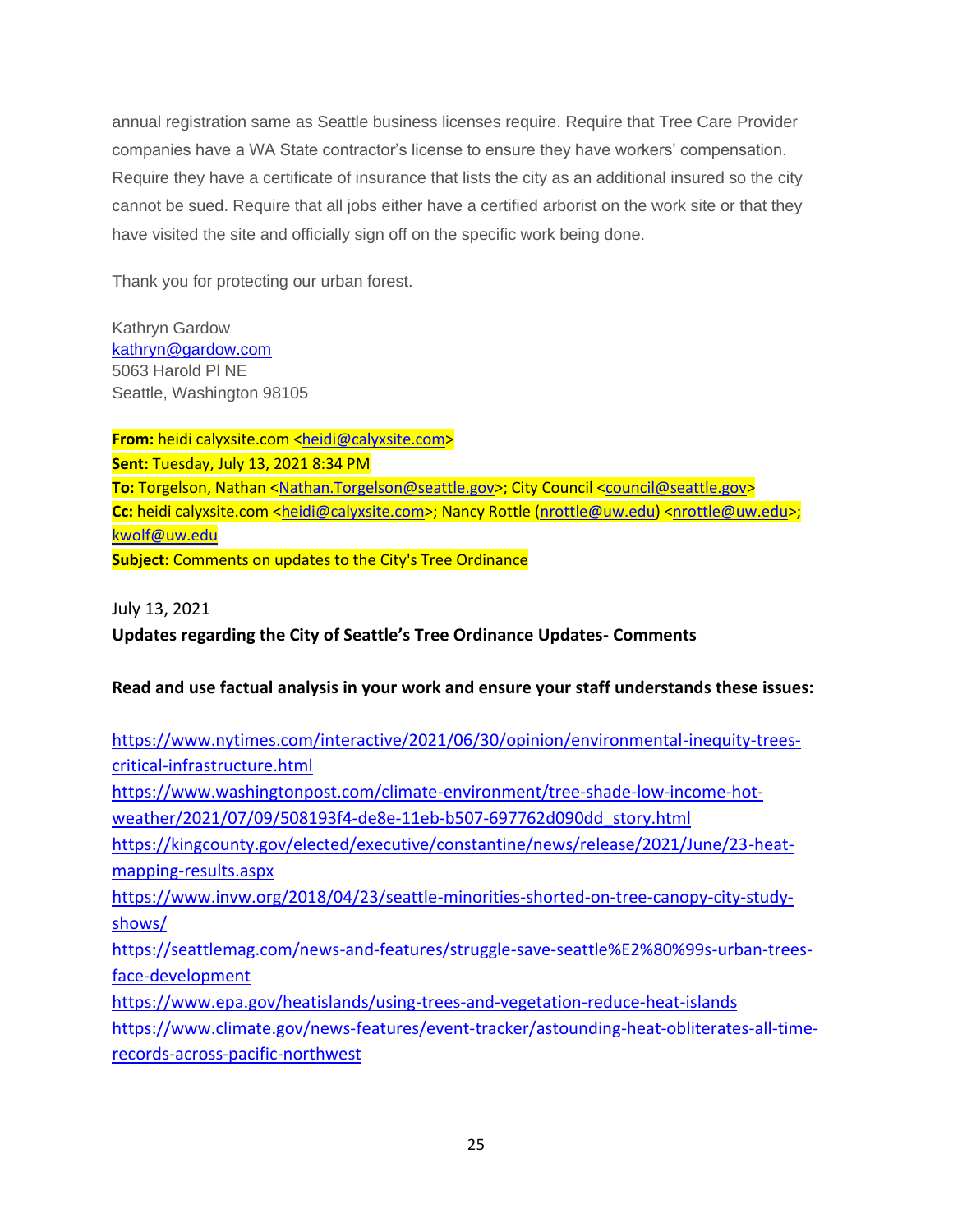Dear Mr. Torgelson and City Council:

We have watched engagement theatre regarding updating Seattle's tree ordinance for far too long. Communities have waited and waited, only to be met with a laundry list of excuses, delays, checking in with yet another community when you already have conducted extensive (sort of) outreach for the Urban Forestry Management Plan late last year.

# **Your failure to act makes you complicit in worsening community health in Seattle.**

The recent heat wave/dome over the Pacific NW promises to return and become a constant companion due to climate change. Seattle ranks very high on the Heat Island Index and all you need to do is drive into a nicely foliated neighborhood to feel and see the temperature drop by at least 10 degrees F. South end neighborhoods have no such luck- they are under canopied while we permit rapaciously clear-cutting what left of it (like Kubota Gardens).

**The Seattle Urban Forestry Commission has been making recommendations to the Mayor and Seattle City Council for the last TEN YEARS.** When the Seattle City Council passed the Mandatory Housing Affordability Ordinance, they [passed an accompanying resolution](https://protect2.fireeye.com/v1/url?k=425a1ff5-1dc126db-425a3745-86c89b3c9da5-470e8ec9e809a85e&q=1&e=b81c773e-8ca7-4ebc-8824-000e1e16e919&u=https%3A%2F%2Ffriends.urbanforests.org%2F2019%2F04%2F13%2Fseattle-city-council-mha-resolution-section-on-trees%2F) detailing 8 areas that should be considered in an updated tree ordinance. In June the Seattle Urban Forestry Commission provided the Seattle City Council with a [revised draft](https://protect2.fireeye.com/v1/url?k=6c9199c7-330aa0e9-6c91b177-86c89b3c9da5-ad29f3299fd40f44&q=1&e=b81c773e-8ca7-4ebc-8824-000e1e16e919&u=https%3A%2F%2Fwww.dontclearcutseattle.org%2F%23popmake-1005) of the Council's most recent proposal from last year (last paragraph courtesy of Don't Clearcut Seattle).

# **This is what you must do:**

- 1. Transfer responsibility for tree regulations and policies to the Office of Sustainability and Environment and create a cross departmental team where tree retention and health are a primary goal. SDCI's charge is to permit construction and its fees are generated by doing so. We all know this is an outrageous conflict of interest, only matched by one other city in the United States.
- 2. Work with the City to analyze urban forestry and its implications for Environmental Justice. Community advocates have already met a few of your exceptional practitioners to discuss this issue.
- 3. Change the Exceptional tree rule so it protects mature trees of a certain diameter DBHall mature trees require protection, not just "best in class."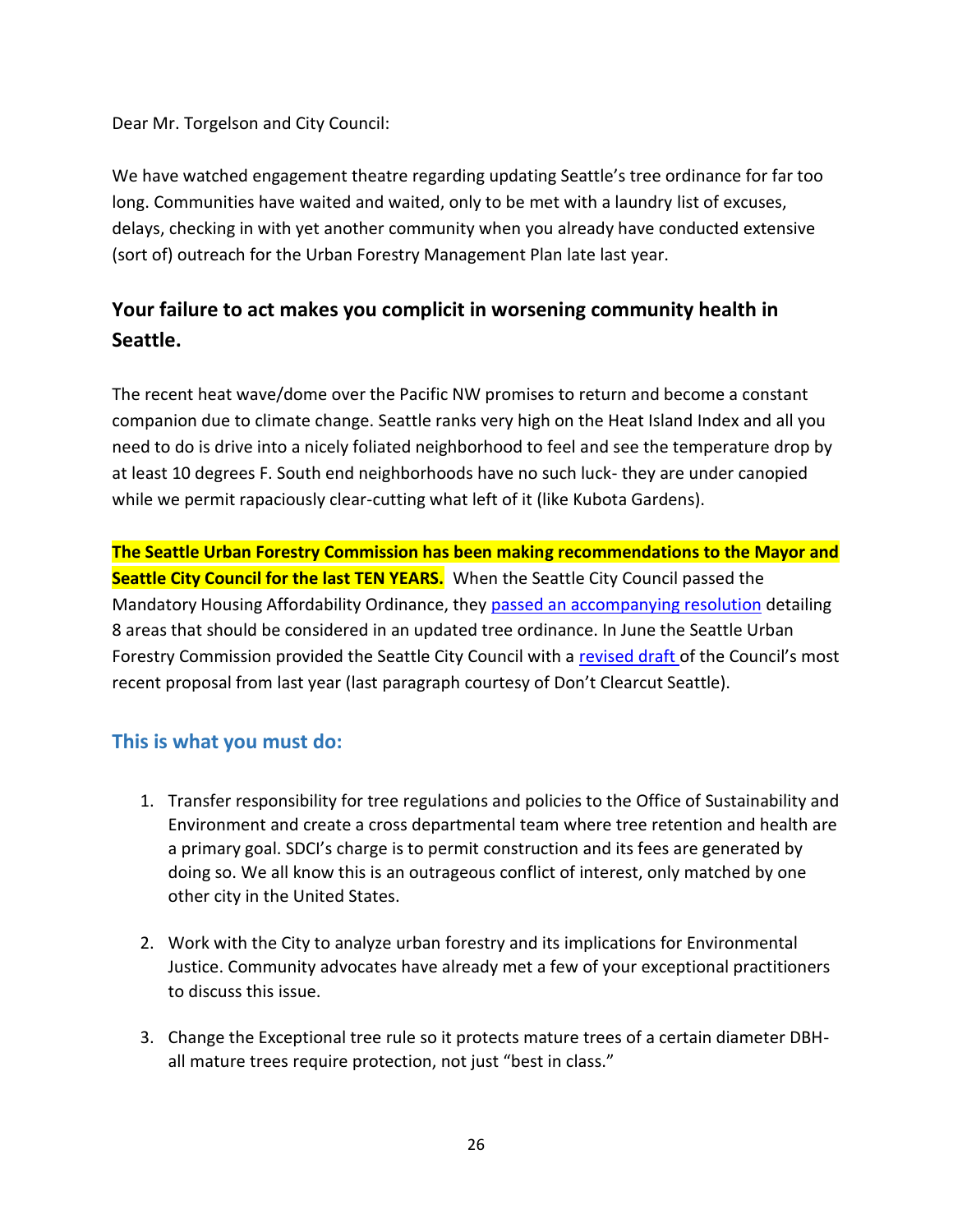- 4. Enact a moratorium on ALL mature tree removal until an ordinance is passed and there is evidence that SDCI has sufficient enforcement capacity and is actually enforcing its tree regulations.
- **5. Enact the tree ordinance recommended by the Urban Forestry Commission and do it NOW.**
- 6. Commission an analysis by an outside contractor to assess how many trees have been permitted removed during the last year. The estimate is 3,000-4,000/annually and not all of those are hazardous. Include in the analysis how many development/redevelopment sites conducted a site analysis in which alternatives were explored.

We cannot fathom why enacting this ordinance is taking so long. We will have to rename our City from the Emerald City to "shitty black six-packs lining pockets."

It is your responsibility to the residents of Seattle and to our well-being to enact the ordinance and take other aggressive measures.

Sincerely, Heidi Siegelbaum Heidi Siegelbaum [Heidi@calyxsite.com](mailto:Heidi@calyxsite.com) (206) 784-4265 <https://www.linkedin.com/in/HeidiSiegelbaum>

**From:** Siegelbaum, Heidi <heidi.siegelbaum@wsu.edu> **Sent:** Thursday, July 15, 2021 11:35 AM **To:** Bakker, Patricia <Patricia.Bakker@seattle.gov> **Cc:** Emery, Chanda <Chanda.Emery@Seattle.gov>; Pedersen, Alex <Alex.Pedersen@seattle.gov>; Thaler, Toby <Toby.Thaler@seattle.gov> **Subject:** For your records- localized heat island

**CAUTION: External Email**

[https://kingcounty.gov/elected/executive/constantine/news/release/2021/June/23-heat-mapping](https://kingcounty.gov/elected/executive/constantine/news/release/2021/June/23-heat-mapping-results.aspx?utm_medium=email&utm_source=govdelivery)[results.aspx?utm\\_medium=email&utm\\_source=govdelivery](https://kingcounty.gov/elected/executive/constantine/news/release/2021/June/23-heat-mapping-results.aspx?utm_medium=email&utm_source=govdelivery)

FYI, please add this to the public record related to the update about the tree ordinance.

All the best, Heidi Siegelbaum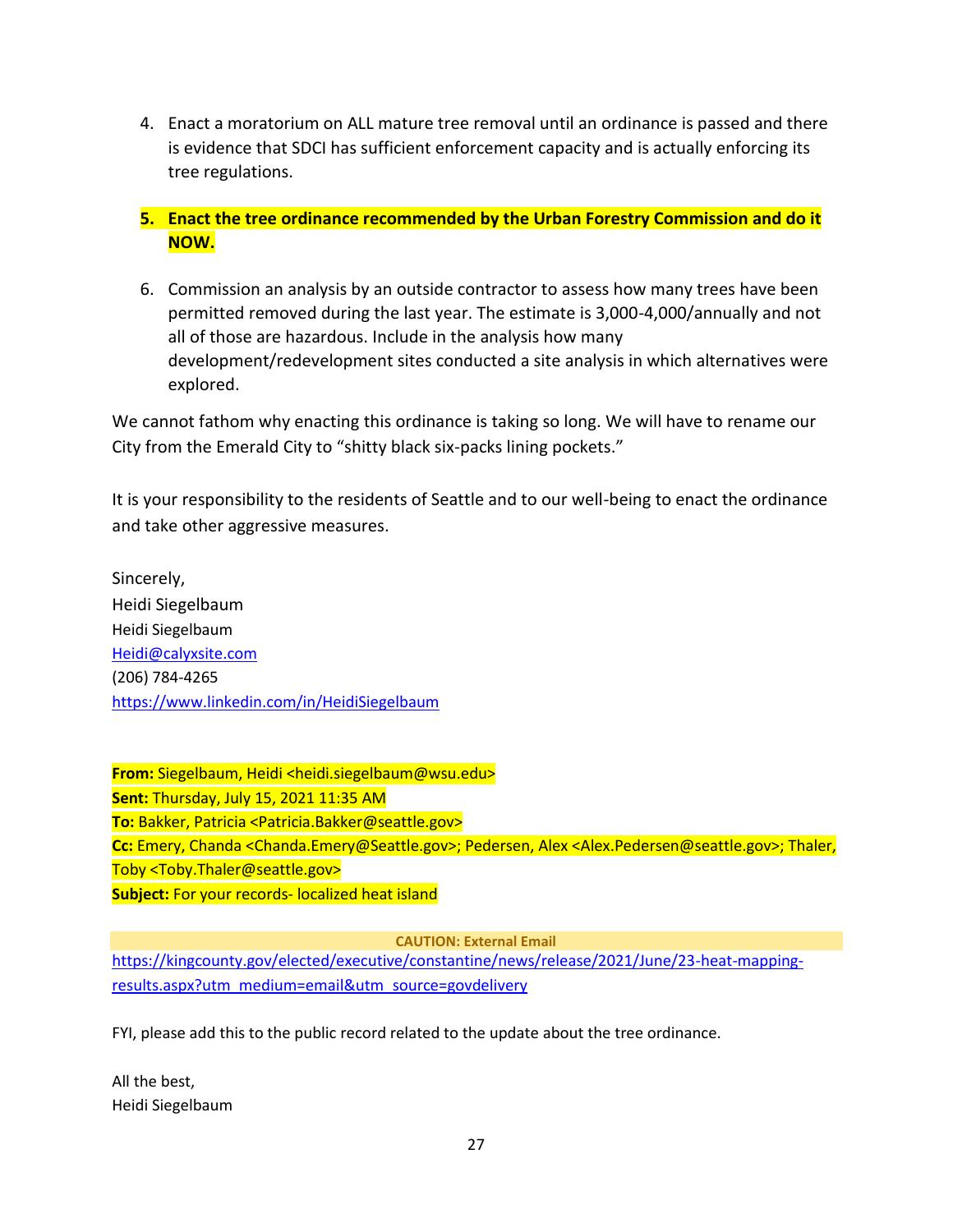Heidi Siegelbaum Stormwater Strategic Initiative Lead

Washington Stormwater Center at Washington State University

[Heidi.Siegelbaum@wsu.edu](mailto:Heidi.Siegelbaum@wsu.edu)

(253) 445-4502 Home office: (206) 784-4265

[https://wastormwatercenter.org](https://protect2.fireeye.com/v1/url?k=ac3c8a1c-f3a7b314-ac3ca2ac-86e696e30194-6eb06482aa3164a8&q=1&e=b49aa4c9-3ac1-4f61-a921-400a9a0b72fc&u=https%3A%2F%2Fwastormwatercenter.org%2F)

[https://pugetsoundestuary.wa.gov](https://pugetsoundestuary.wa.gov/)

**From:** Lynn Ferguson <lynnferguson65@comcast.net> **Sent:** Friday, July 16, 2021 3:26 PM **To:** Bakker, Patricia <Patricia.Bakker@seattle.gov> **Subject:** Save our Trees!

Urban Forestry Commission Coordinator Patti Bakker,

It's time to end the delay by the Seattle Department of Construction and Inspections (SDCI) on presenting the Seattle City Council with an updated draft Tree and Urban Forest Protection Ordinance. Over the last 12 years, the City Council has repeatedly asked SDCI for an updated workable and effective ordinance draft to consider and it is obvious SDCI is not responding as requested. In its recent Resolution 31902, the Council gave specific issues for SDCI to address.

If SDCI cannot respond in a timely manner, please remove tree and urban forestry protection from their Department. As the City Auditor proposed in 2009, transfer tree and urban forestry oversight and authority to the Office of Sustainability and the Environment. SDCI has a conflict of interest in tree oversight – their priority mission has been to help developers build, not protect trees. Years of inaction on effective oversight and protection of trees by SDCI demands that a separate entity like OSE take over the city's responsibility to protect and enhance our urban forest.

Seattle's trees and urban forest are vital to keeping our city healthy and livable. Trees and the urban forest comprise a vital green infrastructure. Trees reduce air pollution, storm water runoff and climate impacts like heat island effects, while providing essential habitat for birds and other wildlife. They are important for the physical and mental health of our residents.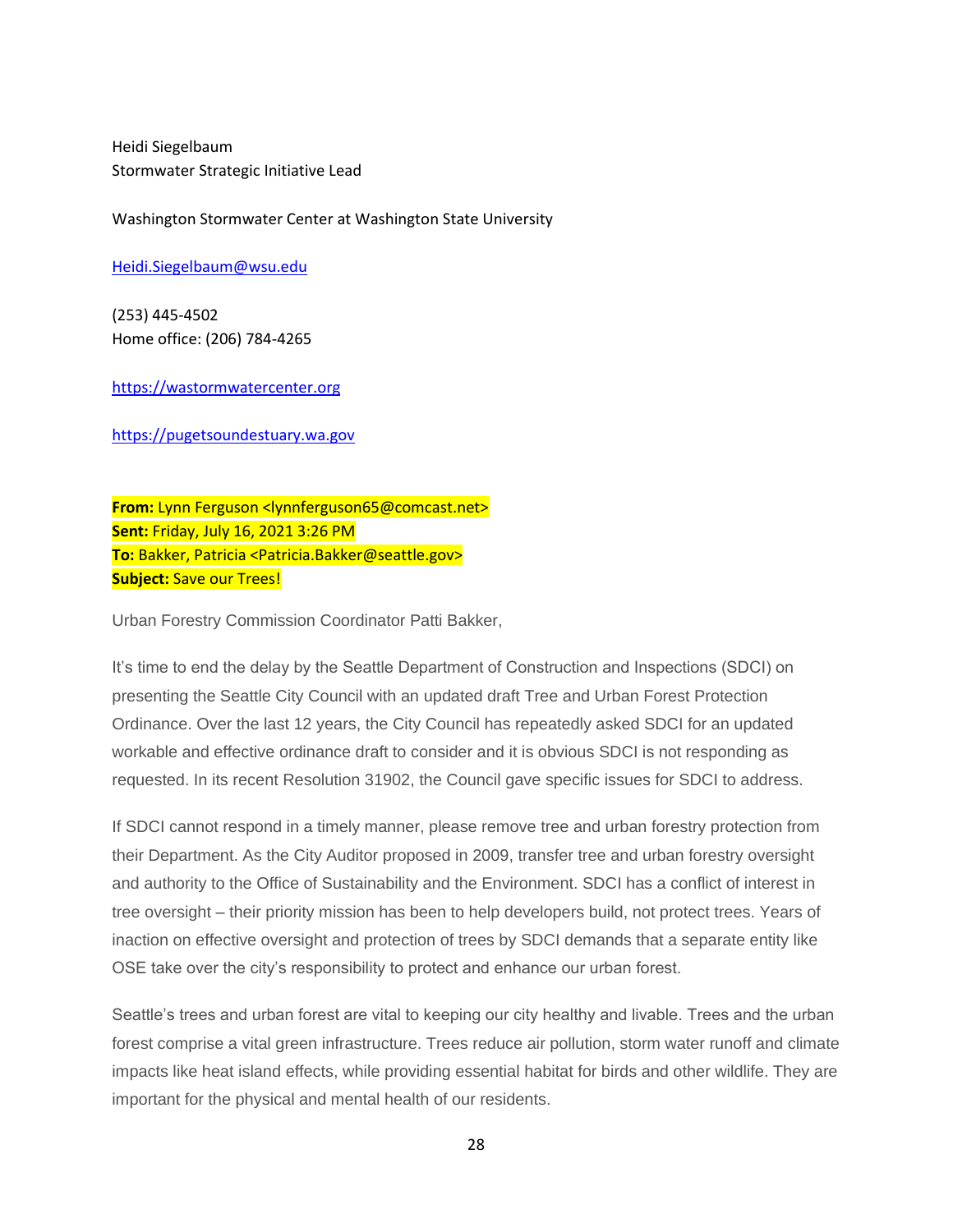Seattle's rapid growth and an outdated tree ordinance are reducing these beneficial effects as trees are removed and not replaced. It is urgent to act now to stop this continued loss of trees, particularly large mature trees and tree groves. It is important to promote environmental equity as trees are replaced.

Please update Seattle's Tree Protection Ordinance as recommended in the latest draft by the Seattle Urban Forestry Commission.

Do not cut our large trees to be replaced with more little ones. They are not the same. Enforce the rules we have as well. I support the ideas below too. Some Northwesterners consider trees weeds because they grow so easily here. I remember seeing a bumper sticker RUN TREE RUN on the logger who was taking the trees for the UW housing expansion at Radford Ct.....sad comment.

1. Expand the existing Tree Removal and Replacement Permit Program, including 2-week public notice and posting on-site, as used by the Seattle Department of Transportation (SDOT) – to cover all Significant Trees (6" and larger diameter at breast height (DBH)) on private property in all land use zones, both during development and outside development.

2. Require the replacement of all Significant Trees removed with trees that in 25 years will reach equivalent canopy volume – either on site or pay a replacement fee into a City Tree Replacement and Preservation Fund. Allow the Fund to also accept fines, donations, grants and set up easements.

3. Retain current protections for Exceptional Trees and reduce the upper threshold for Exceptional Trees to 24" DBH, protect tree groves and prohibit Significant Trees being removed on undeveloped lots.

4. Allow removal of no more than 2 Significant non-Exceptional Trees in 3 years per lot outside development

5. Establish one citywide database for applying for Tree Removal and Replacement Permits and to track changes in the tree canopy.

6. Post online all permit requests and permit approvals for public viewing.

7. Expand SDOT's existing tree service provider's registration and certification to register all Tree Service Providers (arborists) working on trees in Seattle.

8. Provide adequate funding in the budget to implement and enforce the updated ordinance.

Lynn Ferguson [lynnferguson65@comcast.net](mailto:lynnferguson65@comcast.net) 6422 NE 60th St. Seattle, Washington 98115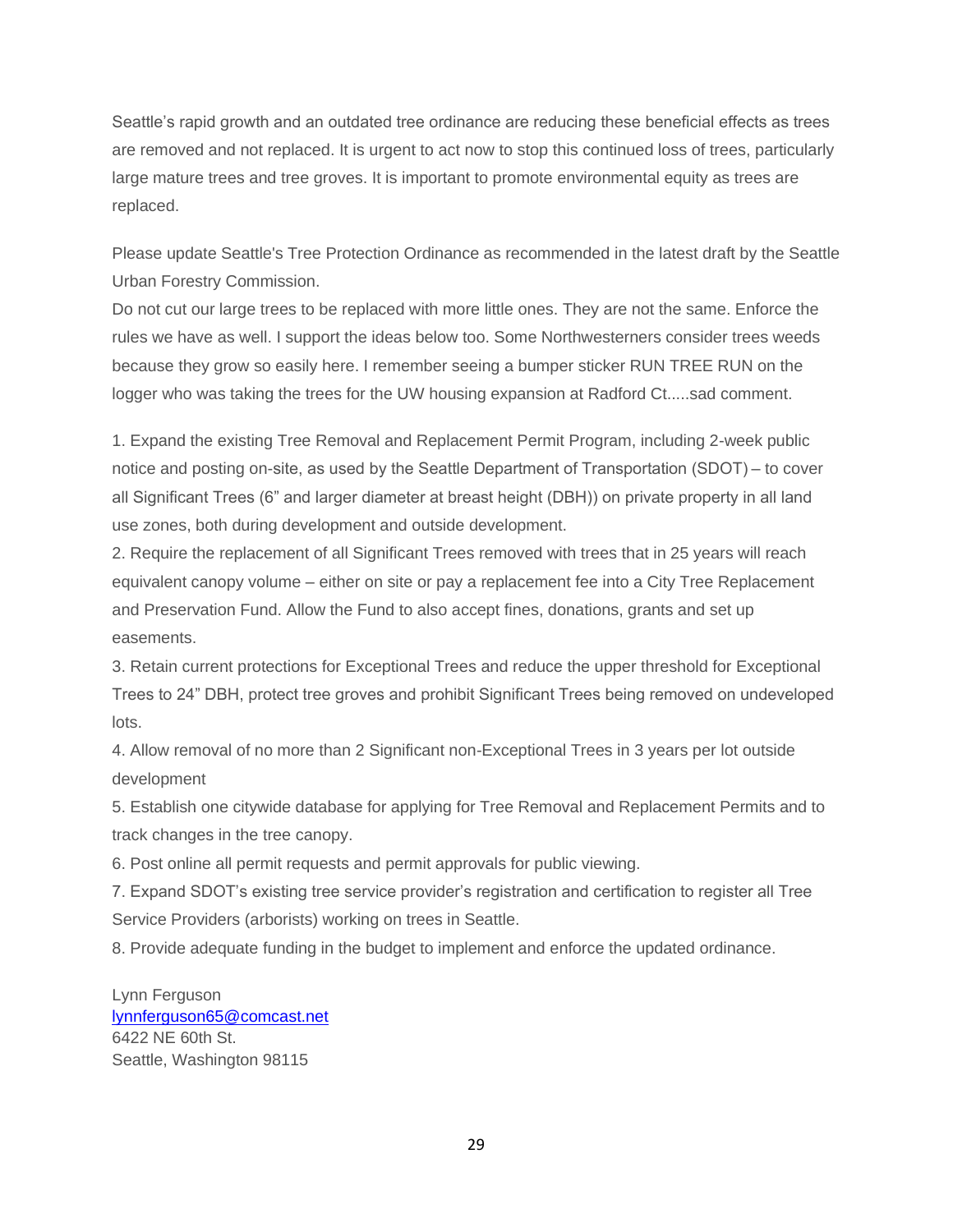**From:** Lael White <info@email.actionnetwork.org> **Sent:** Sunday, July 25, 2021 6:38 PM **To:** Bakker, Patricia <Patricia.Bakker@seattle.gov> **Subject:** Save our Trees!

Urban Forestry Commission Coordinator Patti Bakker,

It's time to end the delay by the Seattle Department of Construction and Inspections (SDCI) on presenting the Seattle City Council with an updated draft Tree and Urban Forest Protection Ordinance. Over the last 12 years, the City Council has repeatedly asked SDCI for an updated workable and effective ordinance draft to consider and it is obvious SDCI is not responding as requested. In its recent Resolution 31902, the Council gave specific issues for SDCI to address.

If SDCI cannot respond in a timely manner, please remove tree and urban forestry protection from their Department. As the City Auditor proposed in 2009, transfer tree and urban forestry oversight and authority to the Office of Sustainability and the Environment. SDCI has a conflict of interest in tree oversight – their priority mission has been to help developers build, not protect trees. Years of inaction on effective oversight and protection of trees by SDCI demands that a separate entity like OSE take over the city's responsibility to protect and enhance our urban forest.

Seattle's trees and urban forest are vital to keeping our city healthy and livable. Trees and the urban forest comprise a vital green infrastructure. Trees reduce air pollution, storm water runoff and climate impacts like heat island effects, while providing essential habitat for birds and other wildlife. They are important for the physical and mental health of our residents.

Seattle's rapid growth and an outdated tree ordinance are reducing these beneficial effects as trees are removed and not replaced. It is urgent to act now to stop this continued loss of trees, particularly large mature trees and tree groves. It is important to promote environmental equity as trees are replaced.

Please update Seattle's Tree Protection Ordinance as recommended in the latest draft by the Seattle Urban Forestry Commission.

Here are the key provisions that need to be in the updated tree ordinance:

1. Expand the existing Tree Removal and Replacement Permit Program, including 2-week public notice and posting on-site, as used by the Seattle Department of Transportation (SDOT) – to cover all Significant Trees (6" and larger diameter at breast height (DBH)) on private property in all land use zones, both during development and outside development.

2. Require the replacement of all Significant Trees removed with trees that in 25 years will reach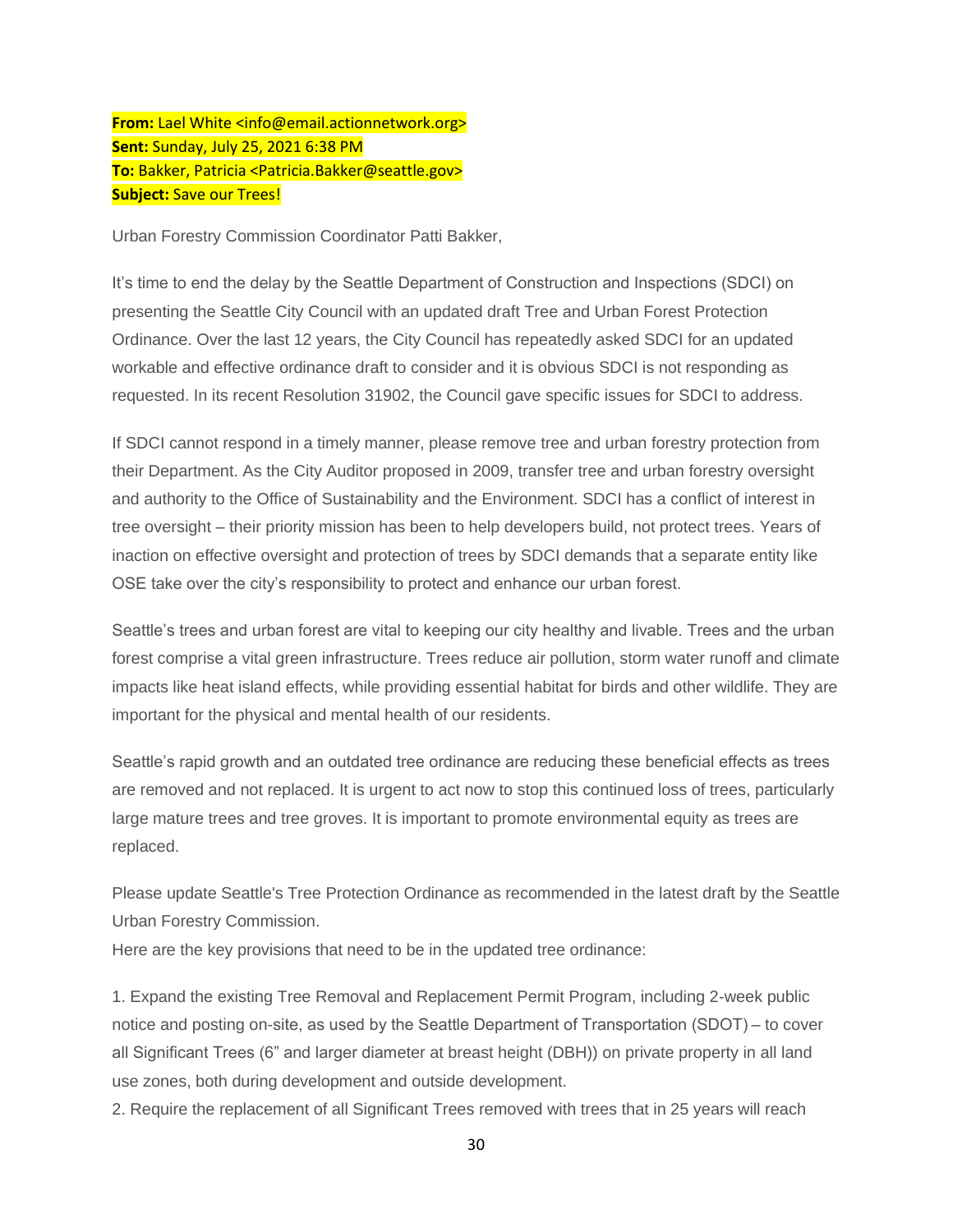equivalent canopy volume – either on site or pay a replacement fee into a City Tree Replacement and Preservation Fund. Allow the Fund to also accept fines, donations, grants and set up easements.

3. Retain current protections for Exceptional Trees and reduce the upper threshold for Exceptional Trees to 24" DBH, protect tree groves and prohibit Significant Trees being removed on undeveloped lots.

4. Allow removal of no more than 2 Significant non-Exceptional Trees in 3 years per lot outside development

5. Establish one citywide database for applying for Tree Removal and Replacement Permits and to track changes in the tree canopy.

6. Post online all permit requests and permit approvals for public viewing.

7. Expand SDOT's existing tree service provider's registration and certification to register all Tree Service Providers (arborists) working on trees in Seattle.

8. Provide adequate funding in the budget to implement and enforce the updated ordinance.

Lael White [laelcwhite@gmail.com](mailto:laelcwhite@gmail.com) 6707 230th Street SW Mountlake Terrace, Washington 98043

**From:** Jayn Foy <info@email.actionnetwork.org> **Sent:** Wednesday, July 28, 2021 9:00 AM **To:** Bakker, Patricia <Patricia.Bakker@seattle.gov> **Subject:** End the delay! Adopt, with amendments, SDCI's Director's Rule 13-2020

Urban Forestry Commission Coordinator Patti Bakker,

As recent record temperatures have demonstrated, the climate crisis is real. Trees are a buffer to help reduce extreme temperature impacts in urban areas.

Please adopt, with the amendments recommended by the Seattle Urban Forestry Commission, SDCI's Director's Rule 13-2020 (Designation of Exceptional and Significant Trees, Tree Protection, Retention, and Tree Removal during land division, including tree service provider requirements). Seattle must move forward now, without the delay urged by some, in adopting this updated Director's Rule with the amendments proposed below. This process of increasing protection for our urban forest was first proposed by the Seattle City Council 12 years ago and is long overdue. The following updates as proposed in the draft Director's Rule are great steps forward:

• Reducing the upper threshold on exceptional trees to 24 inches in diameter at standard height (DSH) from 30 inches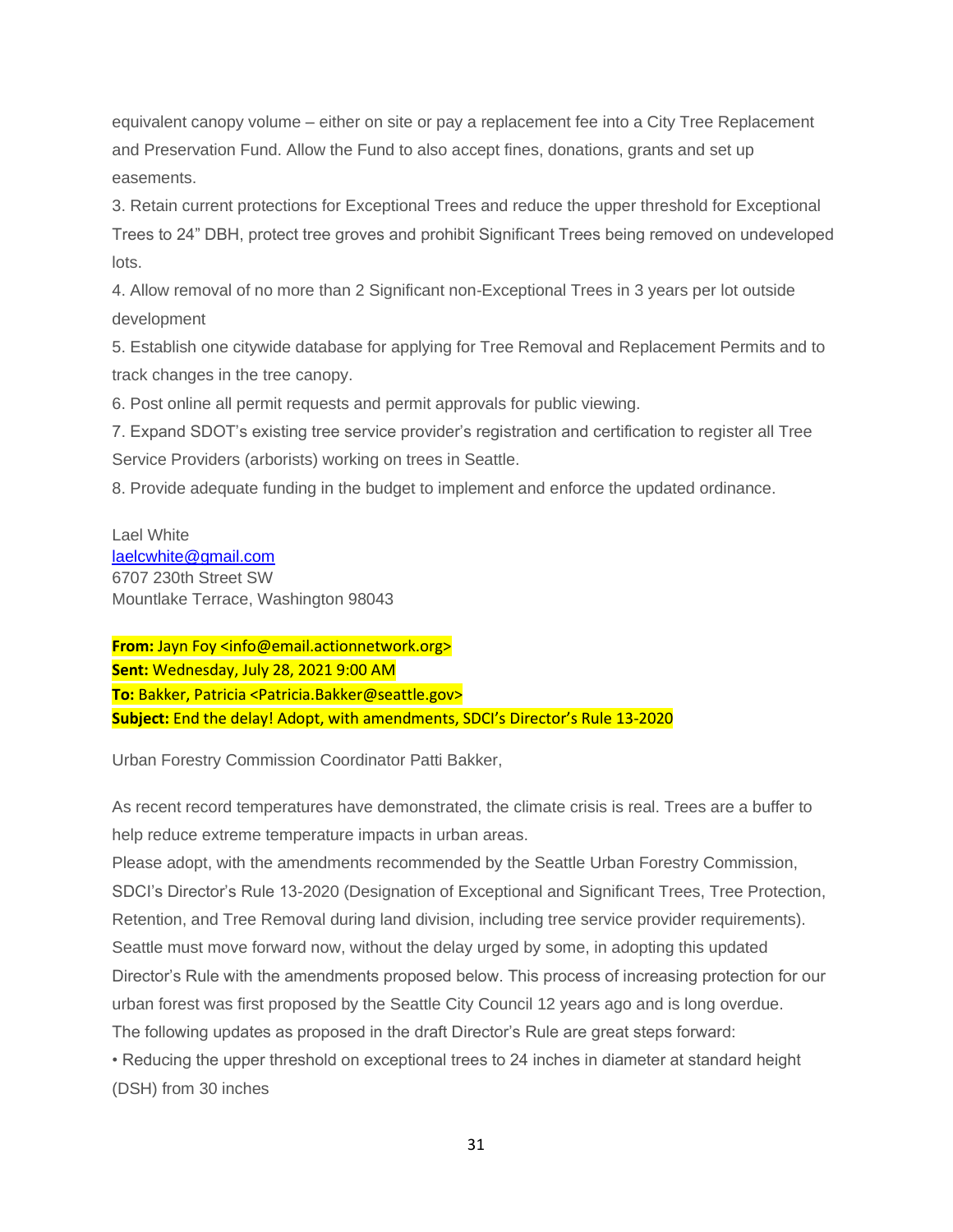• Designating trees 6 inches DSH and larger as protected trees, starting in the platting and short platting process

• Requiring Tree Care Providers to register with the City as the Seattle Dept. of Transportation already requires • Continuing protection of tree groves as exceptional trees, even if a tree is removed from the grove

• Making clear that all exceptional trees removed during development must be replaced per SMC 25.11.090

• Tightening tree removal requirements for exceptional trees as hazard trees

The following changes to the draft Director's Rule are needed:

• Change Subject Title to remove words "land division" and replace with "Development"

• PURPOSE AND BACKGROUND. add "SMC 23 requires that all trees 6 inches DSH and larger must be indicated on all site plans throughout the platting and sub-platting process, and that projects must be designed to maximize the retention of existing trees. This requirement continues throughout any subsequent development on all lots in all zones in the city."

• SECTION 1. Reduce the number of trees and sizes required to be a tree grove. Kirkland, Woodinville, and Duvall all define a tree grove as "a group of 3 or more significant trees with overlapping or touching crowns." Include street trees in groves.

• Add "Significant trees may become exceptional as they grow in size. They are future replacements in the urban forest for exceptional trees when they die. Development projects must be designed to maximize the retention of both exceptional and significant trees to maintain a diversity of tree species and ages."

• Add "All replacement trees regardless of size are protected trees and can't be removed."

• SECTION 2. Change the heading to "TREE PROTECTION". Remove references to "Exceptional Trees" only and change to "Trees". e.g., change "Exceptional Tree Protection Areas" to "Tree Protection Areas".

• SECTION 4. Add "The Director shall have the authority to allow replacement trees on both public and private property to meet the goals and objectives of race and social justice under Seattle's Equity and Environment Initiative."

• Under SMC 25.11.090 the Director has the authority to require "one or more trees" to be planted as replacement trees for removed exceptional trees during development. The number of trees required should increase with the size of the tree removed, with a goal to achieve equivalent canopy area and volume in 25 years. Any in-lieu fee must also rise as the size of the removed tree increases. The city can not wait 80 years to replace an 80-year-old western red cedar tree and expect to maintain its canopy goals as large exceptional trees are removed during development.

• SECTION 5. SEPA requirements under SMC 25.05.675 N are for protecting special habitats and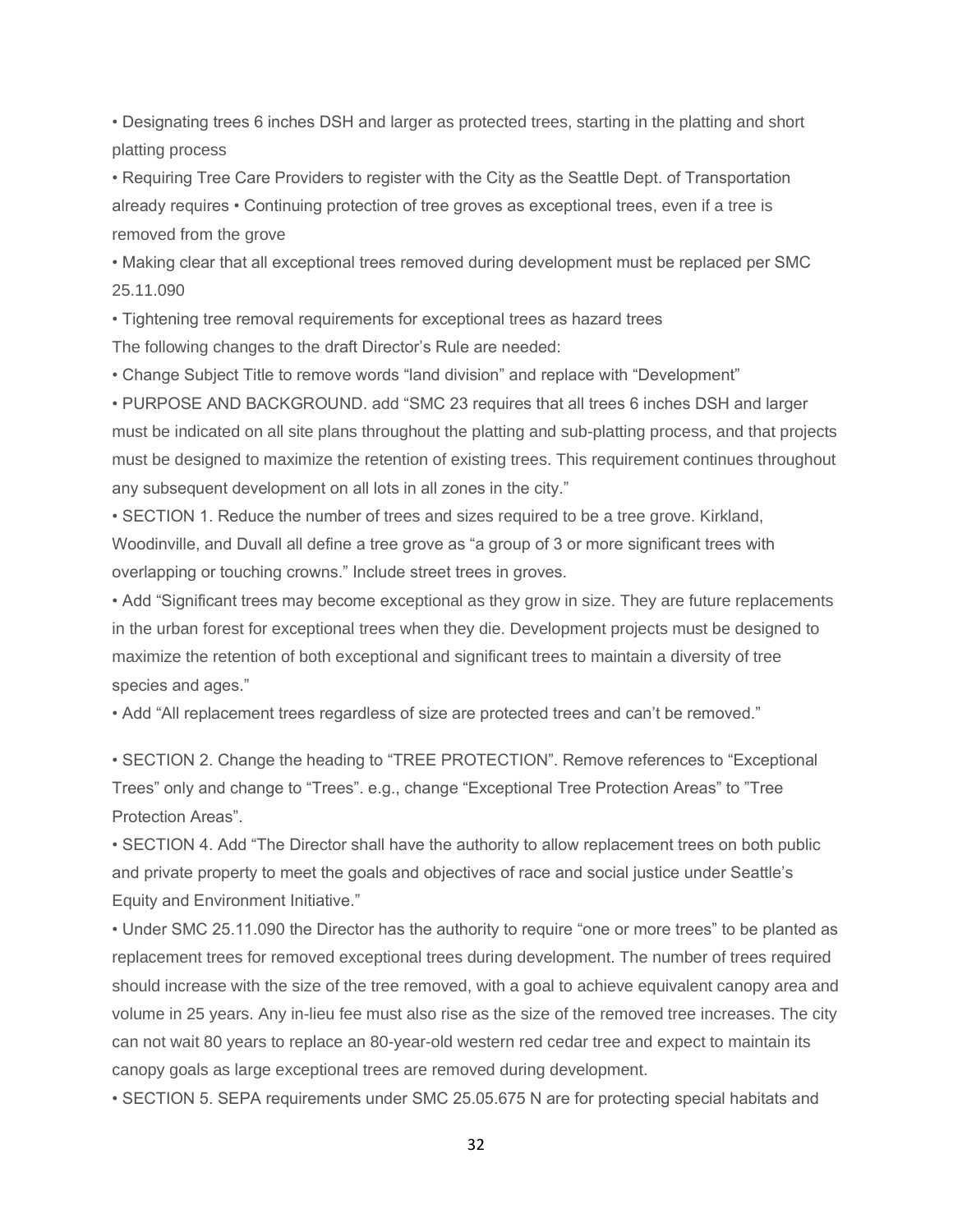need to be considered at the beginning of the development process. The language of this SEPA code section should be included in the Director's Rule to be certain that the code is complied with. • SECTION 6. SDCI should adopt SDOT's registration process and requirements to assist Tree Care Providers in complying with city code and regulations. Reduce the number of citations that will remove a Tree Care Provider from being registered with the city to no more than 2 per year. Require annual registration same as Seattle business licenses require. Require that Tree Care Provider companies have a WA State contractor's license to ensure they have workers' compensation. Require they have a certificate of insurance that lists the city as an additional insured so the city cannot be sued. Require that all jobs either have a certified arborist on the work site or that they have visited the site and officially sign off on the specific work being done.

Thank you for protecting our urban forest.

Jayn Foy [jaynfoy@gmail.com](mailto:jaynfoy@gmail.com) 3302 S. Charles St. Seattle, Washington 98144

**From:** Rachel Gloersen <info@email.actionnetwork.org> **Sent:** Wednesday, August 11, 2021 3:18 PM **To:** Bakker, Patricia <Patricia.Bakker@seattle.gov> **Subject:** End the delay! Adopt, with amendments, SDCI's Director's Rule 13-2020

Urban Forestry Commission Coordinator Patti Bakker,

As recent record temperatures have demonstrated, the climate crisis is real. Trees are a buffer to help reduce extreme temperature impacts in urban areas.

Please adopt, with the amendments recommended by the Seattle Urban Forestry Commission, SDCI's Director's Rule 13-2020 (Designation of Exceptional and Significant Trees, Tree Protection, Retention, and Tree Removal during land division, including tree service provider requirements). Seattle must move forward now, without the delay urged by some, in adopting this updated Director's Rule with the amendments proposed below. This process of increasing protection for our urban forest was first proposed by the Seattle City Council 12 years ago and is long overdue. The following updates as proposed in the draft Director's Rule are great steps forward:

• Reducing the upper threshold on exceptional trees to 24 inches in diameter at standard height (DSH) from 30 inches

• Designating trees 6 inches DSH and larger as protected trees, starting in the platting and short platting process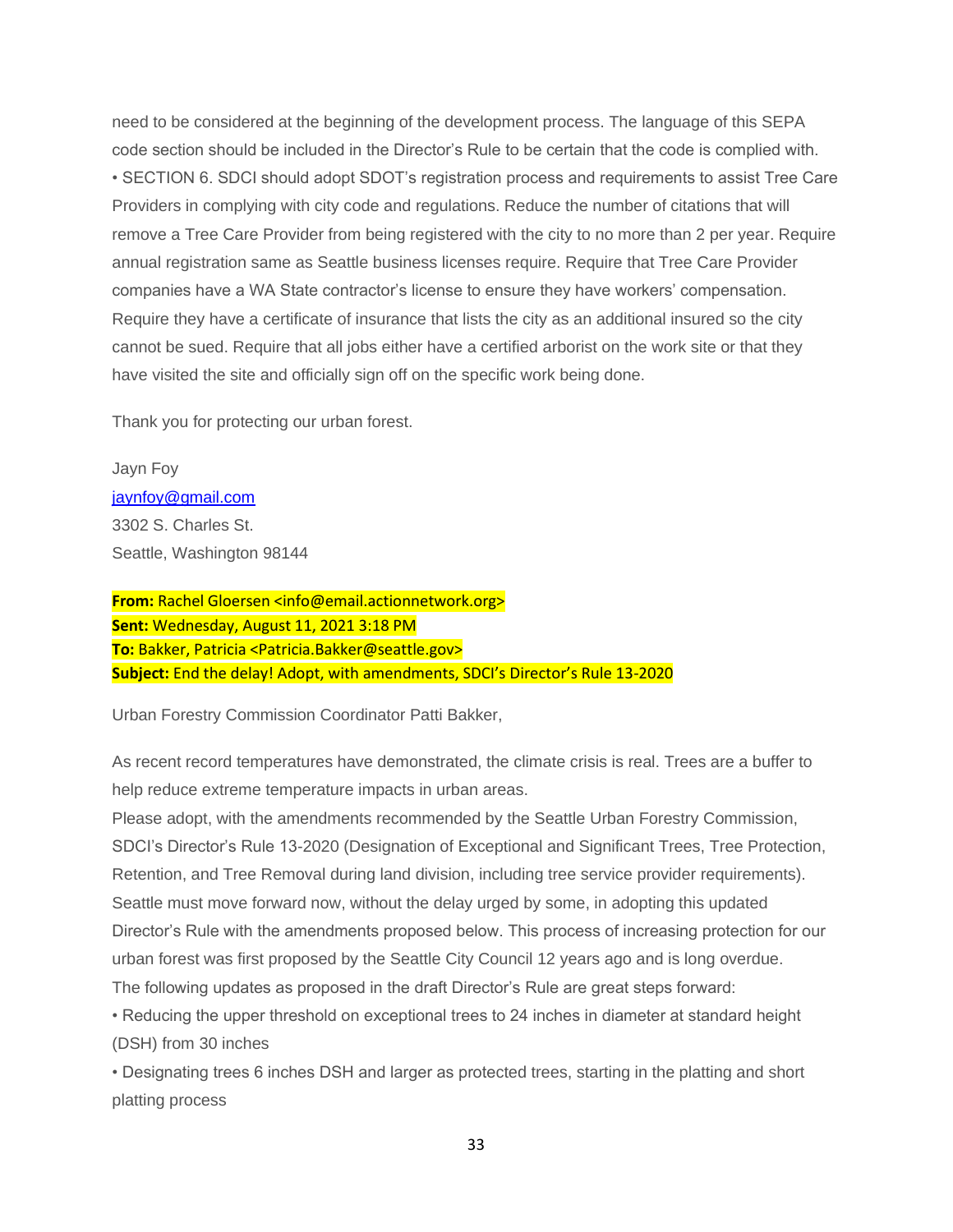• Requiring Tree Care Providers to register with the City as the Seattle Dept. of Transportation already requires

• Continuing protection of tree groves as exceptional trees, even if a tree is removed from the grove

• Making clear that all exceptional trees removed during development must be replaced per SMC 25.11.090

• Tightening tree removal requirements for exceptional trees as hazard trees The following changes to the draft Director's Rule are needed:

• Change Subject Title to remove words "land division" and replace with "Development"

• PURPOSE AND BACKGROUND. add "SMC 23 requires that all trees 6 inches DSH and larger must be indicated on all site plans throughout the platting and sub-platting process, and that projects must be designed to maximize the retention of existing trees. This requirement continues throughout any subsequent development on all lots in all zones in the city."

• SECTION 1. Reduce the number of trees and sizes required to be a tree grove. Kirkland, Woodinville, and Duvall all define a tree grove as "a group of 3 or more significant trees with overlapping or touching crowns." Include street trees in groves.

• Add "Significant trees may become exceptional as they grow in size. They are future replacements in the urban forest for exceptional trees when they die. Development projects must be designed to maximize the retention of both exceptional and significant trees to maintain a diversity of tree species and ages."

• Add "All replacement trees regardless of size are protected trees and can't be removed."

• SECTION 2. Change the heading to "TREE PROTECTION". Remove references to "Exceptional Trees" only and change to "Trees". e.g., change "Exceptional Tree Protection Areas" to "Tree Protection Areas".

• SECTION 4. Add "The Director shall have the authority to allow replacement trees on both public and private property to meet the goals and objectives of race and social justice under Seattle's Equity and Environment Initiative."

• Under SMC 25.11.090 the Director has the authority to require "one or more trees" to be planted as replacement trees for removed exceptional trees during development. The number of trees required should increase with the size of the tree removed, with a goal to achieve equivalent canopy area and volume in 25 years. Any in-lieu fee must also rise as the size of the removed tree increases. The city can not wait 80 years to replace an 80-year-old western red cedar tree and expect to maintain its canopy goals as large exceptional trees are removed during development.

• SECTION 5. SEPA requirements under SMC 25.05.675 N are for protecting special habitats and need to be considered at the beginning of the development process. The language of this SEPA code section should be included in the Director's Rule to be certain that the code is complied with. • SECTION 6. SDCI should adopt SDOT's registration process and requirements to assist Tree Care

34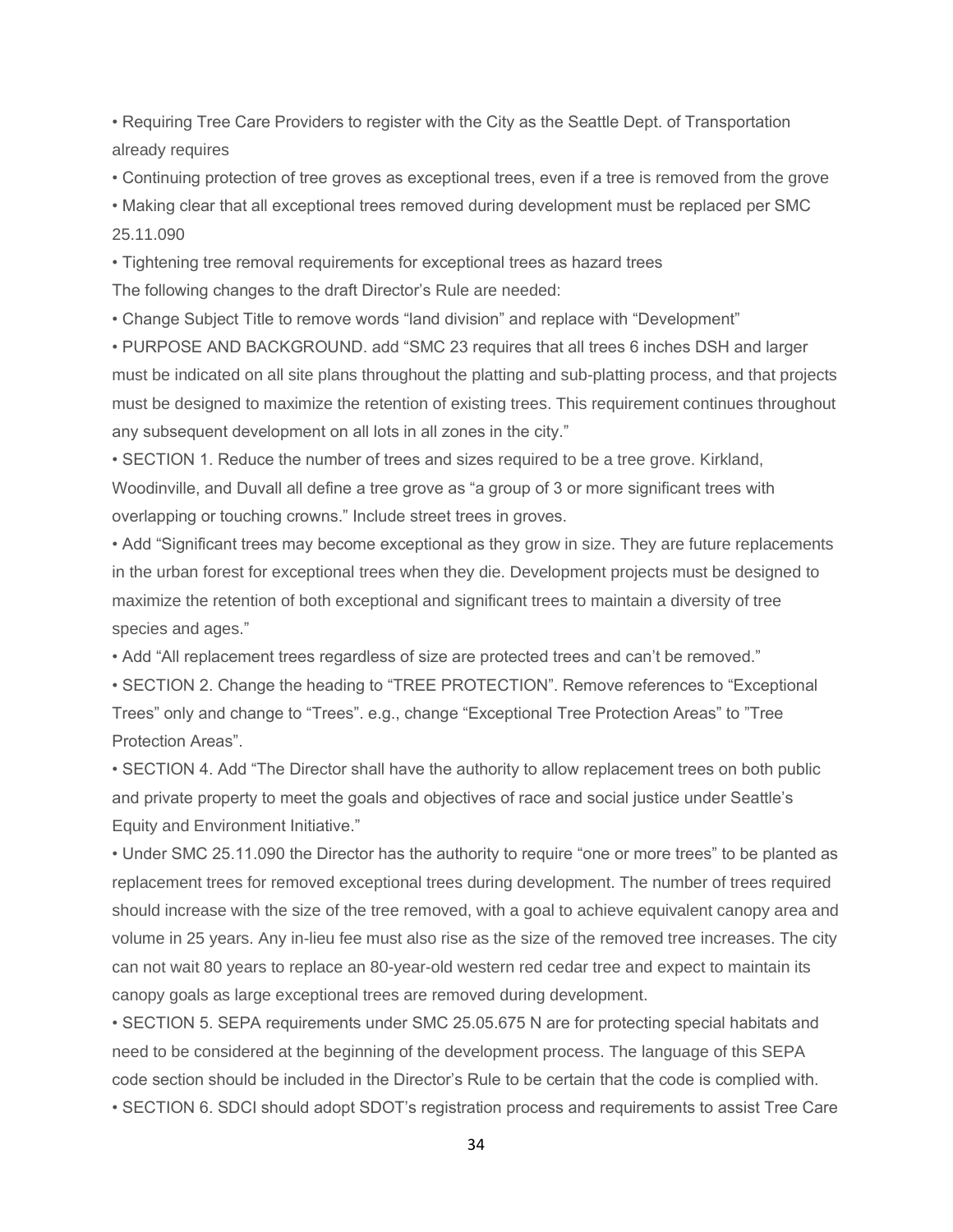Providers in complying with city code and regulations. Reduce the number of citations that will remove a Tree Care Provider from being registered with the city to no more than 2 per year. Require annual registration same as Seattle business licenses require. Require that Tree Care Provider companies have a WA State contractor's license to ensure they have workers' compensation. Require they have a certificate of insurance that lists the city as an additional insured so the city cannot be sued. Require that all jobs either have a certified arborist on the work site or that they have visited the site and officially sign off on the specific work being done.

As a nurse and a native seattlite, I am appalled at how many green spaces have been completely demolished since my childhood for the sake of development. What about public health? Our state boasts that the climate crisis is an emergency, but you don't take action to protect the nature that is left. The problem is NOT having enough housing, the problem is a population crisis. The number of humans is outgrowing what is sustainable on this earth. We need to push the facts. What world will our children live in? One without trees? Will we have to create electronic bees, trees, and oxygen? How will that work? What will that do to public health? Mental health?

I'm 34 years old and I have chosen not to have children because I am gravely concerned about the climate crisis. I know I am part of a growing number of people who will refrain from growing a family. I want my green, beautiful state back.

Stop selling out for a paycheck. We need our earth.

Thank you for protecting our urban forest. Rachel Gloersen, BSN, RN, Seattlite

Rachel Gloersen [wajiro\\_bygrace@hotmail.com](mailto:wajiro_bygrace@hotmail.com) 13232 119th Ave ne Kirkland, Washington 98034

**From:** dwisner@runbox.com <dwisner@runbox.com> **Sent:** Friday, August 13, 2021 10:56 PM **To:** Bakker, Patricia <Patricia.Bakker@seattle.gov> **Subject:** Please Update Seattle's Tree Ordinance

Urban Forestry Commission Coordinator Patti Bakker,

It's time to end the delay by the Seattle Department of Construction and Inspections (SDCI) on presenting the Seattle City Council with an updated draft Tree and Urban Forest Protection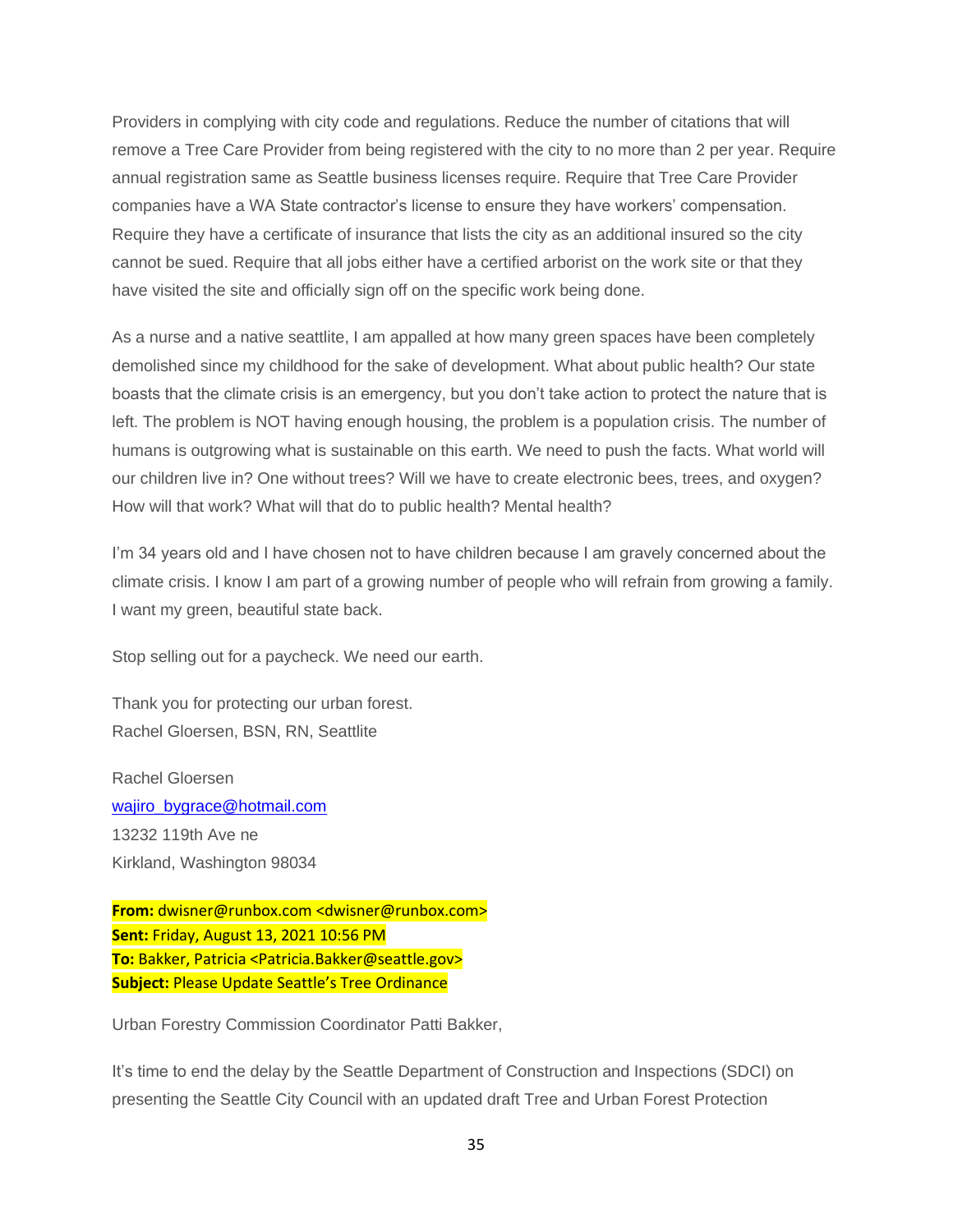Ordinance. Over the last 12 years, the City Council has repeatedly asked SDCI for an updated workable and effective ordinance draft to consider and it is obvious SDCI is not responding as requested. In its recent Resolution 31902, the Council gave specific issues for SDCI to address.

If SDCI cannot respond in a timely manner, please remove tree and urban forestry protection from their Department. As the City Auditor proposed in 2009, transfer tree and urban forestry oversight and authority to the Office of Sustainability and the Environment. SDCI has a conflict of interest in tree oversight – their priority mission has been to help developers build, not protect trees. Years of inaction on effective oversight and protection of trees by SDCI demands that a separate entity like OSE take over the city's responsibility to protect and enhance our urban forest.

Seattle's trees and urban forest are vital to keeping our city healthy and livable. Trees and the urban forest comprise a vital green infrastructure. Trees reduce air pollution, storm water runoff and climate impacts like heat island effects, while providing essential habitat for birds and other wildlife. They are important for the physical and mental health of our residents.

Seattle's rapid growth and an outdated tree ordinance are reducing these beneficial effects as trees are removed and not replaced. It is urgent to act now to stop this continued loss of trees, particularly large mature trees and tree groves. It is important to promote environmental equity as trees are replaced.

Please update Seattle's Tree Protection Ordinance as recommended in the latest draft by the Seattle Urban Forestry Commission.

Here are the key provisions that need to be in the updated tree ordinance:

1. Expand the existing Tree Removal and Replacement Permit Program, including 2-week public notice and posting on-site, as used by the Seattle Department of Transportation (SDOT) – to cover all Significant Trees (6" and larger diameter at breast height (DBH)) on private property in all land use zones, both during development and outside development.

2. Require the replacement of all Significant Trees removed with trees that in 25 years will reach equivalent canopy volume – either on site or pay a replacement fee into a City Tree Replacement and Preservation Fund. Allow the Fund to also accept fines, donations, grants and set up easements.

3. Retain current protections for Exceptional Trees and reduce the upper threshold for Exceptional Trees to 24" DBH, protect tree groves and prohibit Significant Trees being removed on undeveloped lots.

4. Allow removal of no more than 2 Significant non-Exceptional Trees in 3 years per lot outside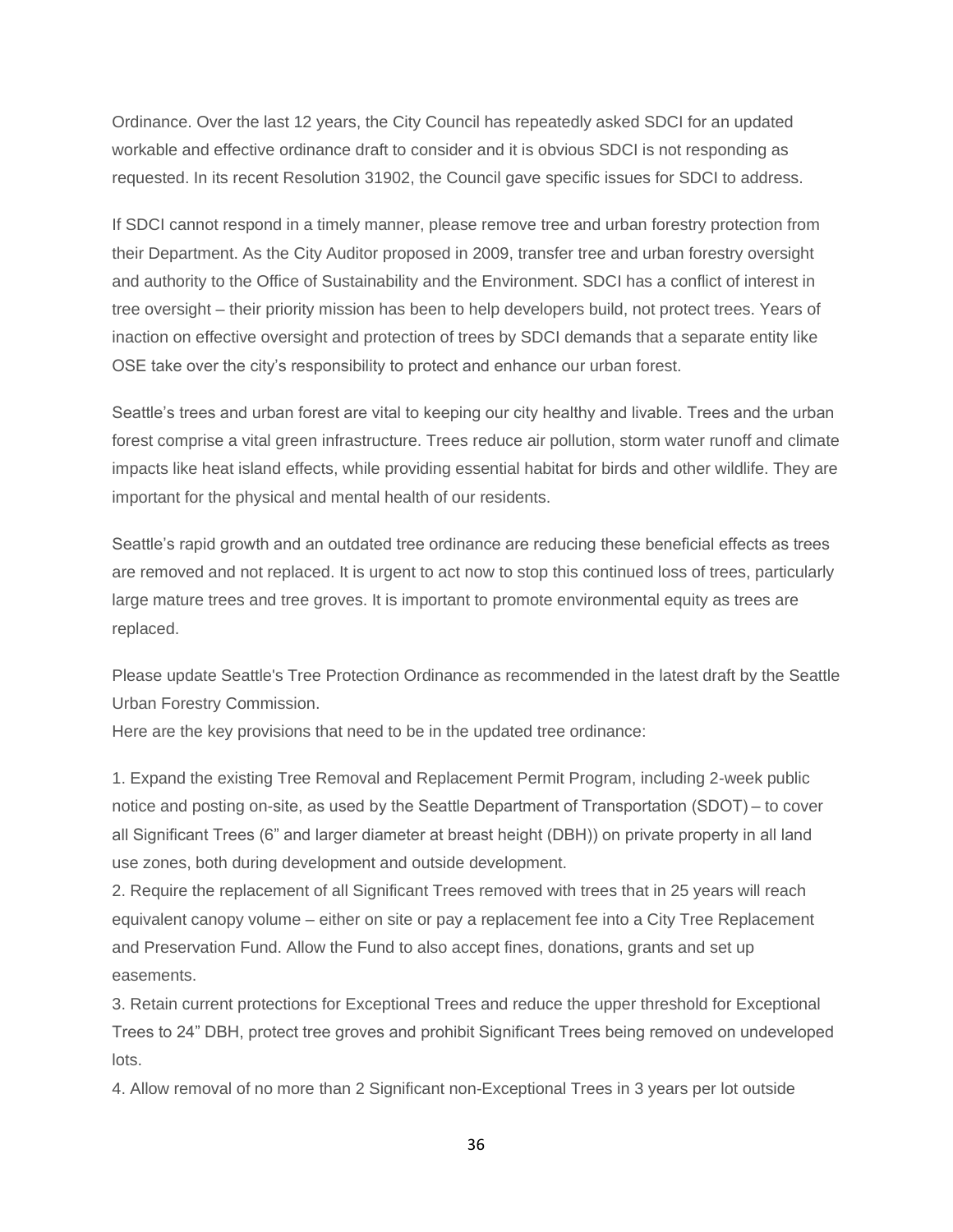#### development

5. Establish one citywide database for applying for Tree Removal and Replacement Permits and to track changes in the tree canopy.

6. Post online all permit requests and permit approvals for public viewing.

7. Expand SDOT's existing tree service provider's registration and certification to register all Tree Service Providers (arborists) working on trees in Seattle.

8. Provide adequate funding in the budget to implement and enforce the updated ordinance.

#### [dwisner@runbox.com](mailto:dwisner@runbox.com)

600 W. Olympic Pl., Apt. 504 Seattle, Washington 98119

**From:** Kimberly Garmoe <info@email.actionnetwork.org> **Sent:** Sunday, August 15, 2021 12:21 AM **To:** Bakker, Patricia <Patricia.Bakker@seattle.gov> **Subject:** End the delay! Adopt, with amendments, SDCI's Director's Rule 13-2020

Urban Forestry Commission Coordinator Patti Bakker,

As recent record temperatures have demonstrated, the climate crisis is real. Trees are a buffer to help reduce extreme temperature impacts in urban areas.

Please adopt, with the amendments recommended by the Seattle Urban Forestry Commission, SDCI's Director's Rule 13-2020 (Designation of Exceptional and Significant Trees, Tree Protection, Retention, and Tree Removal during land division, including tree service provider requirements). Seattle must move forward now, without the delay urged by some, in adopting this updated Director's Rule with the amendments proposed below. This process of increasing protection for our urban forest was first proposed by the Seattle City Council 12 years ago and is long overdue. The following updates as proposed in the draft Director's Rule are great steps forward:

• Reducing the upper threshold on exceptional trees to 24 inches in diameter at standard height (DSH) from 30 inches • Designating trees 6 inches DSH and larger as protected trees, starting in the platting and short platting process

• Requiring Tree Care Providers to register with the City as the Seattle Dept. of Transportation already requires

• Continuing protection of tree groves as exceptional trees, even if a tree is removed from the grove

• Making clear that all exceptional trees removed during development must be replaced per SMC 25.11.090

• Tightening tree removal requirements for exceptional trees as hazard trees The following changes to the draft Director's Rule are needed: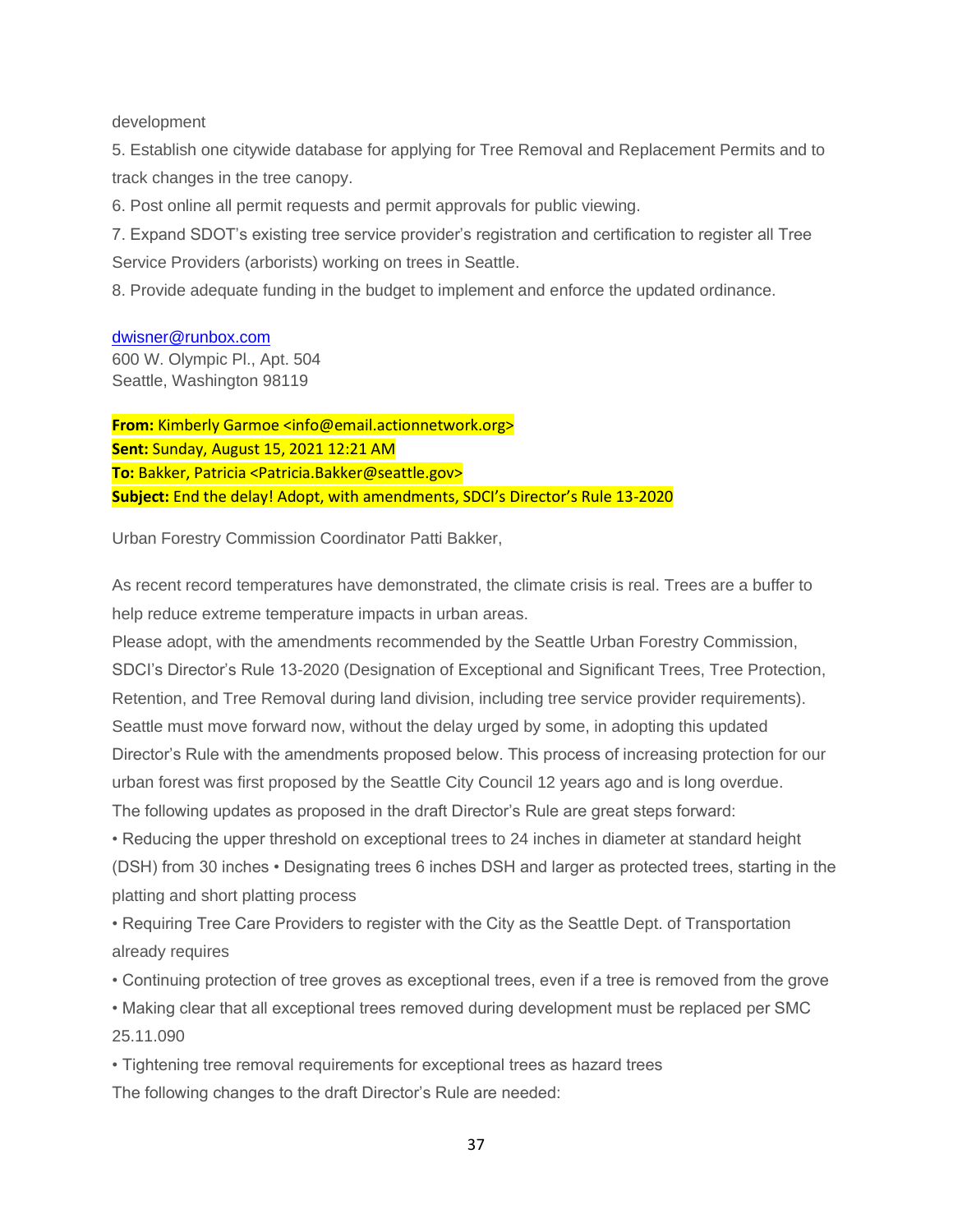• Change Subject Title to remove words "land division" and replace with "Development"

• PURPOSE AND BACKGROUND. add "SMC 23 requires that all trees 6 inches DSH and larger must be indicated on all site plans throughout the platting and sub-platting process, and that projects must be designed to maximize the retention of existing trees. This requirement continues throughout any subsequent development on all lots in all zones in the city."

• SECTION 1. Reduce the number of trees and sizes required to be a tree grove. Kirkland, Woodinville, and Duvall all define a tree grove as "a group of 3 or more significant trees with overlapping or touching crowns." Include street trees in groves.

• Add "Significant trees may become exceptional as they grow in size. They are future replacements in the urban forest for exceptional trees when they die. Development projects must be designed to maximize the retention of both exceptional and significant trees to maintain a diversity of tree species and ages."

• Add "All replacement trees regardless of size are protected trees and can't be removed."

• SECTION 2. Change the heading to "TREE PROTECTION". Remove references to "Exceptional Trees" only and change to "Trees". e.g., change "Exceptional Tree Protection Areas" to "Tree Protection Areas".

• SECTION 4. Add "The Director shall have the authority to allow replacement trees on both public and private property to meet the goals and objectives of race and social justice under Seattle's Equity and Environment Initiative."

• Under SMC 25.11.090 the Director has the authority to require "one or more trees" to be planted as replacement trees for removed exceptional trees during development. The number of trees required should increase with the size of the tree removed, with a goal to achieve equivalent canopy area and volume in 25 years. Any in-lieu fee must also rise as the size of the removed tree increases. The city can not wait 80 years to replace an 80-year-old western red cedar tree and expect to maintain its canopy goals as large exceptional trees are removed during development.

• SECTION 5. SEPA requirements under SMC 25.05.675 N are for protecting special habitats and need to be considered at the beginning of the development process. The language of this SEPA code section should be included in the Director's Rule to be certain that the code is complied with. • SECTION 6. SDCI should adopt SDOT's registration process and requirements to assist Tree Care Providers in complying with city code and regulations. Reduce the number of citations that will remove a Tree Care Provider from being registered with the city to no more than 2 per year. Require annual registration same as Seattle business licenses require. Require that Tree Care Provider companies have a WA State contractor's license to ensure they have workers' compensation. Require they have a certificate of insurance that lists the city as an additional insured so the city cannot be sued. Require that all jobs either have a certified arborist on the work site or that they

have visited the site and officially sign off on the specific work being done.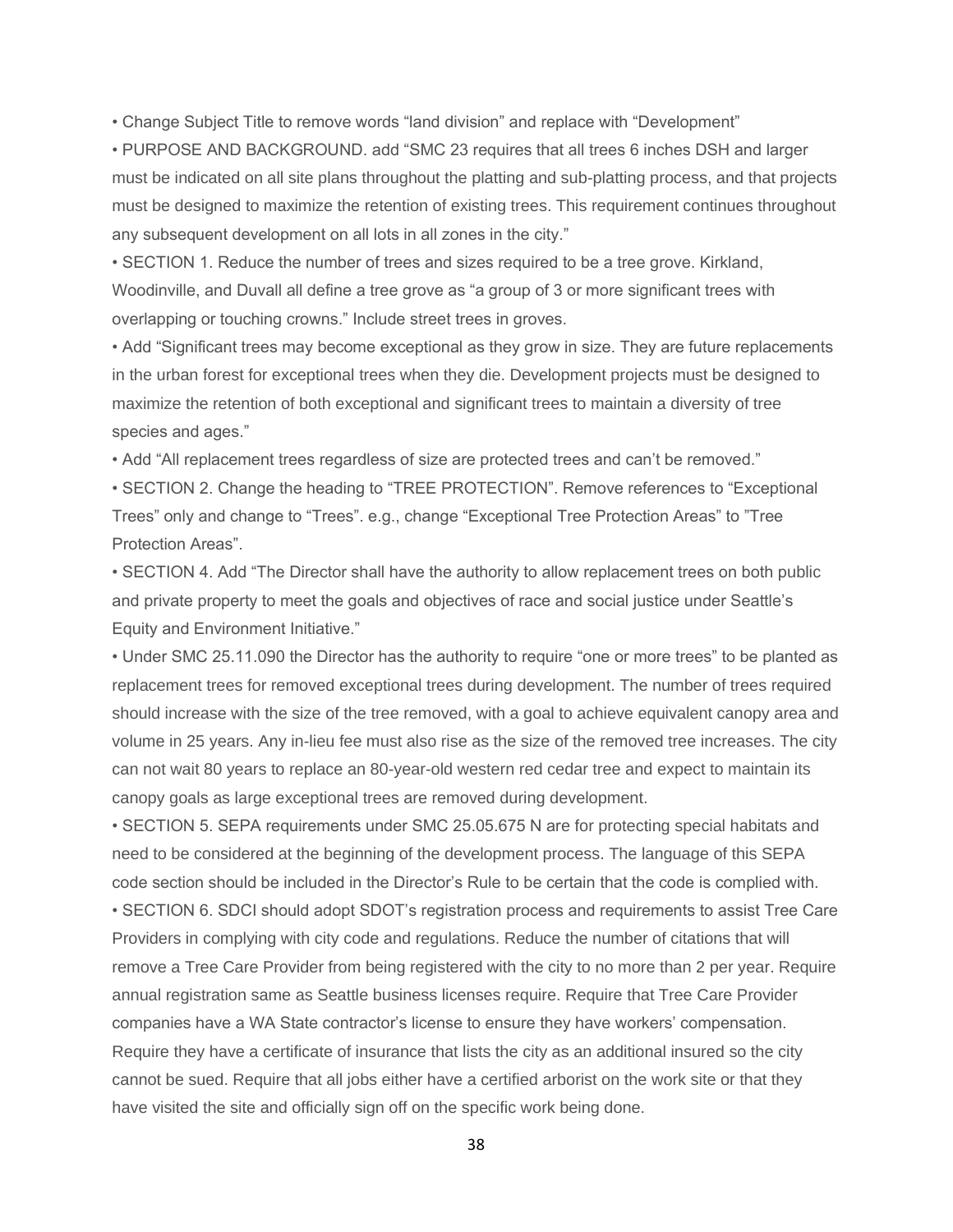Thank you for protecting our urban forest.

Kimberly Garmoe [kagarmoe@gmail.com](mailto:kagarmoe@gmail.com) 6708 Mary Ave NW, Unit A Seattle, Washington 98117

**From:** Mary Keeler <mkeeler@uw.edu> **Sent:** Monday, August 16, 2021 11:47 AM **To:** Bakker, Patricia <Patricia.Bakker@seattle.gov> **Subject:** Please Strengthen Seattle's Tree Ordinance

Urban Forestry Commission Coordinator Patti Bakker,

#### We Must Protect Our Green Infrastructure!

It's time to end the delay by the Seattle Department of Construction and Inspections (SDCI) on presenting the Seattle City Council with an updated draft Tree and Urban Forest Protection Ordinance. Over the last 12 years, the City Council has repeatedly asked SDCI for an updated workable and effective ordinance draft to consider and it is obvious SDCI is not responding as requested. In its recent Resolution 31902, the Council gave specific issues for SDCI to address.

If SDCI cannot respond in a timely manner, please remove tree and urban forestry protection from their Department. As the City Auditor proposed in 2009, transfer tree and urban forestry oversight and authority to the Office of Sustainability and the Environment. SDCI has a conflict of interest in tree oversight – their priority mission has been to help developers build, not protect trees. Years of inaction on effective oversight and protection of trees by SDCI demands that a separate entity like OSE take over the city's responsibility to protect and enhance our urban forest.

Seattle's trees and urban forest are vital to keeping our city healthy and livable. Trees and the urban forest comprise a vital green infrastructure. Trees reduce air pollution, storm water runoff and climate impacts like heat island effects, while providing essential habitat for birds and other wildlife. They are important for the physical and mental health of our residents.

Seattle's rapid growth and an outdated tree ordinance are reducing these beneficial effects as trees are removed and not replaced. It is urgent to act now to stop this continued loss of trees, particularly large mature trees and tree groves. It is important to promote environmental equity as trees are replaced.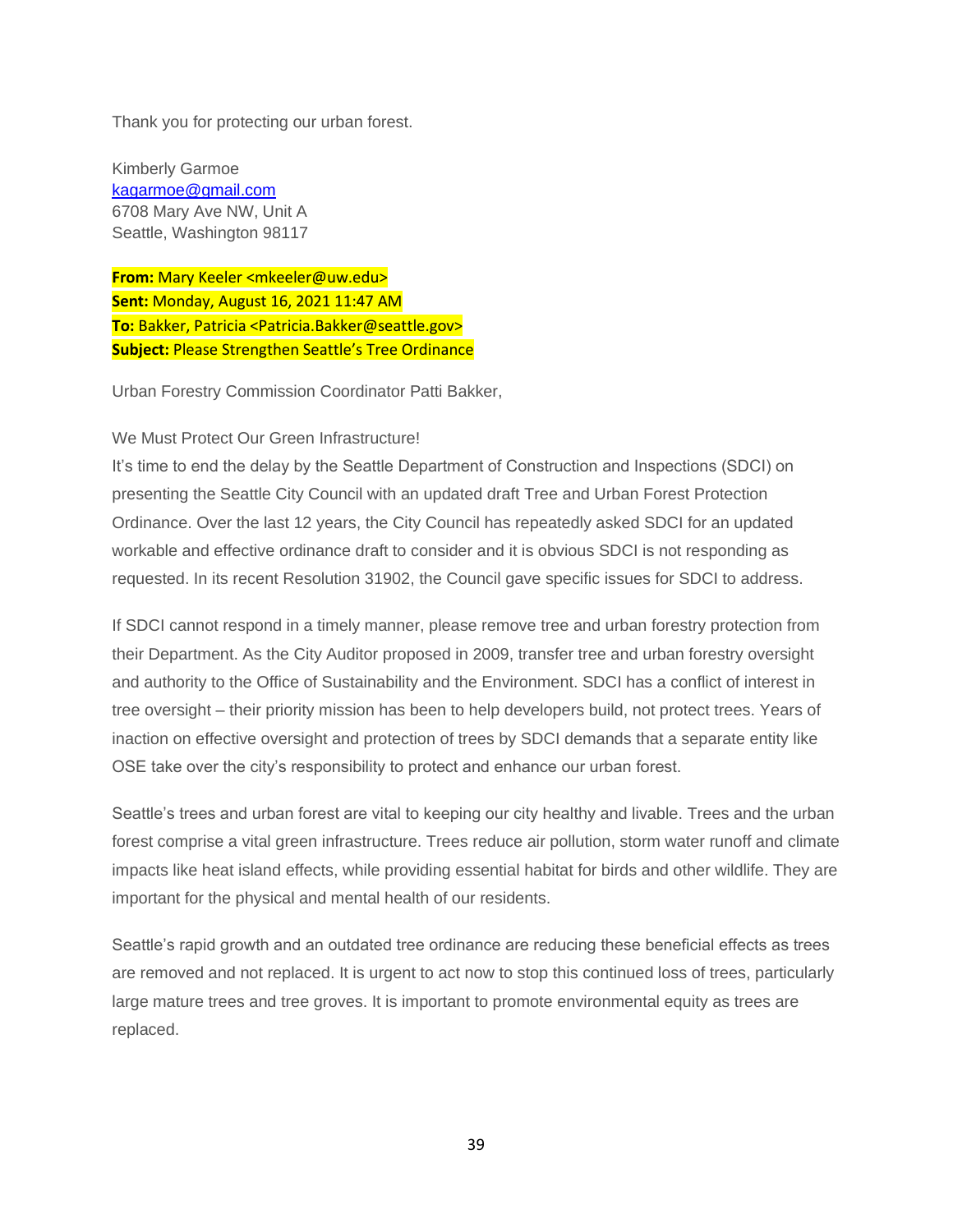Please update Seattle's Tree Protection Ordinance as recommended in the latest draft by the Seattle Urban Forestry Commission.

Here are the key provisions that need to be in the updated tree ordinance:

1. Expand the existing Tree Removal and Replacement Permit Program, including 2-week public notice and posting on-site, as used by the Seattle Department of Transportation (SDOT) – to cover all Significant Trees (6" and larger diameter at breast height (DBH)) on private property in all land use zones, both during development and outside development.

2. Require the replacement of all Significant Trees removed with trees that in 25 years will reach equivalent canopy volume – either on site or pay a replacement fee into a City Tree Replacement and Preservation Fund. Allow the Fund to also accept fines, donations, grants and set up easements.

3. Retain current protections for Exceptional Trees and reduce the upper threshold for Exceptional Trees to 24" DBH, protect tree groves and prohibit Significant Trees being removed on undeveloped lots.

4. Allow removal of no more than 2 Significant non-Exceptional Trees in 3 years per lot outside development

5. Establish one citywide database for applying for Tree Removal and Replacement Permits and to track changes in the tree canopy.

6. Post online all permit requests and permit approvals for public viewing.

7. Expand SDOT's existing tree service provider's registration and certification to register all Tree Service Providers (arborists) working on trees in Seattle.

8. Provide adequate funding in the budget to implement and enforce the updated ordinance.

Mary Keeler [mkeeler@uw.edu](mailto:mkeeler@uw.edu) 1102 NW 83rd Street Seattle, Washington 98117

**From:** Mary Keeler <mkeeler@uw.edu> **Sent:** Monday, August 16, 2021 11:50 AM **To:** Bakker, Patricia <Patricia.Bakker@seattle.gov> **Subject:** End the delay! Adopt, with amendments, SDCI's Director's Rule 13-2020

Urban Forestry Commission Coordinator Patti Bakker,

We Must Protect Our Green Infrastructure! As recent record temperatures have demonstrated, the climate crisis is real. Trees are a buffer to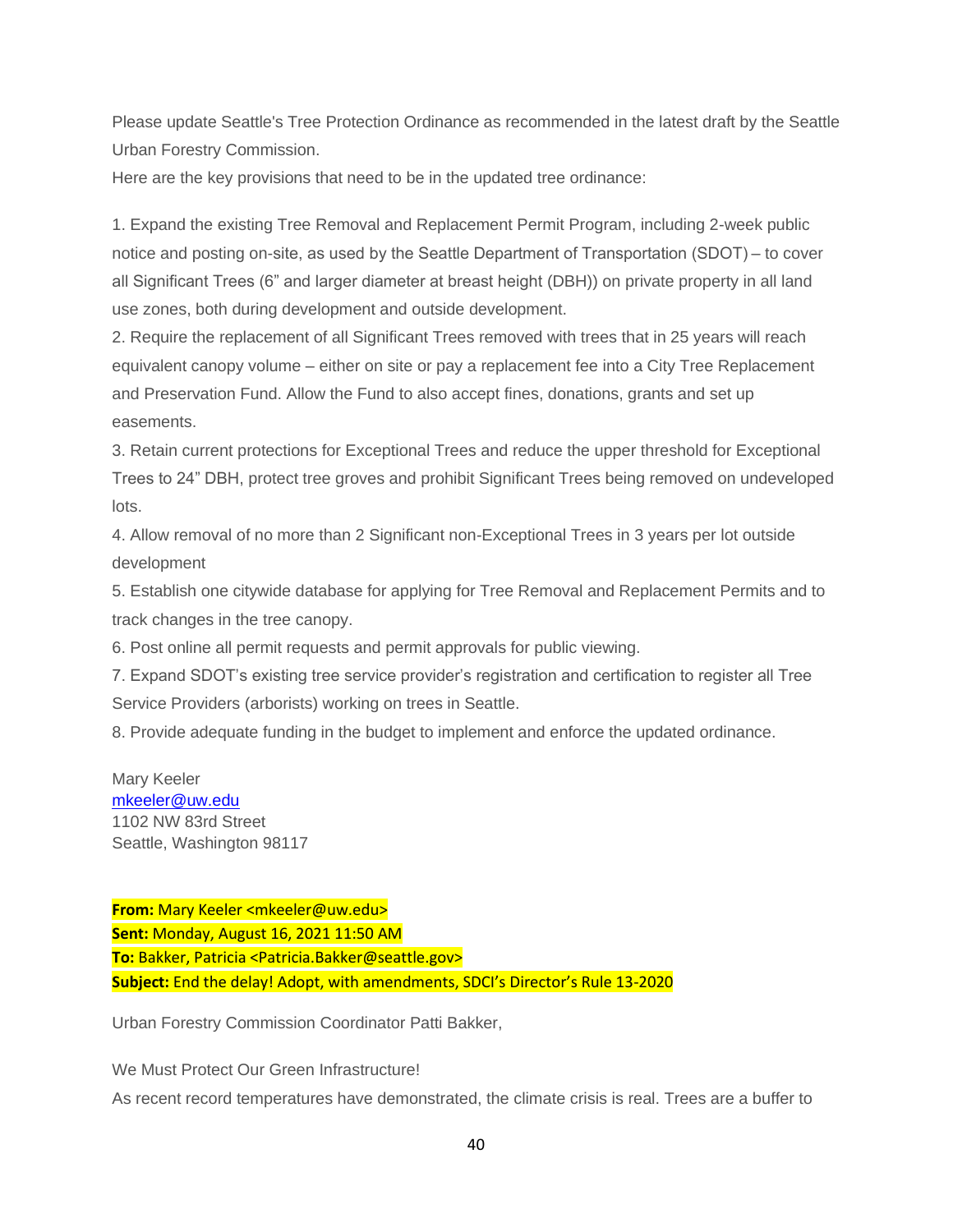help reduce extreme temperature impacts in urban areas.

Please adopt, with the amendments recommended by the Seattle Urban Forestry Commission, SDCI's Director's Rule 13-2020 (Designation of Exceptional and Significant Trees, Tree Protection, Retention, and Tree Removal during land division, including tree service provider requirements). Seattle must move forward now, without the delay urged by some, in adopting this updated Director's Rule with the amendments proposed below. This process of increasing protection for our urban forest was first proposed by the Seattle City Council 12 years ago and is long overdue. The following updates as proposed in the draft Director's Rule are great steps forward:

• Reducing the upper threshold on exceptional trees to 24 inches in diameter at standard height (DSH) from 30 inches

• Designating trees 6 inches DSH and larger as protected trees, starting in the platting and short platting process

• Requiring Tree Care Providers to register with the City as the Seattle Dept. of Transportation already requires

• Continuing protection of tree groves as exceptional trees, even if a tree is removed from the grove

• Making clear that all exceptional trees removed during development must be replaced per SMC 25.11.090

• Tightening tree removal requirements for exceptional trees as hazard trees The following changes to the draft Director's Rule are needed:

• Change Subject Title to remove words "land division" and replace with "Development"

• PURPOSE AND BACKGROUND. add "SMC 23 requires that all trees 6 inches DSH and larger must be indicated on all site plans throughout the platting and sub-platting process, and that projects must be designed to maximize the retention of existing trees. This requirement continues throughout any subsequent development on all lots in all zones in the city."

• SECTION 1. Reduce the number of trees and sizes required to be a tree grove. Kirkland, Woodinville, and Duvall all define a tree grove as "a group of 3 or more significant trees with overlapping or touching crowns." Include street trees in groves.

• Add "Significant trees may become exceptional as they grow in size. They are future replacements in the urban forest for exceptional trees when they die. Development projects must be designed to maximize the retention of both exceptional and significant trees to maintain a diversity of tree species and ages."

• Add "All replacement trees regardless of size are protected trees and can't be removed."

• SECTION 2. Change the heading to "TREE PROTECTION". Remove references to "Exceptional Trees" only and change to "Trees". e.g., change "Exceptional Tree Protection Areas" to "Tree Protection Areas".

• SECTION 4. Add "The Director shall have the authority to allow replacement trees on both public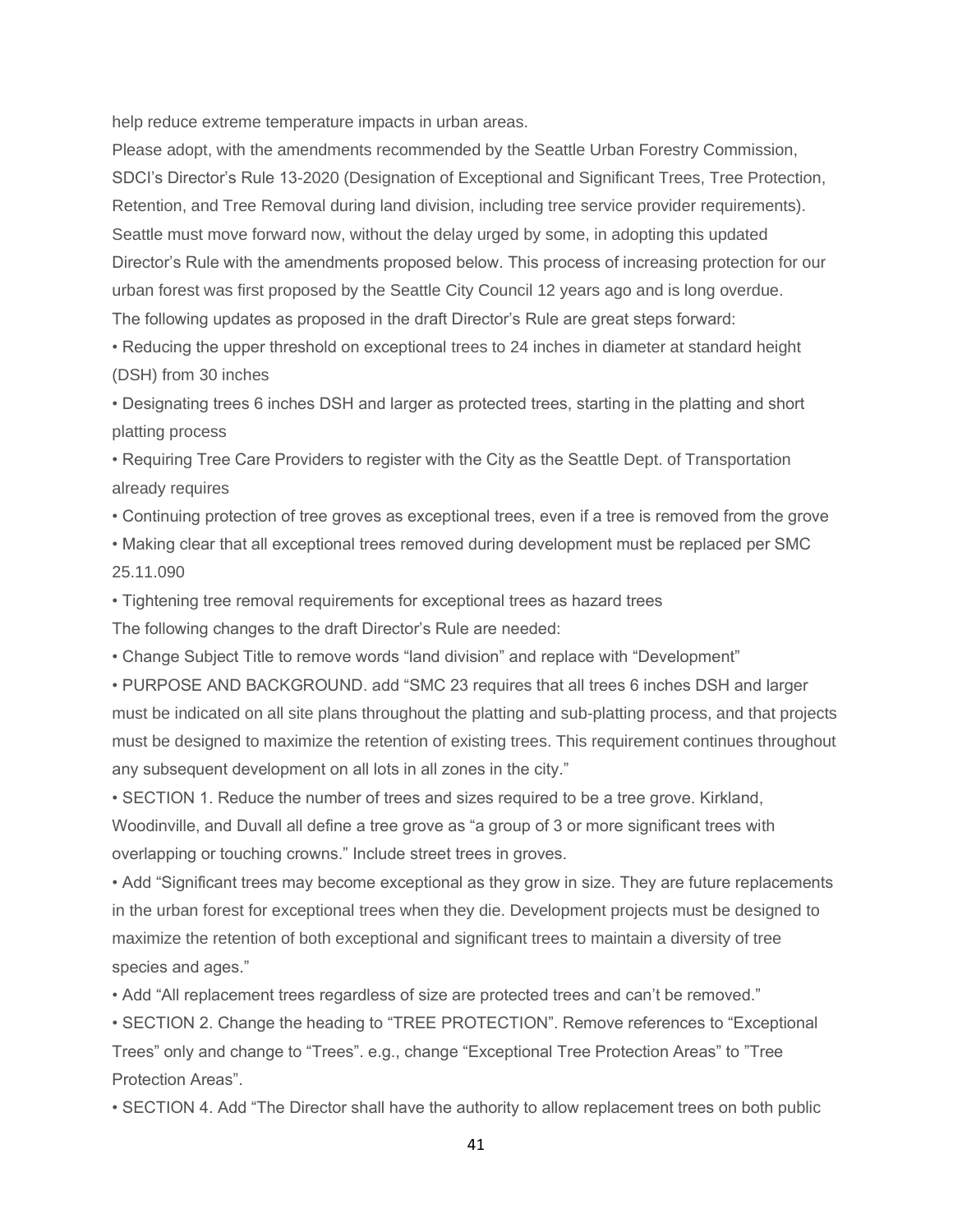and private property to meet the goals and objectives of race and social justice under Seattle's Equity and Environment Initiative."

• Under SMC 25.11.090 the Director has the authority to require "one or more trees" to be planted as replacement trees for removed exceptional trees during development. The number of trees required should increase with the size of the tree removed, with a goal to achieve equivalent canopy area and volume in 25 years. Any in-lieu fee must also rise as the size of the removed tree increases. The city can not wait 80 years to replace an 80-year-old western red cedar tree and expect to maintain its canopy goals as large exceptional trees are removed during development.

• SECTION 5. SEPA requirements under SMC 25.05.675 N are for protecting special habitats and need to be considered at the beginning of the development process. The language of this SEPA code section should be included in the Director's Rule to be certain that the code is complied with. • SECTION 6. SDCI should adopt SDOT's registration process and requirements to assist Tree Care Providers in complying with city code and regulations. Reduce the number of citations that will remove a Tree Care Provider from being registered with the city to no more than 2 per year. Require annual registration same as Seattle business licenses require. Require that Tree Care Provider companies have a WA State contractor's license to ensure they have workers' compensation. Require they have a certificate of insurance that lists the city as an additional insured so the city cannot be sued. Require that all jobs either have a certified arborist on the work site or that they have visited the site and officially sign off on the specific work being done.

Thank you for protecting our urban forest.

Mary Keeler [mkeeler@uw.edu](mailto:mkeeler@uw.edu) 1102 NW 83rd Street Seattle, Washington 98117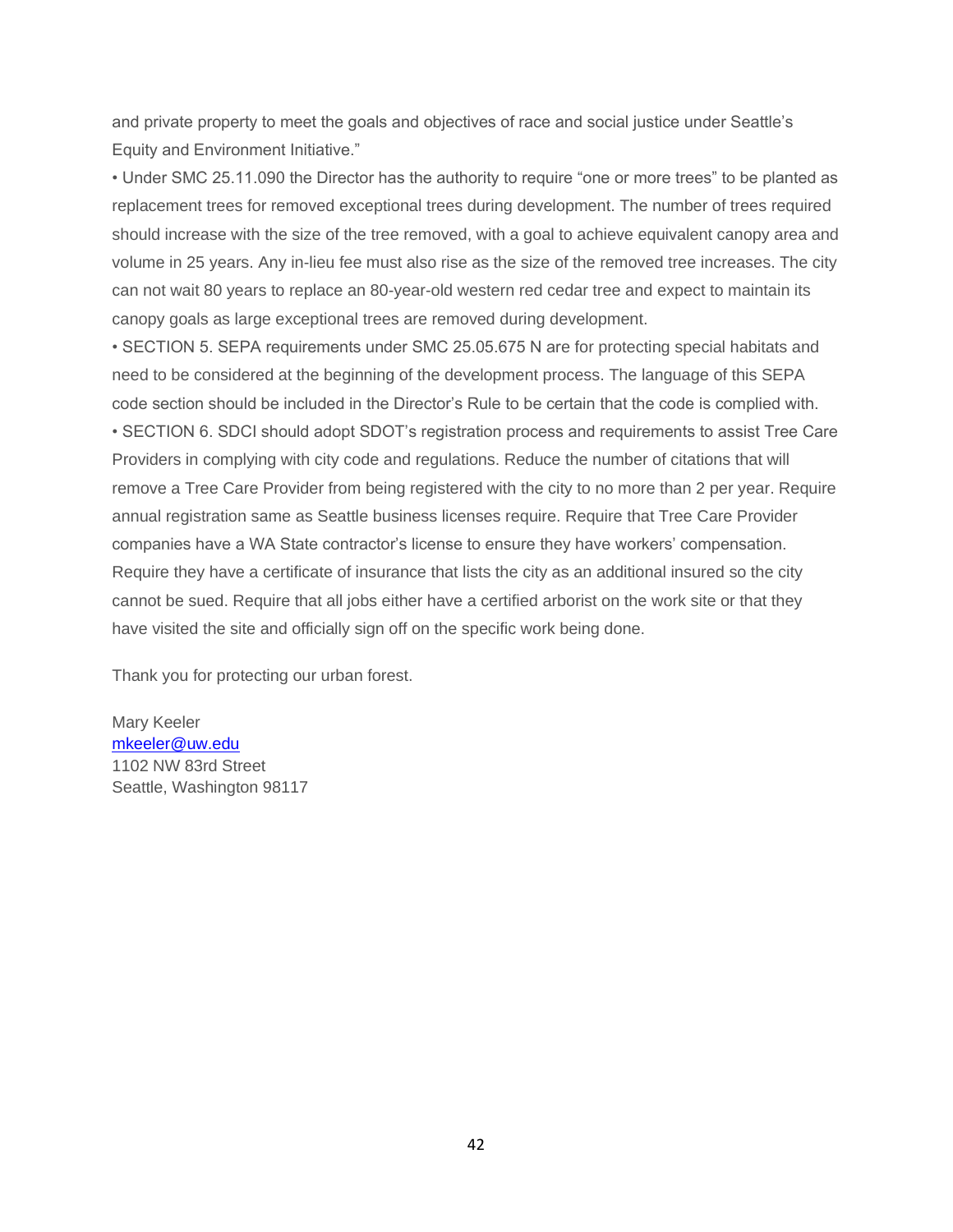**From:** Toni Ferrara <info@email.actionnetwork.org> **Sent:** Monday, August 16, 2021 12:23 PM **To:** Bakker, Patricia <Patricia.Bakker@seattle.gov> **Subject:** End the delay! Adopt, with amendments, SDCI's Director's Rule 13-2020

Urban Forestry Commission Coordinator Patti Bakker,

As recent record temperatures have demonstrated, the climate crisis is real. Trees are a buffer to help reduce extreme temperature impacts in urban areas.

Please adopt, with the amendments recommended by the Seattle Urban Forestry Commission, SDCI's Director's Rule 13-2020 (Designation of Exceptional and Significant Trees, Tree Protection, Retention, and Tree Removal during land division, including tree service provider requirements). Seattle must move forward now, without the delay urged by some, in adopting this updated Director's Rule with the amendments proposed below. This process of increasing protection for our urban forest was first proposed by the Seattle City Council 12 years ago and is long overdue. The following updates as proposed in the draft Director's Rule are great steps forward:

• Reducing the upper threshold on exceptional trees to 24 inches in diameter at standard height (DSH) from 30 inches

• Designating trees 6 inches DSH and larger as protected trees, starting in the platting and short platting process

• Requiring Tree Care Providers to register with the City as the Seattle Dept. of Transportation already requires

• Continuing protection of tree groves as exceptional trees, even if a tree is removed from the grove

• Making clear that all exceptional trees removed during development must be replaced per SMC 25.11.090

• Tightening tree removal requirements for exceptional trees as hazard trees

The following changes to the draft Director's Rule are needed:

• Change Subject Title to remove words "land division" and replace with "Development"

• PURPOSE AND BACKGROUND. add "SMC 23 requires that all trees 6 inches DSH and larger must be indicated on all site plans throughout the platting and sub-platting process, and that projects must be designed to maximize the retention of existing trees. This requirement continues throughout any subsequent development on all lots in all zones in the city."

• SECTION 1. Reduce the number of trees and sizes required to be a tree grove. Kirkland, Woodinville, and Duvall all define a tree grove as "a group of 3 or more significant trees with overlapping or touching crowns." Include street trees in groves.

• Add "Significant trees may become exceptional as they grow in size. They are future replacements in the urban forest for exceptional trees when they die. Development projects must be designed to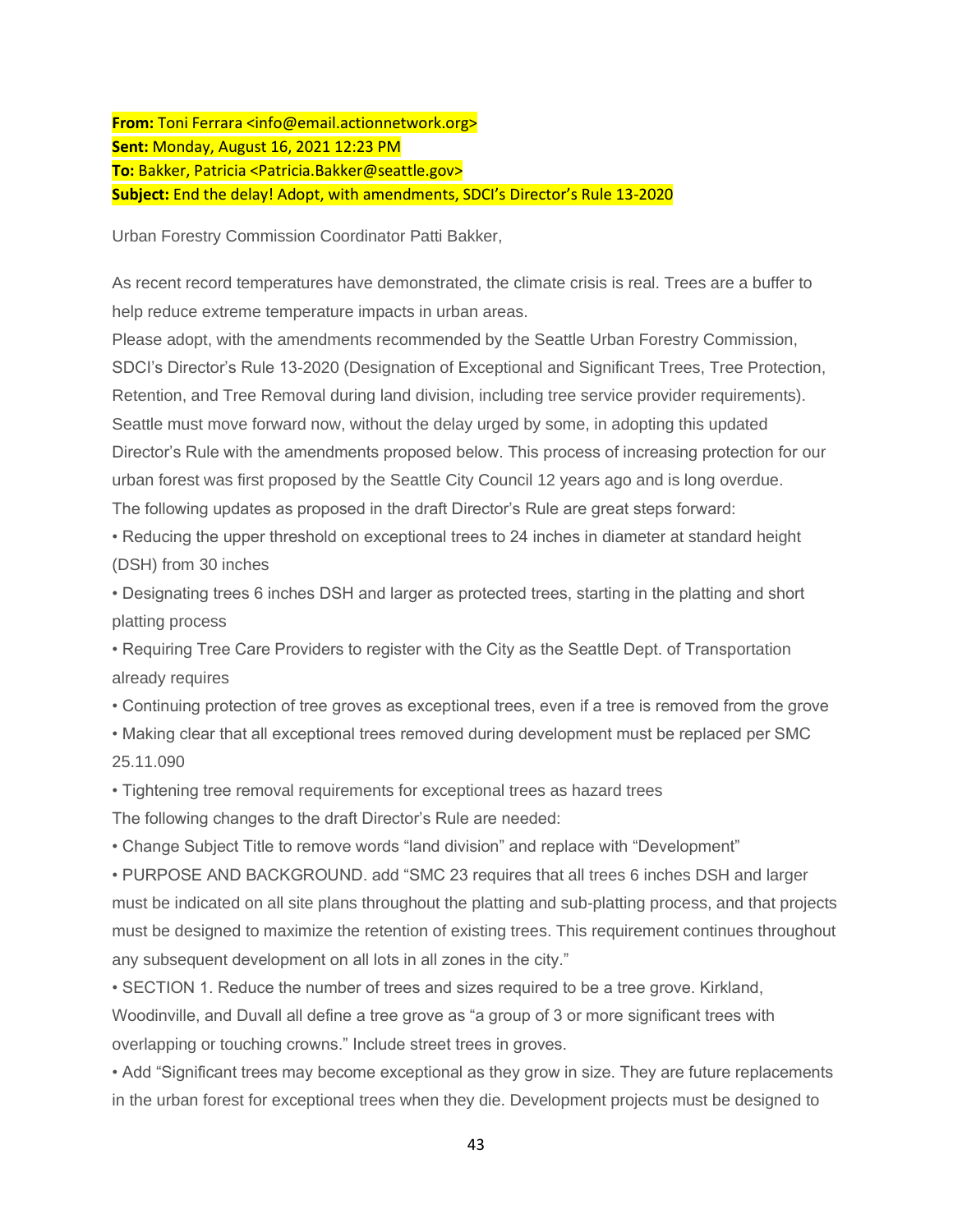maximize the retention of both exceptional and significant trees to maintain a diversity of tree species and ages."

• Add "All replacement trees regardless of size are protected trees and can't be removed."

• SECTION 2. Change the heading to "TREE PROTECTION". Remove references to "Exceptional Trees" only and change to "Trees". e.g., change "Exceptional Tree Protection Areas" to "Tree Protection Areas".

• SECTION 4. Add "The Director shall have the authority to allow replacement trees on both public and private property to meet the goals and objectives of race and social justice under Seattle's Equity and Environment Initiative."

• Under SMC 25.11.090 the Director has the authority to require "one or more trees" to be planted as replacement trees for removed exceptional trees during development. The number of trees required should increase with the size of the tree removed, with a goal to achieve equivalent canopy area and volume in 25 years. Any in-lieu fee must also rise as the size of the removed tree increases. The city can not wait 80 years to replace an 80-year-old western red cedar tree and expect to maintain its canopy goals as large exceptional trees are removed during development.

• SECTION 5. SEPA requirements under SMC 25.05.675 N are for protecting special habitats and need to be considered at the beginning of the development process. The language of this SEPA code section should be included in the Director's Rule to be certain that the code is complied with. • SECTION 6. SDCI should adopt SDOT's registration process and requirements to assist Tree Care Providers in complying with city code and regulations. Reduce the number of citations that will remove a Tree Care Provider from being registered with the city to no more than 2 per year. Require annual registration same as Seattle business licenses require. Require that Tree Care Provider companies have a WA State contractor's license to ensure they have workers' compensation. Require they have a certificate of insurance that lists the city as an additional insured so the city cannot be sued. Require that all jobs either have a certified arborist on the work site or that they have visited the site and officially sign off on the specific work being done.

Thank you for protecting our urban forest.

Toni Ferrara [antoinette.ferrara@gmail.com](mailto:antoinette.ferrara@gmail.com) 2707 Nob Hill Ave. N Seattle, Washington 98109

44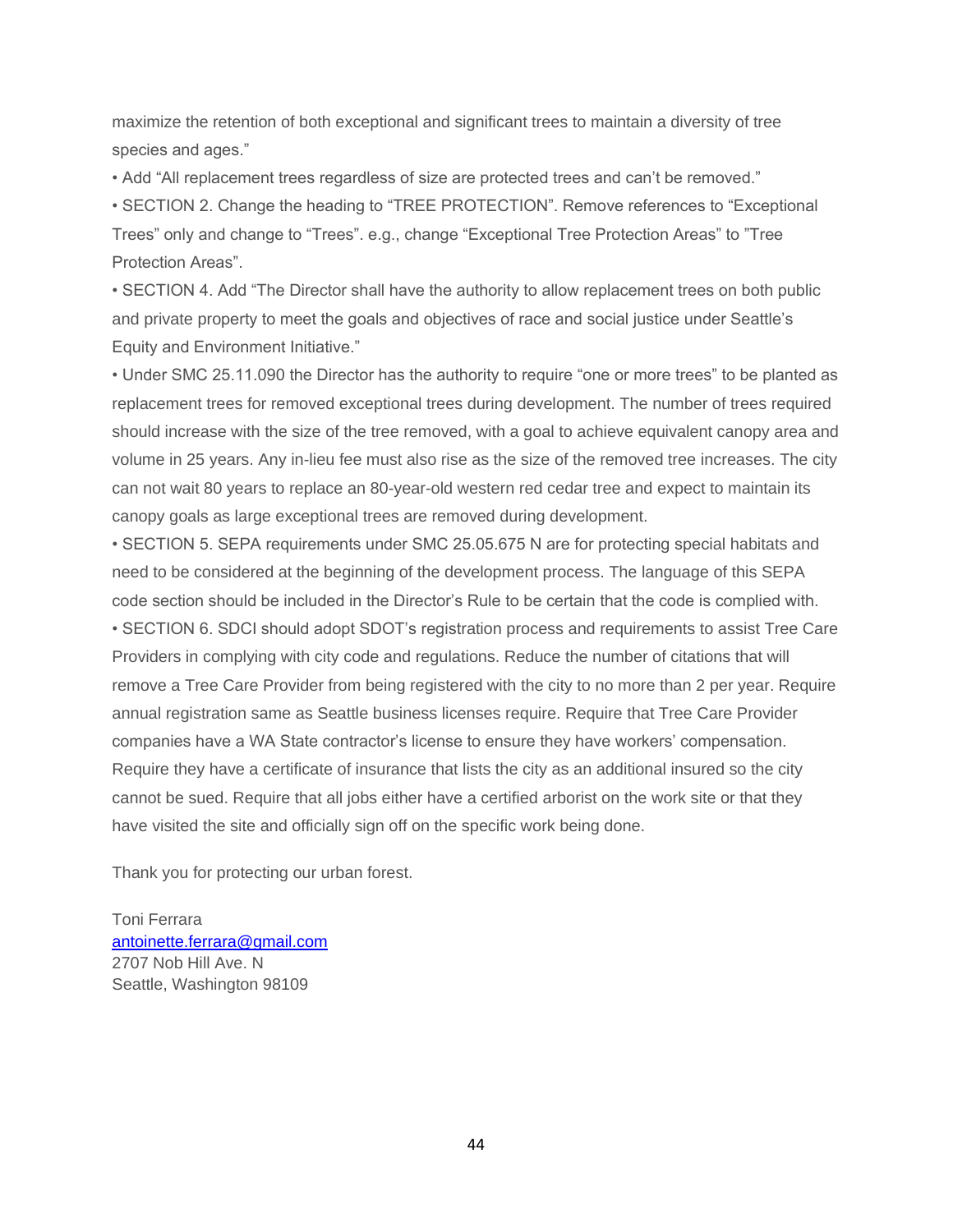**From:** Maya Giddings <info@email.actionnetwork.org> **Sent:** Monday, August 16, 2021 5:37 PM **To:** Bakker, Patricia <Patricia.Bakker@seattle.gov> **Subject:** End the delay! Adopt, with amendments, SDCI's Director's Rule 13-2020

Urban Forestry Commission Coordinator Patti Bakker,

As recent record temperatures have demonstrated, the climate crisis is real. Trees are a buffer to help reduce extreme temperature impacts in urban areas.

Please adopt, with the amendments recommended by the Seattle Urban Forestry Commission, SDCI's Director's Rule 13-2020 (Designation of Exceptional and Significant Trees, Tree Protection, Retention, and Tree Removal during land division, including tree service provider requirements). Seattle must move forward now, without the delay urged by some, in adopting this updated Director's Rule with the amendments proposed below. This process of increasing protection for our urban forest was first proposed by the Seattle City Council 12 years ago and is long overdue. The following updates as proposed in the draft Director's Rule are great steps forward:

• Reducing the upper threshold on exceptional trees to 24 inches in diameter at standard height (DSH) from 30 inches

• Designating trees 6 inches DSH and larger as protected trees, starting in the platting and short platting process

• Requiring Tree Care Providers to register with the City as the Seattle Dept. of Transportation already requires

• Continuing protection of tree groves as exceptional trees, even if a tree is removed from the grove

• Making clear that all exceptional trees removed during development must be replaced per SMC 25.11.090

• Tightening tree removal requirements for exceptional trees as hazard trees

The following changes to the draft Director's Rule are needed:

• Change Subject Title to remove words "land division" and replace with "Development"

• PURPOSE AND BACKGROUND. add "SMC 23 requires that all trees 6 inches DSH and larger must be indicated on all site plans throughout the platting and sub-platting process, and that projects must be designed to maximize the retention of existing trees. This requirement continues throughout any subsequent development on all lots in all zones in the city."

• SECTION 1. Reduce the number of trees and sizes required to be a tree grove. Kirkland, Woodinville, and Duvall all define a tree grove as "a group of 3 or more significant trees with overlapping or touching crowns." Include street trees in groves.

• Add "Significant trees may become exceptional as they grow in size. They are future replacements in the urban forest for exceptional trees when they die. Development projects must be designed to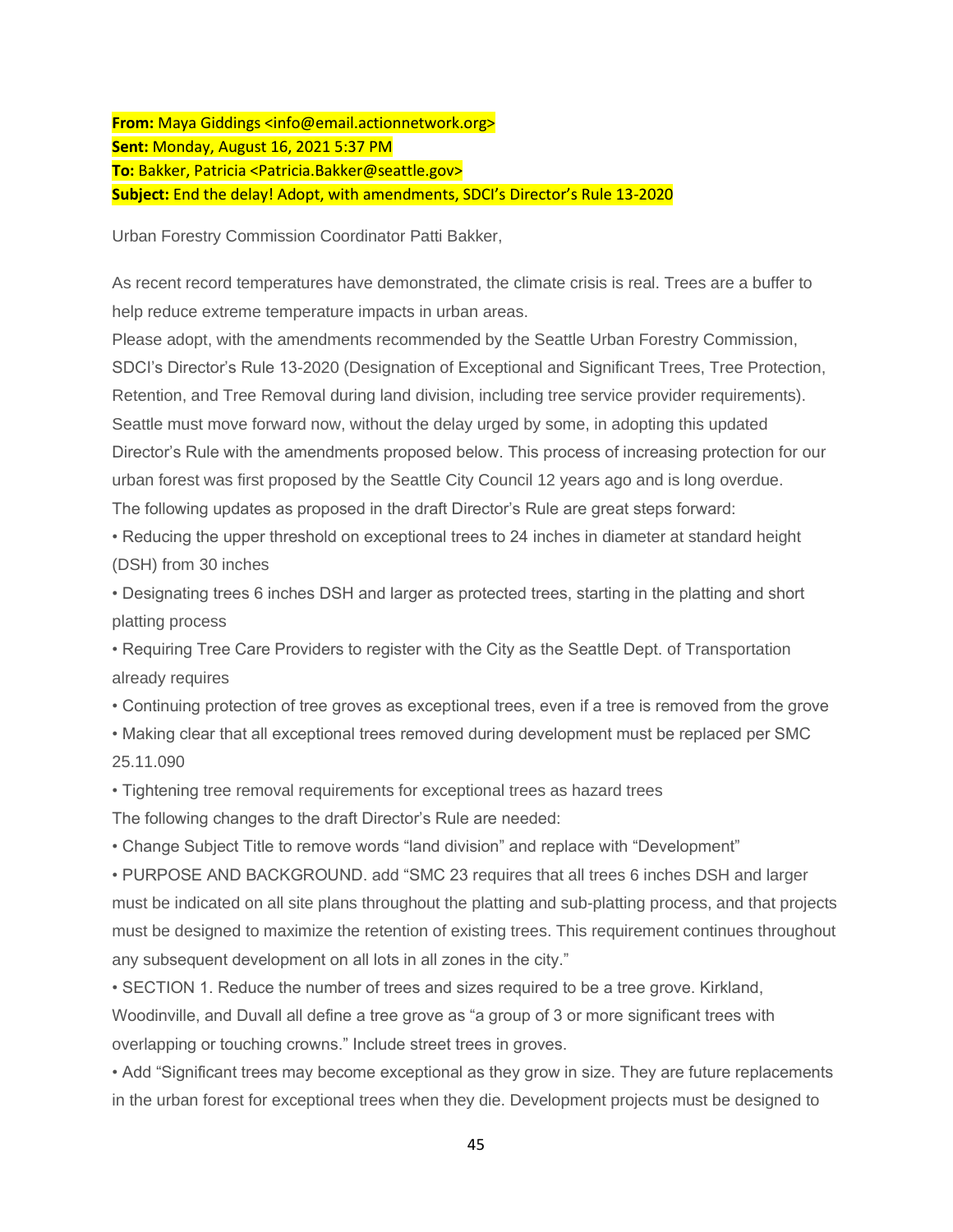maximize the retention of both exceptional and significant trees to maintain a diversity of tree species and ages."

• Add "All replacement trees regardless of size are protected trees and can't be removed."

• SECTION 2. Change the heading to "TREE PROTECTION". Remove references to "Exceptional Trees" only and change to "Trees". e.g., change "Exceptional Tree Protection Areas" to "Tree Protection Areas".

• SECTION 4. Add "The Director shall have the authority to allow replacement trees on both public and private property to meet the goals and objectives of race and social justice under Seattle's Equity and Environment Initiative."

• Under SMC 25.11.090 the Director has the authority to require "one or more trees" to be planted as replacement trees for removed exceptional trees during development. The number of trees required should increase with the size of the tree removed, with a goal to achieve equivalent canopy area and volume in 25 years. Any in-lieu fee must also rise as the size of the removed tree increases. The city can not wait 80 years to replace an 80-year-old western red cedar tree and expect to maintain its canopy goals as large exceptional trees are removed during development.

• SECTION 5. SEPA requirements under SMC 25.05.675 N are for protecting special habitats and need to be considered at the beginning of the development process. The language of this SEPA code section should be included in the Director's Rule to be certain that the code is complied with. • SECTION 6. SDCI should adopt SDOT's registration process and requirements to assist Tree Care Providers in complying with city code and regulations. Reduce the number of citations that will remove a Tree Care Provider from being registered with the city to no more than 2 per year. Require annual registration same as Seattle business licenses require. Require that Tree Care Provider companies have a WA State contractor's license to ensure they have workers' compensation. Require they have a certificate of insurance that lists the city as an additional insured so the city cannot be sued. Require that all jobs either have a certified arborist on the work site or that they have visited the site and officially sign off on the specific work being done.

Thank you for protecting our urban forest.

Maya Giddings [kindtrekker@gmail.com](mailto:kindtrekker@gmail.com) 1612 NE 192nd St Shoreline, Washington 98155

46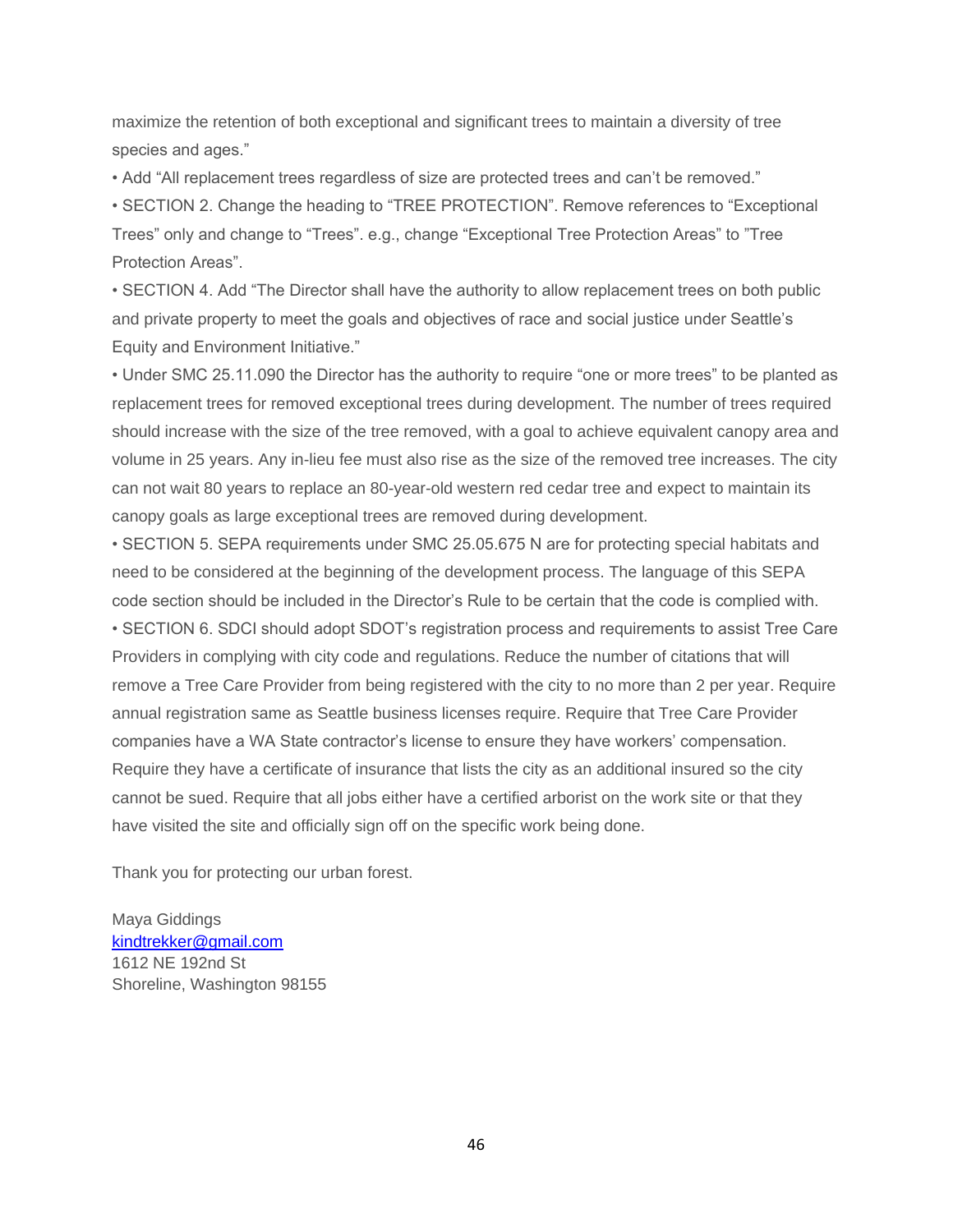**From:** Gretel Johnston <info@email.actionnetwork.org> **Sent:** Monday, August 16, 2021 6:18 PM **To:** Bakker, Patricia <Patricia.Bakker@seattle.gov> **Subject:** Save our Trees!

Urban Forestry Commission Coordinator Patti Bakker,

It's time to end the delay by the Seattle Department of Construction and Inspections (SDCI) on presenting the Seattle City Council with an updated draft Tree and Urban Forest Protection Ordinance. Over the last 12 years, the City Council has repeatedly asked SDCI for an updated workable and effective ordinance draft to consider and it is obvious SDCI is not responding as requested. In its recent Resolution 31902, the Council gave specific issues for SDCI to address.

If SDCI cannot respond in a timely manner, please remove tree and urban forestry protection from their Department. As the City Auditor proposed in 2009, transfer tree and urban forestry oversight and authority to the Office of Sustainability and the Environment. SDCI has a conflict of interest in tree oversight – their priority mission has been to help developers build, not protect trees. Years of inaction on effective oversight and protection of trees by SDCI demands that a separate entity like OSE take over the city's responsibility to protect and enhance our urban forest.

Seattle's trees and urban forest are vital to keeping our city healthy and livable. Trees and the urban forest comprise a vital green infrastructure. Trees reduce air pollution, storm water runoff and climate impacts like heat island effects, while providing essential habitat for birds and other wildlife. They are important for the physical and mental health of our residents.

Seattle's rapid growth and an outdated tree ordinance are reducing these beneficial effects as trees are removed and not replaced. It is urgent to act now to stop this continued loss of trees, particularly large mature trees and tree groves. It is important to promote environmental equity as trees are replaced.

Please update Seattle's Tree Protection Ordinance as recommended in the latest draft by the Seattle Urban Forestry Commission.

Here are the key provisions that need to be in the updated tree ordinance:

1. Expand the existing Tree Removal and Replacement Permit Program, including 2-week public notice and posting on-site, as used by the Seattle Department of Transportation (SDOT) – to cover all Significant Trees (6" and larger diameter at breast height (DBH)) on private property in all land use zones, both during development and outside development.

2. Require the replacement of all Significant Trees removed with trees that in 25 years will reach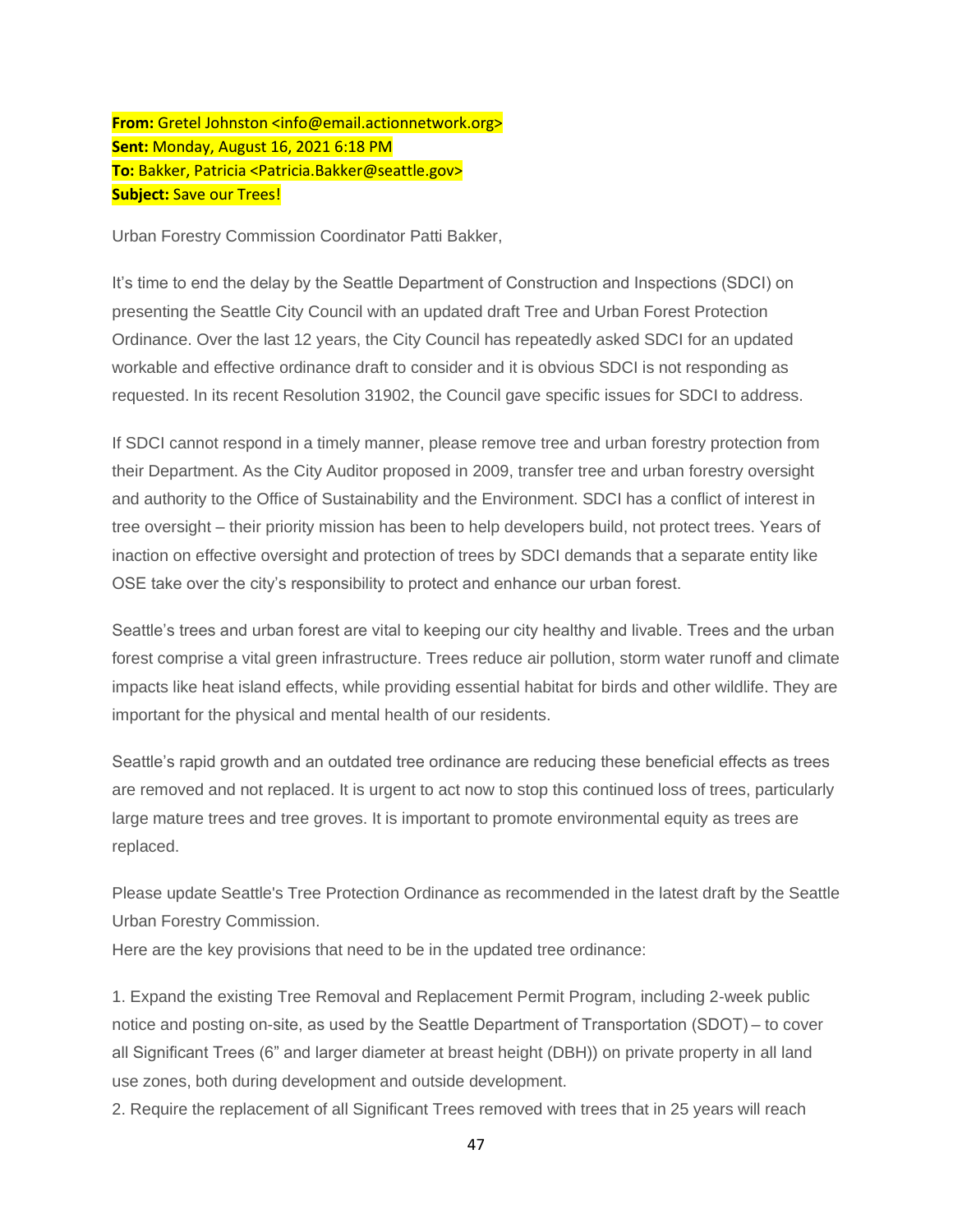equivalent canopy volume – either on site or pay a replacement fee into a City Tree Replacement and Preservation Fund. Allow the Fund to also accept fines, donations, grants and set up easements.

3. Retain current protections for Exceptional Trees and reduce the upper threshold for Exceptional Trees to 24" DBH, protect tree groves and prohibit Significant Trees being removed on undeveloped lots.

4. Allow removal of no more than 2 Significant non-Exceptional Trees in 3 years per lot outside development

5. Establish one citywide database for applying for Tree Removal and Replacement Permits and to track changes in the tree canopy.

6. Post online all permit requests and permit approvals for public viewing.

7. Expand SDOT's existing tree service provider's registration and certification to register all Tree Service Providers (arborists) working on trees in Seattle.

8. Provide adequate funding in the budget to implement and enforce the updated ordinance.

Gretel Johnston [gretel354@gmail.com](mailto:gretel354@gmail.com) 9716 Sand Point Way NE Seattle, Washington 98115

**From:** Neil Ludman <nludjunk@nclzap.com> **Sent:** Monday, August 16, 2021 9:37 PM **To:** Bakker, Patricia <Patricia.Bakker@seattle.gov> **Subject:** Please Update Seattle's Tree Ordinance

Urban Forestry Commission Coordinator Patti Bakker,

It's time to end the delay by the Seattle Department of Construction and Inspections (SDCI) on presenting the Seattle City Council with an updated draft Tree and Urban Forest Protection Ordinance. Over the last 12 years, the City Council has repeatedly asked SDCI for an updated workable and effective ordinance draft to consider and it is obvious SDCI is not responding as requested. In its recent Resolution 31902, the Council gave specific issues for SDCI to address.

If SDCI cannot respond in a timely manner, please remove tree and urban forestry protection from their Department. As the City Auditor proposed in 2009, transfer tree and urban forestry oversight and authority to the Office of Sustainability and the Environment. SDCI has a conflict of interest in tree oversight – their priority mission has been to help developers build, not protect trees. Years of inaction on effective oversight and protection of trees by SDCI demands that a separate entity like OSE take over the city's responsibility to protect and enhance our urban forest.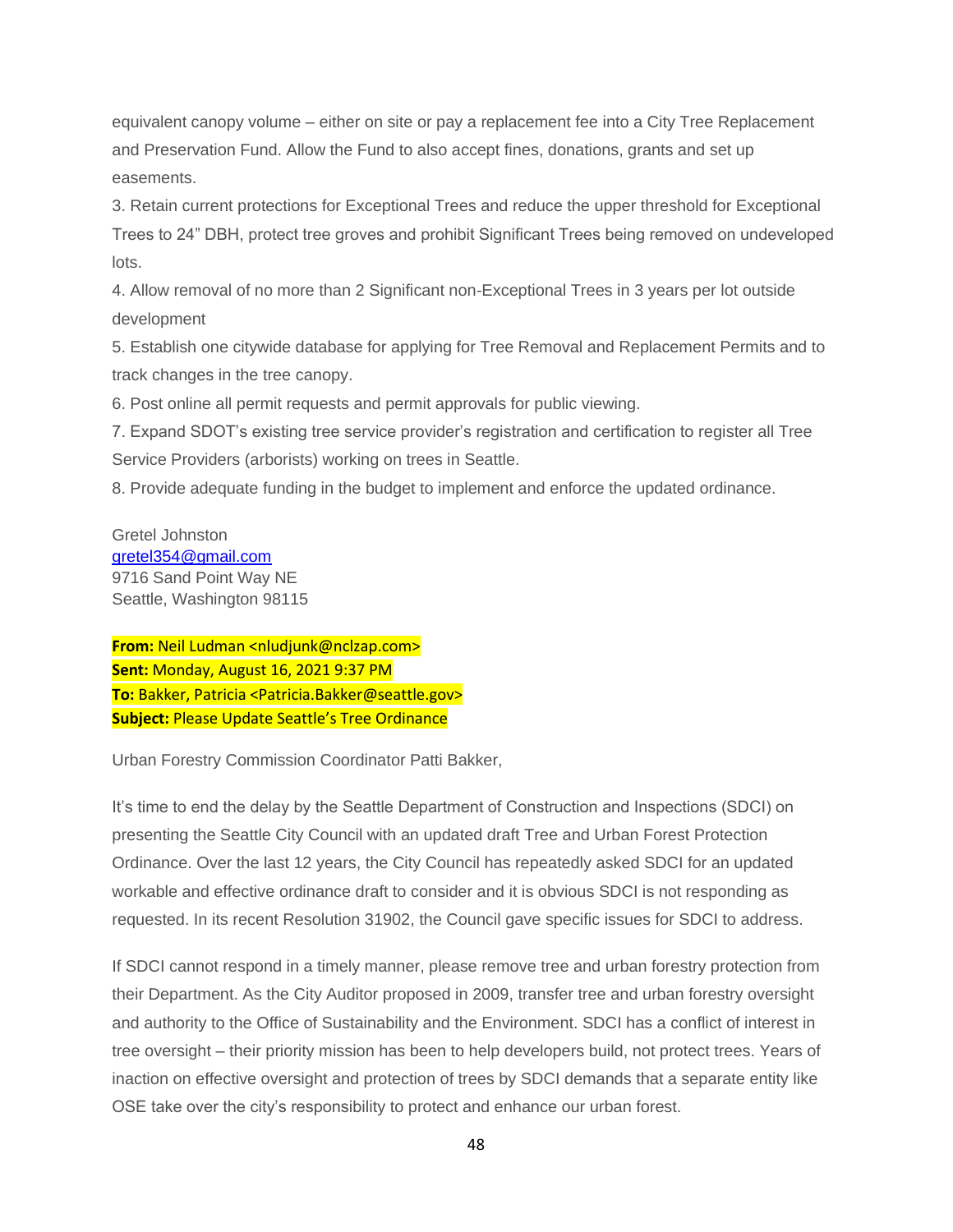Seattle's trees and urban forest are vital to keeping our city healthy and livable. Trees and the urban forest comprise a vital green infrastructure. Trees reduce air pollution, storm water runoff and climate impacts like heat island effects, while providing essential habitat for birds and other wildlife. They are important for the physical and mental health of our residents.

Seattle's rapid growth and an outdated tree ordinance are reducing these beneficial effects as trees are removed and not replaced. It is urgent to act now to stop this continued loss of trees, particularly large mature trees and tree groves. It is important to promote environmental equity as trees are replaced.

Please update Seattle's Tree Protection Ordinance as recommended in the latest draft by the Seattle Urban Forestry Commission.

Here are the key provisions that need to be in the updated tree ordinance:

1. Expand the existing Tree Removal and Replacement Permit Program, including 2-week public notice and posting on-site, as used by the Seattle Department of Transportation (SDOT) – to cover all Significant Trees (6" and larger diameter at breast height (DBH)) on private property in all land use zones, both during development and outside development.

2. Require the replacement of all Significant Trees removed with trees that in 25 years will reach equivalent canopy volume – either on site or pay a replacement fee into a City Tree Replacement and Preservation Fund. Allow the Fund to also accept fines, donations, grants and set up easements.

3. Retain current protections for Exceptional Trees and reduce the upper threshold for Exceptional Trees to 24" DBH, protect tree groves and prohibit Significant Trees being removed on undeveloped lots.

4. Allow removal of no more than 2 Significant non-Exceptional Trees in 3 years per lot outside development

5. Establish one citywide database for applying for Tree Removal and Replacement Permits and to track changes in the tree canopy.

6. Post online all permit requests and permit approvals for public viewing.

7. Expand SDOT's existing tree service provider's registration and certification to register all Tree Service Providers (arborists) working on trees in Seattle.

8. Provide adequate funding in the budget to implement and enforce the updated ordinance.

Neil Ludman [nludjunk@nclzap.com](mailto:nludjunk@nclzap.com) 6326 20th Ave NE Seattle, Washington 98115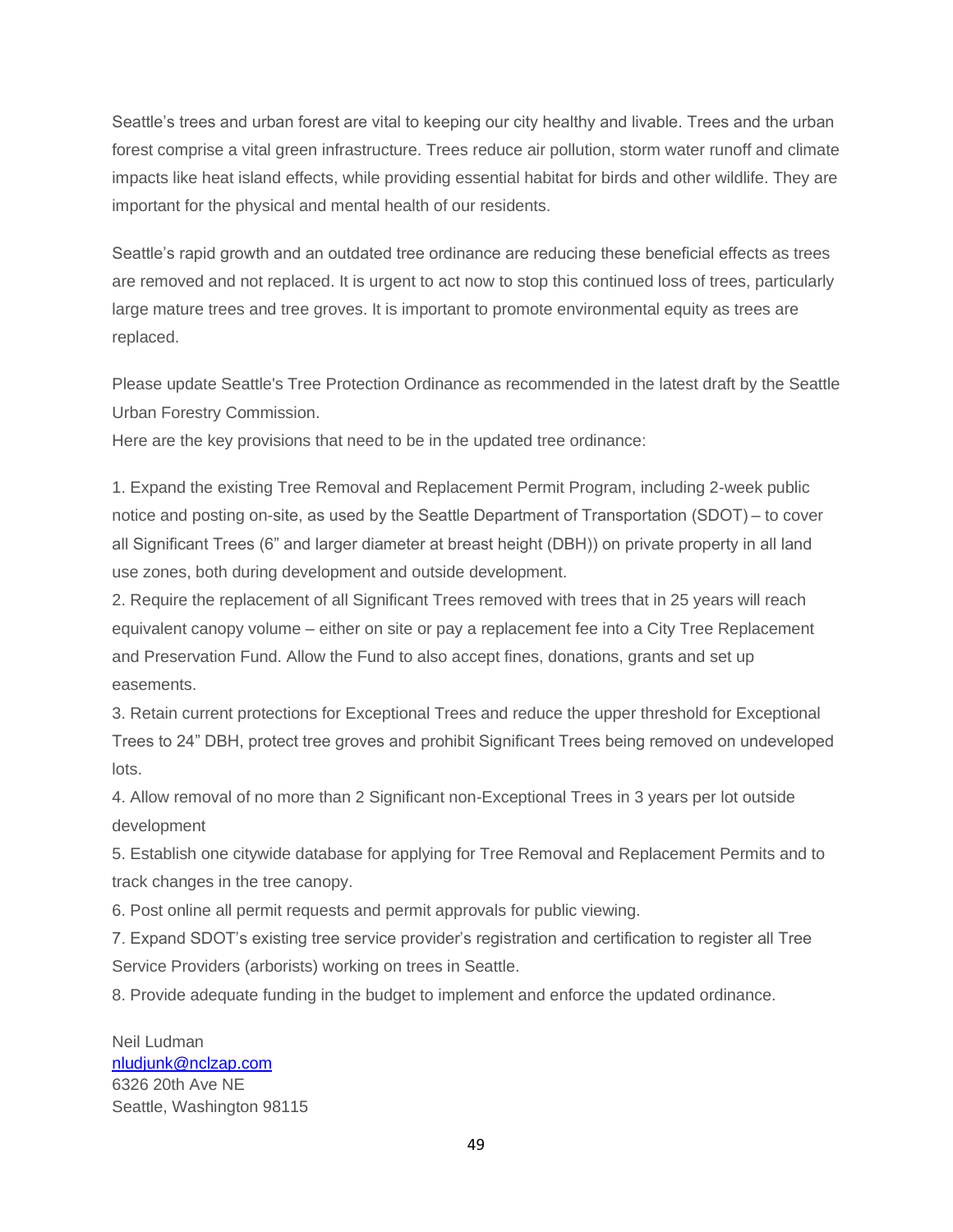**From:** Elena Louise Richmond <info@email.actionnetwork.org> **Sent:** Tuesday, August 17, 2021 8:31 AM **To:** Bakker, Patricia <Patricia.Bakker@seattle.gov> **Subject:** Please Protect Seattle's Trees

Urban Forestry Commission Coordinator Patti Bakker,

It's time to end the delay by the Seattle Department of Construction and Inspections (SDCI) on presenting the Seattle City Council with an updated draft Tree and Urban Forest Protection Ordinance. Over the last 12 years, the City Council has repeatedly asked SDCI for an updated workable and effective ordinance draft to consider and it is obvious SDCI is not responding as requested. In its recent Resolution 31902, the Council gave specific issues for SDCI to address.

If SDCI cannot respond in a timely manner, please remove tree and urban forestry protection from their Department. As the City Auditor proposed in 2009, transfer tree and urban forestry oversight and authority to the Office of Sustainability and the Environment. SDCI has a conflict of interest in tree oversight – their priority mission has been to help developers build, not protect trees. Years of inaction on effective oversight and protection of trees by SDCI demands that a separate entity like OSE take over the city's responsibility to protect and enhance our urban forest.

Seattle's trees and urban forest are vital to keeping our city healthy and livable. Trees and the urban forest comprise a vital green infrastructure. Trees reduce air pollution, storm water runoff and climate impacts like heat island effects, while providing essential habitat for birds and other wildlife. They are important for the physical and mental health of our residents.

Seattle's rapid growth and an outdated tree ordinance are reducing these beneficial effects as trees are removed and not replaced. It is urgent to act now to stop this continued loss of trees, particularly large mature trees and tree groves. It is important to promote environmental equity as trees are replaced.

Please update Seattle's Tree Protection Ordinance as recommended in the latest draft by the Seattle Urban Forestry Commission.

Here are the key provisions that need to be in the updated tree ordinance:

1. Expand the existing Tree Removal and Replacement Permit Program, including 2-week public notice and posting on-site, as used by the Seattle Department of Transportation (SDOT) – to cover all Significant Trees (6" and larger diameter at breast height (DBH)) on private property in all land use zones, both during development and outside development.

2. Require the replacement of all Significant Trees removed with trees that in 25 years will reach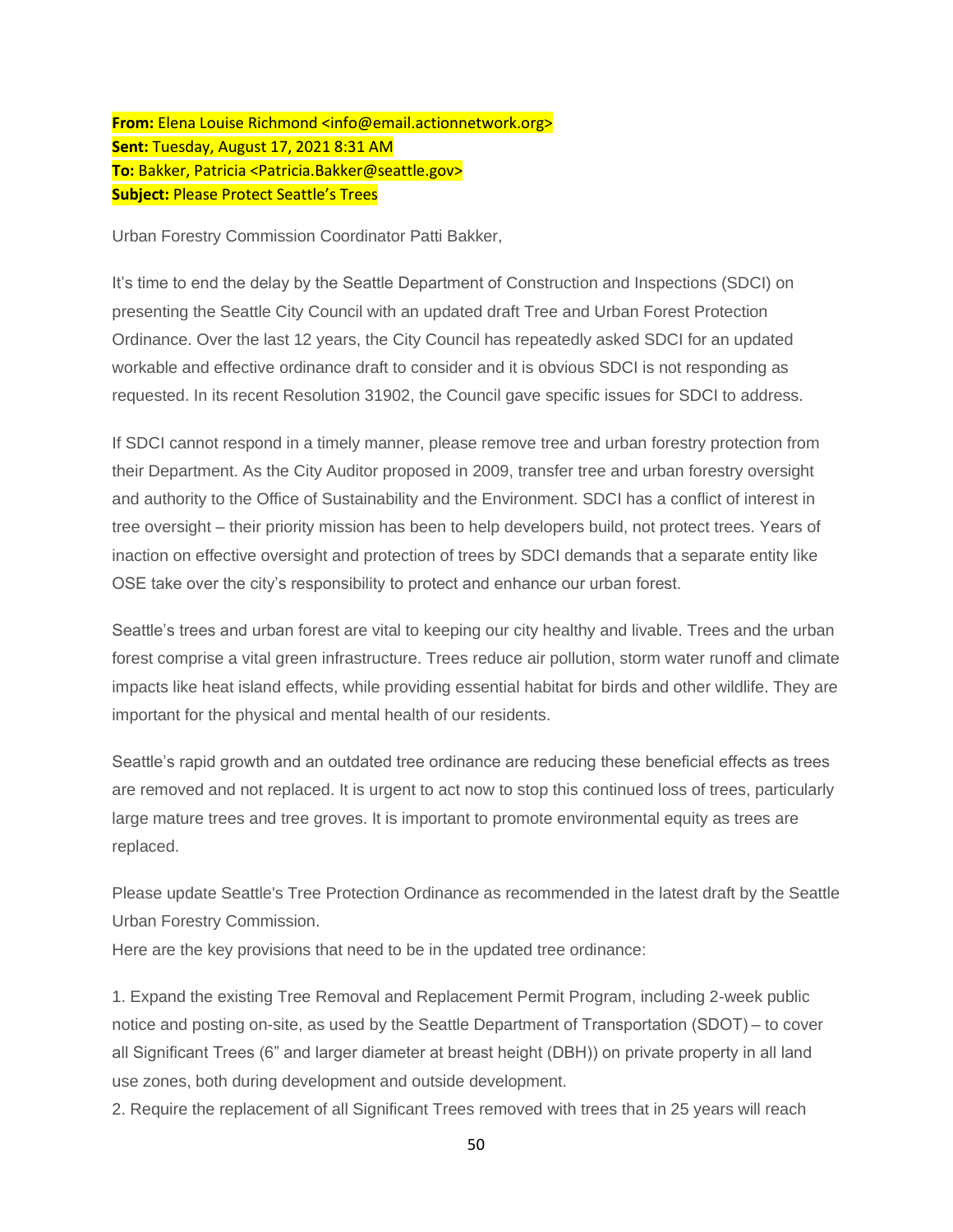equivalent canopy volume – either on site or pay a replacement fee into a City Tree Replacement and Preservation Fund. Allow the Fund to also accept fines, donations, grants and set up easements.

3. Retain current protections for Exceptional Trees and reduce the upper threshold for Exceptional Trees to 24" DBH, protect tree groves and prohibit Significant Trees being removed on undeveloped lots.

4. Allow removal of no more than 2 Significant non-Exceptional Trees in 3 years per lot outside development

5. Establish one citywide database for applying for Tree Removal and Replacement Permits and to track changes in the tree canopy.

6. Post online all permit requests and permit approvals for public viewing.

7. Expand SDOT's existing tree service provider's registration and certification to register all Tree Service Providers (arborists) working on trees in Seattle.

8. Provide adequate funding in the budget to implement and enforce the updated ordinance.

Elena Louise Richmond [ElenaRich@gmail.com](mailto:ElenaRich@gmail.com) 8713 9th Ave NW SEATTLE, Washington 98117

**From:** Siegelbaum, Heidi <heidi.siegelbaum@wsu.edu> **Sent:** Thursday, August 19, 2021 4:42 PM **To:** Bakker, Patricia <Patricia.Bakker@seattle.gov>; Stuart Niven <panorarbor@gmail.com>; Emery, Chanda <Chanda.Emery@Seattle.gov> **Subject:** FW: Today's canopy loss - When are you going to PASS A TREE ORDINANCE???????????????????????????????????????

Please see below. Nothing like cutting old growth cedar when it's 100 out and we are dying from fire smoke. The community is frankly at a breaking point… and some on the verge of suing the City.

Do SOMETHING ABOUT THE ORDINANCE.

Heidi Siegelbaum Stormwater Strategic Initiative Lead Washington Stormwater Center at Washington State University [Heidi.Siegelbaum@wsu.edu](mailto:Heidi.Siegelbaum@wsu.edu) (253) 445-4502 Home office: (206) 784-4265 [https://wastormwatercenter.org](https://protect2.fireeye.com/v1/url?k=30b3e57e-6f28dc35-30b3cdce-867c6b071c6f-9f61b571e74c09b2&q=1&e=07b91f29-c047-4b88-bfef-9b7dd0e35a9d&u=https%3A%2F%2Fwastormwatercenter.org%2F)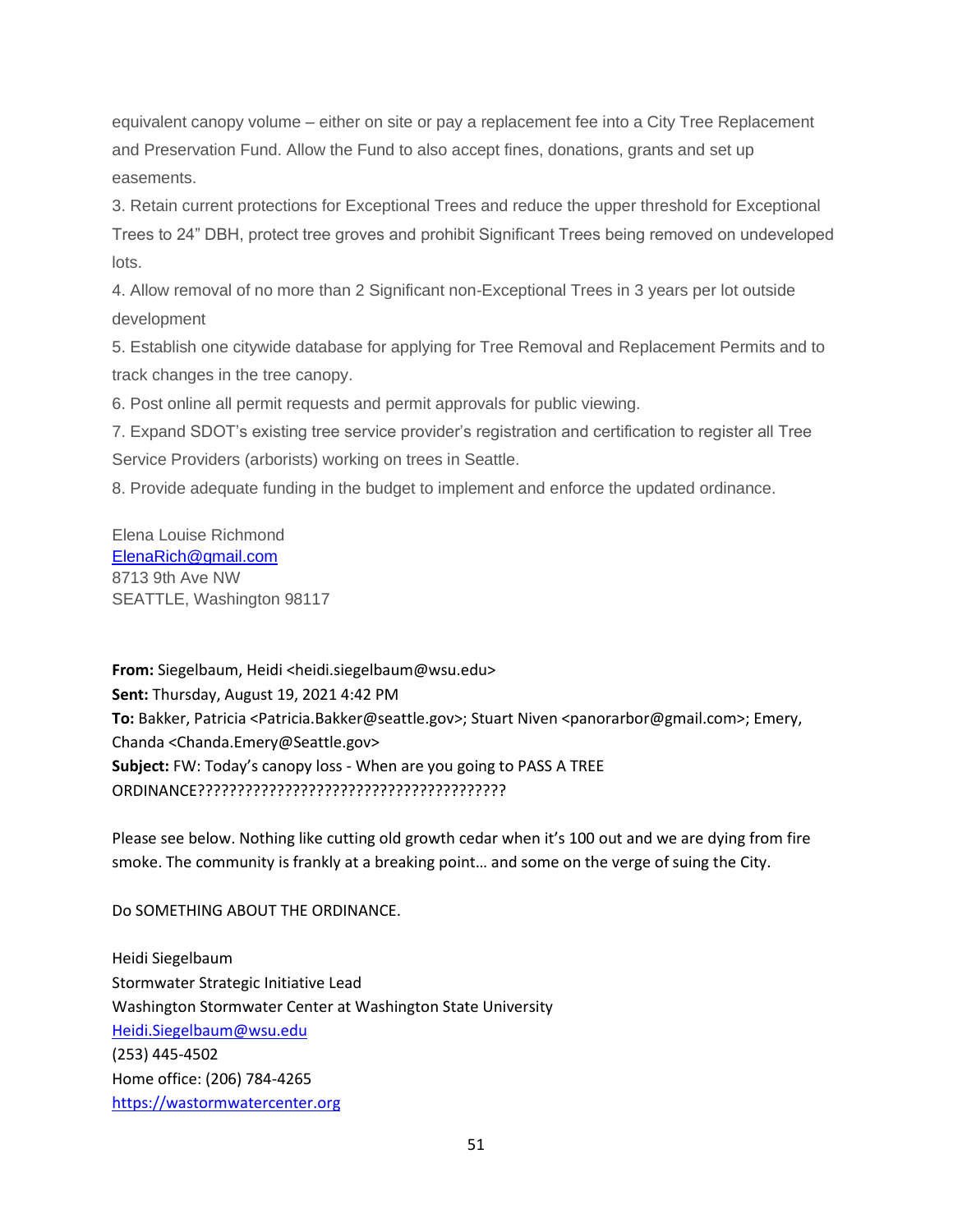#### [https://pugetsoundestuary.wa.gov](https://pugetsoundestuary.wa.gov/)

**From:** Siegelbaum, Heidi **Sent:** Thursday, August 19, 2021 4:38 PM **To:** Seattle Council Communications [<seattlecouncilcomm@gmail.com>](mailto:seattlecouncilcomm@gmail.com) **Cc:** [noah.an@seattle.gov;](mailto:noah.an@seattle.gov) Allala, Lylianna [<Lylianna.Allala@seattle.gov>](mailto:Lylianna.Allala@seattle.gov); Lisa Chen [<lisa.chen2@seattle.gov>](mailto:lisa.chen2@seattle.gov) **Subject:** Today's canopy loss - When are you going to PASS A TREE ORDINANCE???????????????????????????????????????

Heidi Siegelbaum Stormwater Strategic Initiative Lead Washington Stormwater Center at Washington State University [Heidi.Siegelbaum@wsu.edu](mailto:Heidi.Siegelbaum@wsu.edu) (253) 445-4502 Home office: (206) 784-4265 [https://wastormwatercenter.org](https://protect2.fireeye.com/v1/url?k=d1dd7e98-8e4647d3-d1dd5628-867c6b071c6f-7fd4d8258ad0378e&q=1&e=07b91f29-c047-4b88-bfef-9b7dd0e35a9d&u=https%3A%2F%2Fwastormwatercenter.org%2F) [https://pugetsoundestuary.wa.gov](https://pugetsoundestuary.wa.gov/)

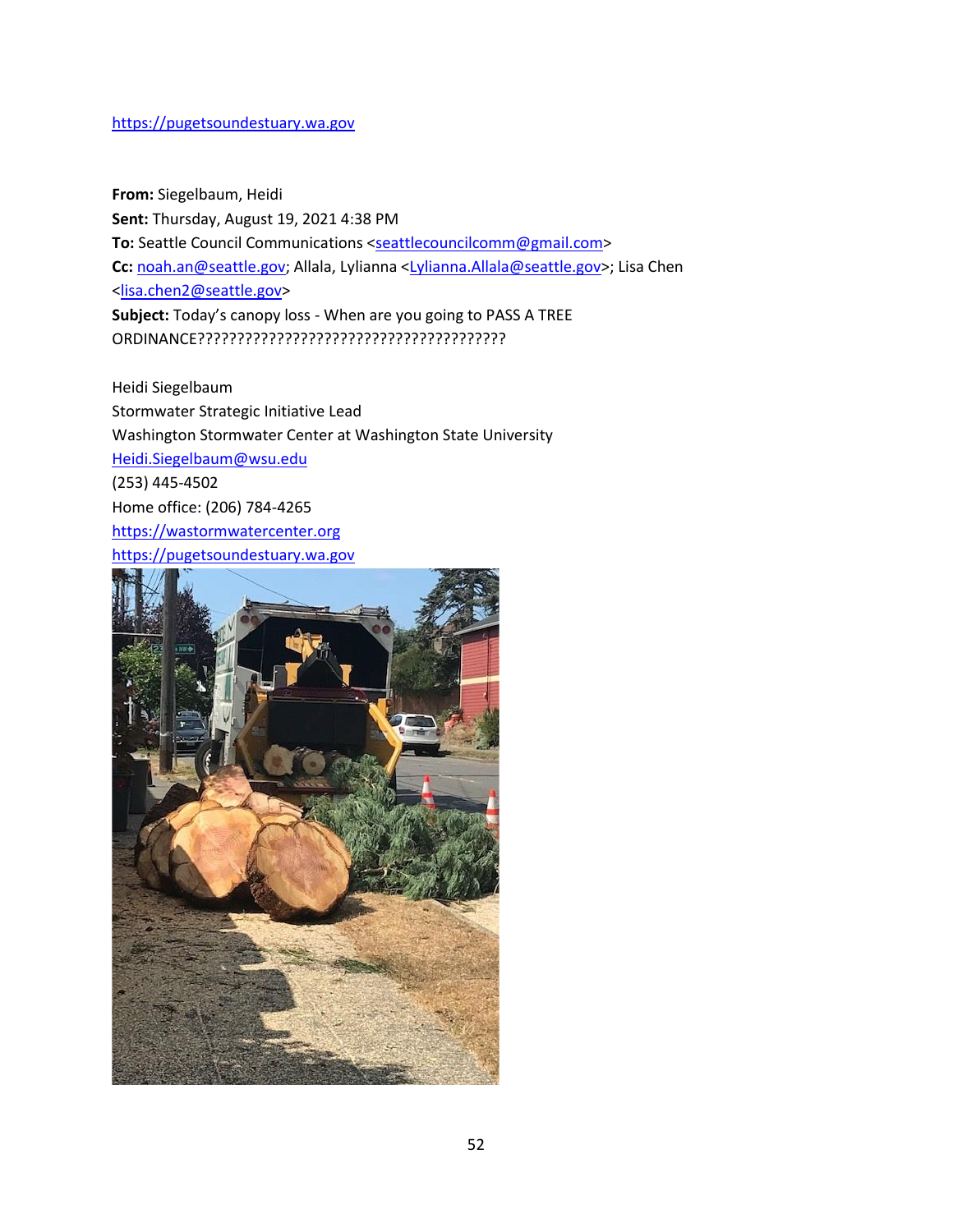### Beautiful Cedar

And a HUGE healthy maple taken down by Ballard Tree " Services" on 2439 NW 58th

I screamed at the team and then I cried in desperation.

I am sooo sad

Anne

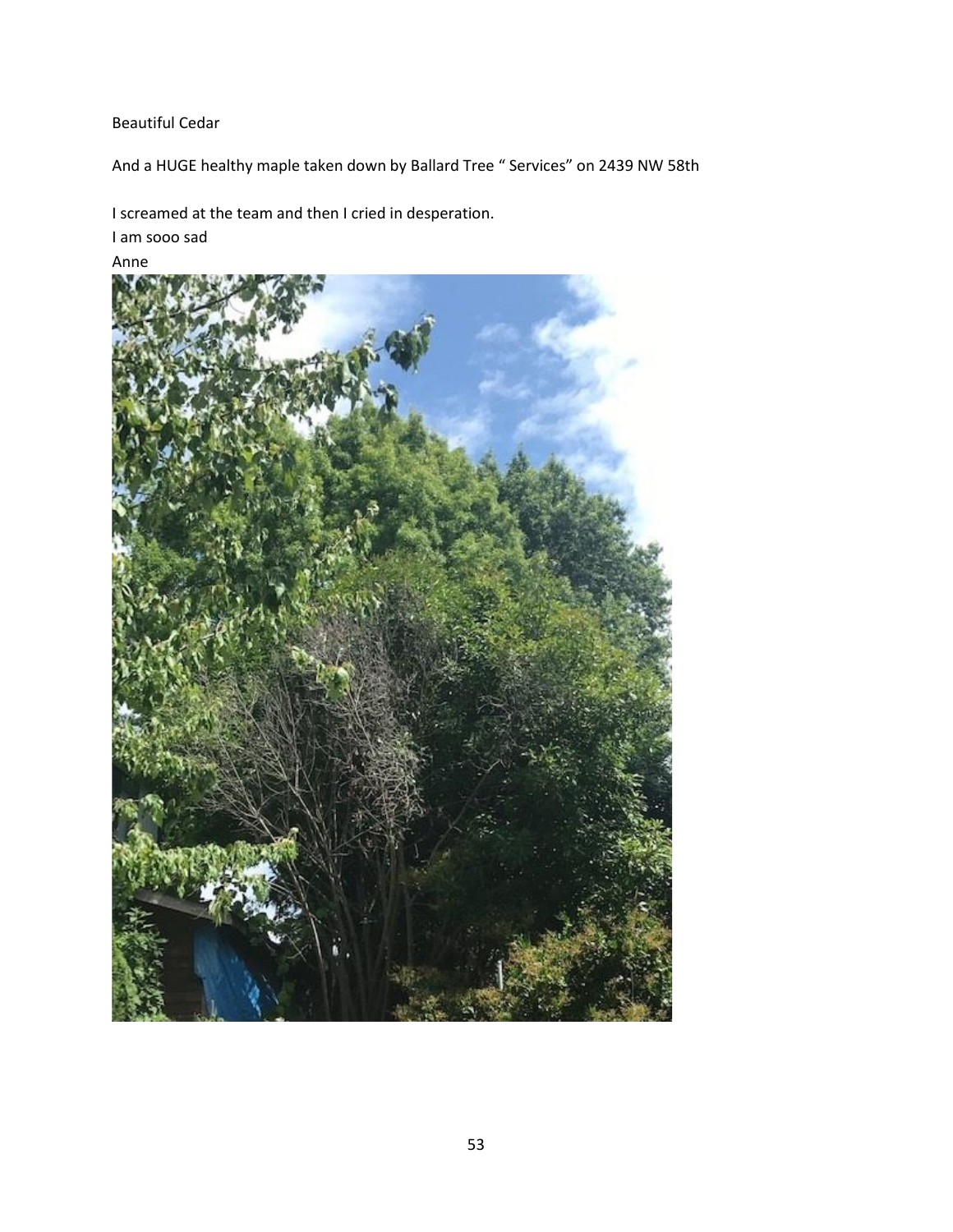**From:** Laura Davis <info@email.actionnetwork.org> **Sent:** Friday, August 20, 2021 3:56 PM **To:** Bakker, Patricia <Patricia.Bakker@seattle.gov> **Subject:** Trees are important too. Adopt, with amendments, SDCI's Director's Rule 13-2020

Urban Forestry Commission Coordinator Patti Bakker,

Trees provide more benefit to the community than multistory high occupancy apartment buildings. Trees benefit everybody in the community, and equally benefit all members. Urban development projects benefit only the corporations that build them, and possibly the tenants that will live in the buildings.

Does the health, happiness and longevity of the community, and the ecosystem as a whole, outweigh the fast profit of the few?

The trees are providing the greatest good for the greatest number.

Please stop killing trees in the city.

As recent record temperatures have demonstrated, the climate crisis is real. Trees are a buffer to help reduce extreme temperature impacts in urban areas.

Please adopt, with the amendments recommended by the Seattle Urban Forestry Commission, SDCI's Director's Rule 13-2020 (Designation of Exceptional and Significant Trees, Tree Protection, Retention, and Tree Removal during land division, including tree service provider requirements). Seattle must move forward now, without the delay urged by some, in adopting this updated Director's Rule with the amendments proposed below. This process of increasing protection for our urban forest was first proposed by the Seattle City Council 12 years ago and is long overdue. The following updates as proposed in the draft Director's Rule are great steps forward:

• Reducing the upper threshold on exceptional trees to 24 inches in diameter at standard height (DSH) from 30 inches

• Designating trees 6 inches DSH and larger as protected trees, starting in the platting and short platting process

• Requiring Tree Care Providers to register with the City as the Seattle Dept. of Transportation already requires

• Continuing protection of tree groves as exceptional trees, even if a tree is removed from the grove

• Making clear that all exceptional trees removed during development must be replaced per SMC 25.11.090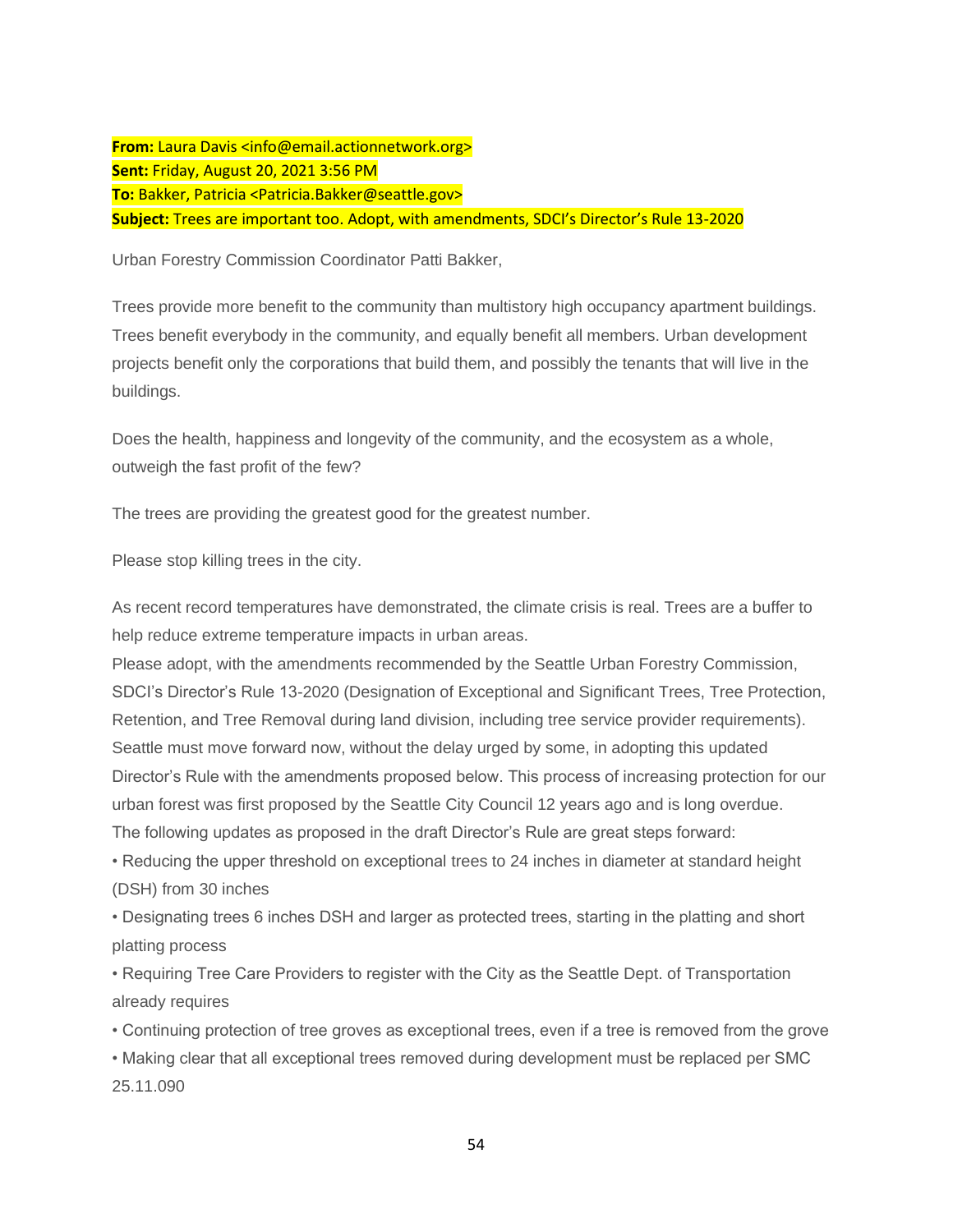• Tightening tree removal requirements for exceptional trees as hazard trees The following changes to the draft Director's Rule are needed:

• Change Subject Title to remove words "land division" and replace with "Development"

• PURPOSE AND BACKGROUND. add "SMC 23 requires that all trees 6 inches DSH and larger must be indicated on all site plans throughout the platting and sub-platting process, and that projects must be designed to maximize the retention of existing trees. This requirement continues throughout any subsequent development on all lots in all zones in the city."

• SECTION 1. Reduce the number of trees and sizes required to be a tree grove. Kirkland, Woodinville, and Duvall all define a tree grove as "a group of 3 or more significant trees with overlapping or touching crowns." Include street trees in groves.

• Add "Significant trees may become exceptional as they grow in size. They are future replacements in the urban forest for exceptional trees when they die. Development projects must be designed to maximize the retention of both exceptional and significant trees to maintain a diversity of tree species and ages."

• Add "All replacement trees regardless of size are protected trees and can't be removed."

• SECTION 2. Change the heading to "TREE PROTECTION". Remove references to "Exceptional Trees" only and change to "Trees". e.g., change "Exceptional Tree Protection Areas" to "Tree Protection Areas".

• SECTION 4. Add "The Director shall have the authority to allow replacement trees on both public and private property to meet the goals and objectives of race and social justice under Seattle's Equity and Environment Initiative."

• Under SMC 25.11.090 the Director has the authority to require "one or more trees" to be planted as replacement trees for removed exceptional trees during development. The number of trees required should increase with the size of the tree removed, with a goal to achieve equivalent canopy area and volume in 25 years. Any in-lieu fee must also rise as the size of the removed tree increases. The city can not wait 80 years to replace an 80-year-old western red cedar tree and expect to maintain its canopy goals as large exceptional trees are removed during development.

• SECTION 5. SEPA requirements under SMC 25.05.675 N are for protecting special habitats and need to be considered at the beginning of the development process. The language of this SEPA code section should be included in the Director's Rule to be certain that the code is complied with.

• SECTION 6. SDCI should adopt SDOT's registration process and requirements to assist Tree Care Providers in complying with city code and regulations. Reduce the number of citations that will remove a Tree Care Provider from being registered with the city to no more than 2 per year. Require annual registration same as Seattle business licenses require. Require that Tree Care Provider companies have a WA State contractor's license to ensure they have workers' compensation. Require they have a certificate of insurance that lists the city as an additional insured so the city

55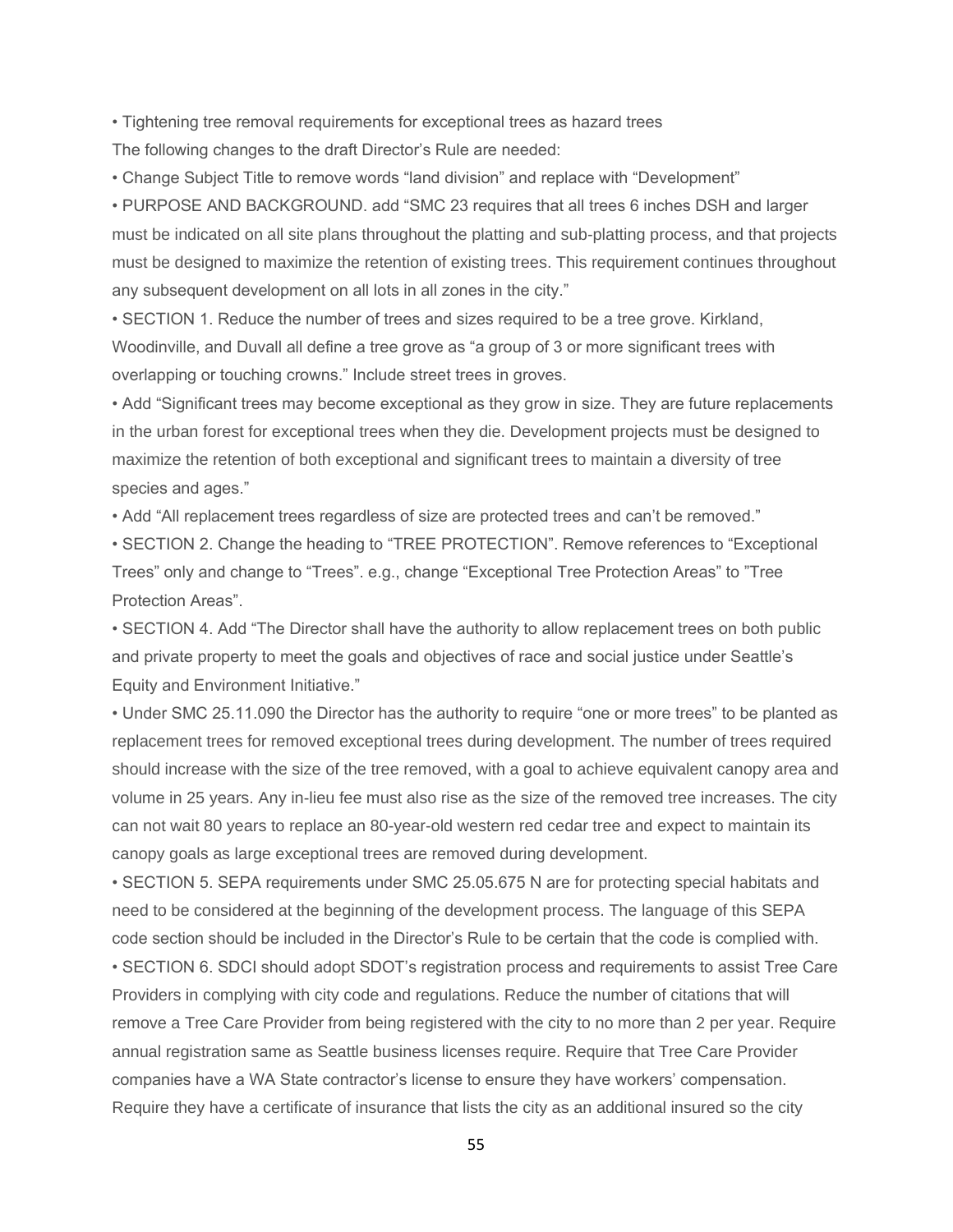cannot be sued. Require that all jobs either have a certified arborist on the work site or that they have visited the site and officially sign off on the specific work being done.

Thank you for protecting our urban forest.

Laura Davis [factofmyth@gmail.com](mailto:factofmyth@gmail.com) 227 11th Ave E., 1/2 (upper level) Seattle, Washington 98102

**From:** Alexa Fay [<info@email.actionnetwork.org>](mailto:info@email.actionnetwork.org) **Sent:** Sunday, August 22, 2021 6:29 AM **To:** Bakker, Patricia [<Patricia.Bakker@seattle.gov>](mailto:Patricia.Bakker@seattle.gov) **Subject:** Please Protect Seattle's Trees

Urban Forestry Commission Coordinator Patti Bakker,

It's time to end the delay by the Seattle Department of Construction and Inspections (SDCI) on presenting the Seattle City Council with an updated draft Tree and Urban Forest Protection Ordinance. Over the last 12 years, the City Council has repeatedly asked SDCI for an updated workable and effective ordinance draft to consider and it is obvious SDCI is not responding as requested. In its recent Resolution 31902, the Council gave specific issues for SDCI to address.

If SDCI cannot respond in a timely manner, please remove tree and urban forestry protection from their Department. As the City Auditor proposed in 2009, transfer tree and urban forestry oversight and authority to the Office of Sustainability and the Environment. SDCI has a conflict of interest in tree oversight – their priority mission has been to help developers build, not protect trees. Years of inaction on effective oversight and protection of trees by SDCI demands that a separate entity like OSE take over the city's responsibility to protect and enhance our urban forest.

Seattle's trees and urban forest are vital to keeping our city healthy and livable. Trees and the urban forest comprise a vital green infrastructure. Trees reduce air pollution, storm water runoff and climate impacts like heat island effects, while providing essential habitat for birds and other wildlife. They are important for the physical and mental health of our residents.

Seattle's rapid growth and an outdated tree ordinance are reducing these beneficial effects as trees are removed and not replaced. It is urgent to act now to stop this continued loss of trees, particularly large mature trees and tree groves. It is important to promote environmental equity as trees are replaced.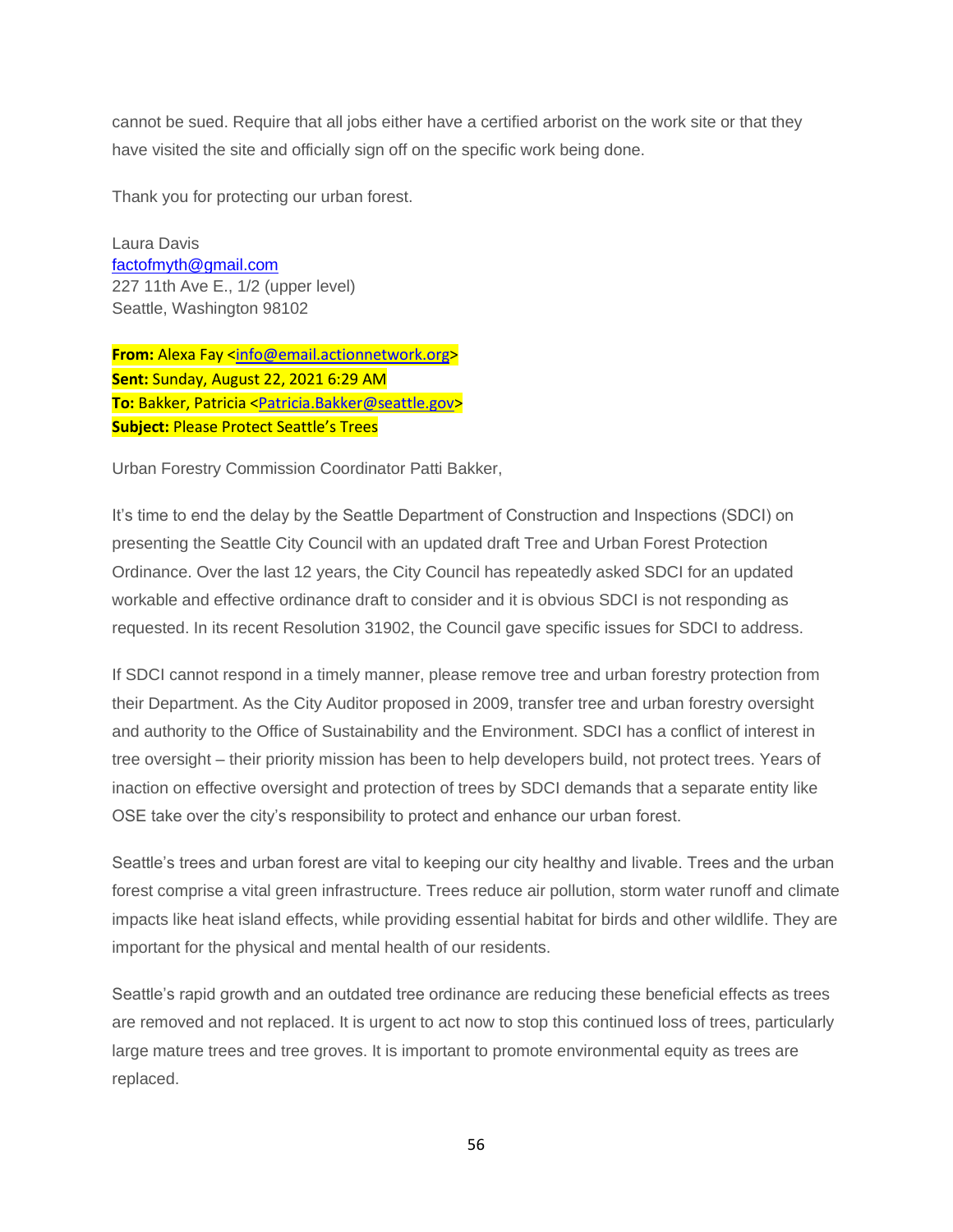Please update Seattle's Tree Protection Ordinance as recommended in the latest draft by the Seattle Urban Forestry Commission.

Here are the key provisions that need to be in the updated tree ordinance:

1. Expand the existing Tree Removal and Replacement Permit Program, including 2-week public notice and posting on-site, as used by the Seattle Department of Transportation (SDOT) – to cover all Significant Trees (6" and larger diameter at breast height (DBH)) on private property in all land use zones, both during development and outside development.

2. Require the replacement of all Significant Trees removed with trees that in 25 years will reach equivalent canopy volume – either on site or pay a replacement fee into a City Tree Replacement and Preservation Fund. Allow the Fund to also accept fines, donations, grants and set up easements.

3. Retain current protections for Exceptional Trees and reduce the upper threshold for Exceptional Trees to 24" DBH, protect tree groves and prohibit Significant Trees being removed on undeveloped lots.

4. Allow removal of no more than 2 Significant non-Exceptional Trees in 3 years per lot outside development

5. Establish one citywide database for applying for Tree Removal and Replacement Permits and to track changes in the tree canopy.

6. Post online all permit requests and permit approvals for public viewing.

7. Expand SDOT's existing tree service provider's registration and certification to register all Tree Service Providers (arborists) working on trees in Seattle.

8. Provide adequate funding in the budget to implement and enforce the updated ordinance.

Alexa Fay [alexafpfay@gmail.com](mailto:alexafpfay@gmail.com) 1507 N 39th St Seattle, Washington 98103

**From:** Zoran Brkanac <info@email.actionnetwork.org> **Sent:** Monday, August 23, 2021 11:03 AM **To:** Bakker, Patricia <Patricia.Bakker@seattle.gov> **Subject:** End the delay! Adopt, with amendments, SDCI's Director's Rule 13-2020

Urban Forestry Commission Coordinator Patti Bakker,

As recent record temperatures have demonstrated, the climate crisis is real. Trees are a buffer to help reduce extreme temperature impacts in urban areas.

Please adopt, with the amendments recommended by the Seattle Urban Forestry Commission,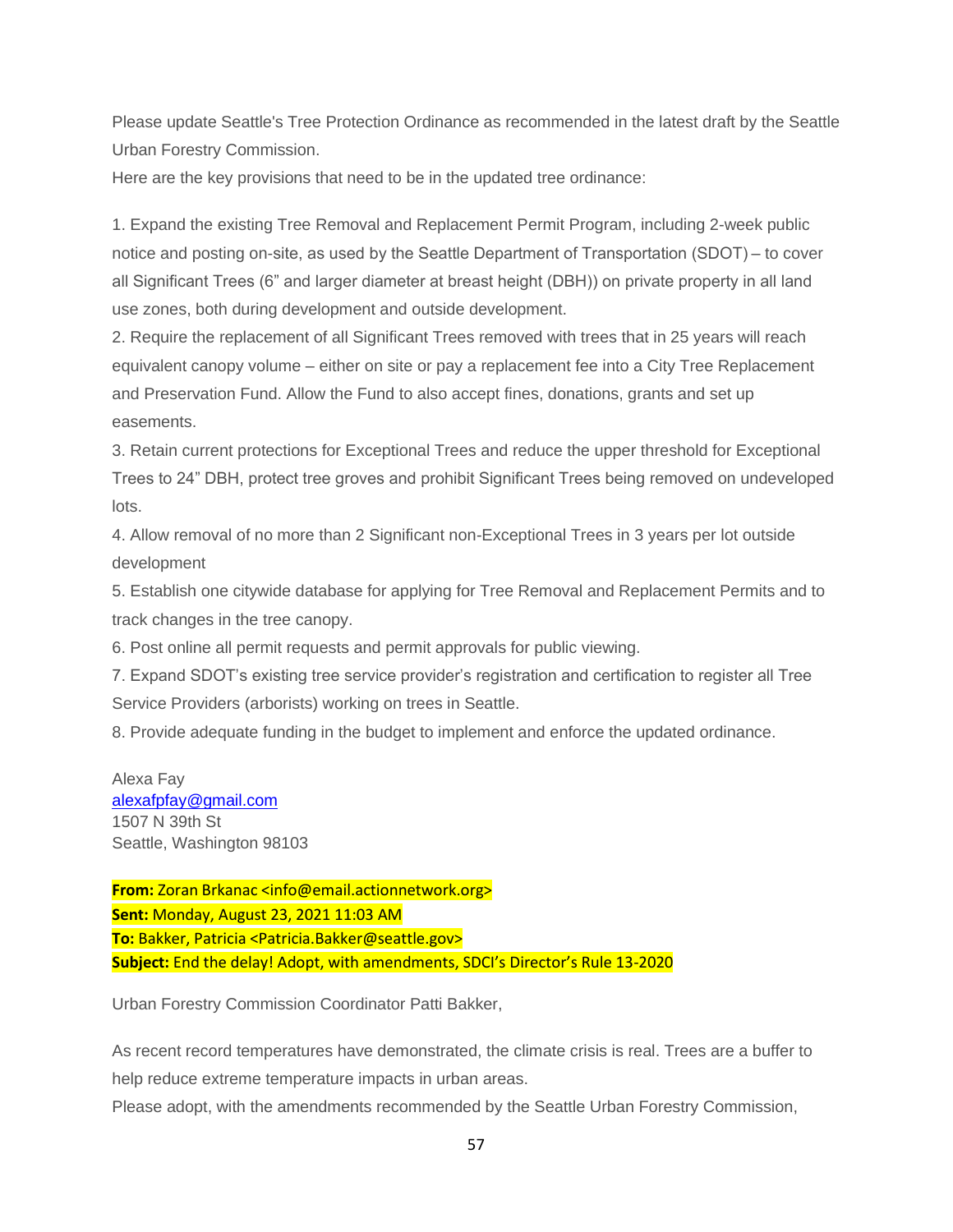SDCI's Director's Rule 13-2020 (Designation of Exceptional and Significant Trees, Tree Protection, Retention, and Tree Removal during land division, including tree service provider requirements). Seattle must move forward now, without the delay urged by some, in adopting this updated Director's Rule with the amendments proposed below. This process of increasing protection for our urban forest was first proposed by the Seattle City Council 12 years ago and is long overdue. The following updates as proposed in the draft Director's Rule are great steps forward:

• Reducing the upper threshold on exceptional trees to 24 inches in diameter at standard height (DSH) from 30 inches

• Designating trees 6 inches DSH and larger as protected trees, starting in the platting and short platting process

• Requiring Tree Care Providers to register with the City as the Seattle Dept. of Transportation already requires

• Continuing protection of tree groves as exceptional trees, even if a tree is removed from the grove

• Making clear that all exceptional trees removed during development must be replaced per SMC 25.11.090

• Tightening tree removal requirements for exceptional trees as hazard trees

The following changes to the draft Director's Rule are needed:

• Change Subject Title to remove words "land division" and replace with "Development"

• PURPOSE AND BACKGROUND. add "SMC 23 requires that all trees 6 inches DSH and larger must be indicated on all site plans throughout the platting and sub-platting process, and that projects must be designed to maximize the retention of existing trees. This requirement continues throughout any subsequent development on all lots in all zones in the city."

• SECTION 1. Reduce the number of trees and sizes required to be a tree grove. Kirkland, Woodinville, and Duvall all define a tree grove as "a group of 3 or more significant trees with overlapping or touching crowns." Include street trees in groves.

• Add "Significant trees may become exceptional as they grow in size. They are future replacements in the urban forest for exceptional trees when they die. Development projects must be designed to maximize the retention of both exceptional and significant trees to maintain a diversity of tree species and ages."

• Add "All replacement trees regardless of size are protected trees and can't be removed."

• SECTION 2. Change the heading to "TREE PROTECTION". Remove references to "Exceptional Trees" only and change to "Trees". e.g., change "Exceptional Tree Protection Areas" to "Tree Protection Areas".

• SECTION 4. Add "The Director shall have the authority to allow replacement trees on both public and private property to meet the goals and objectives of race and social justice under Seattle's Equity and Environment Initiative."